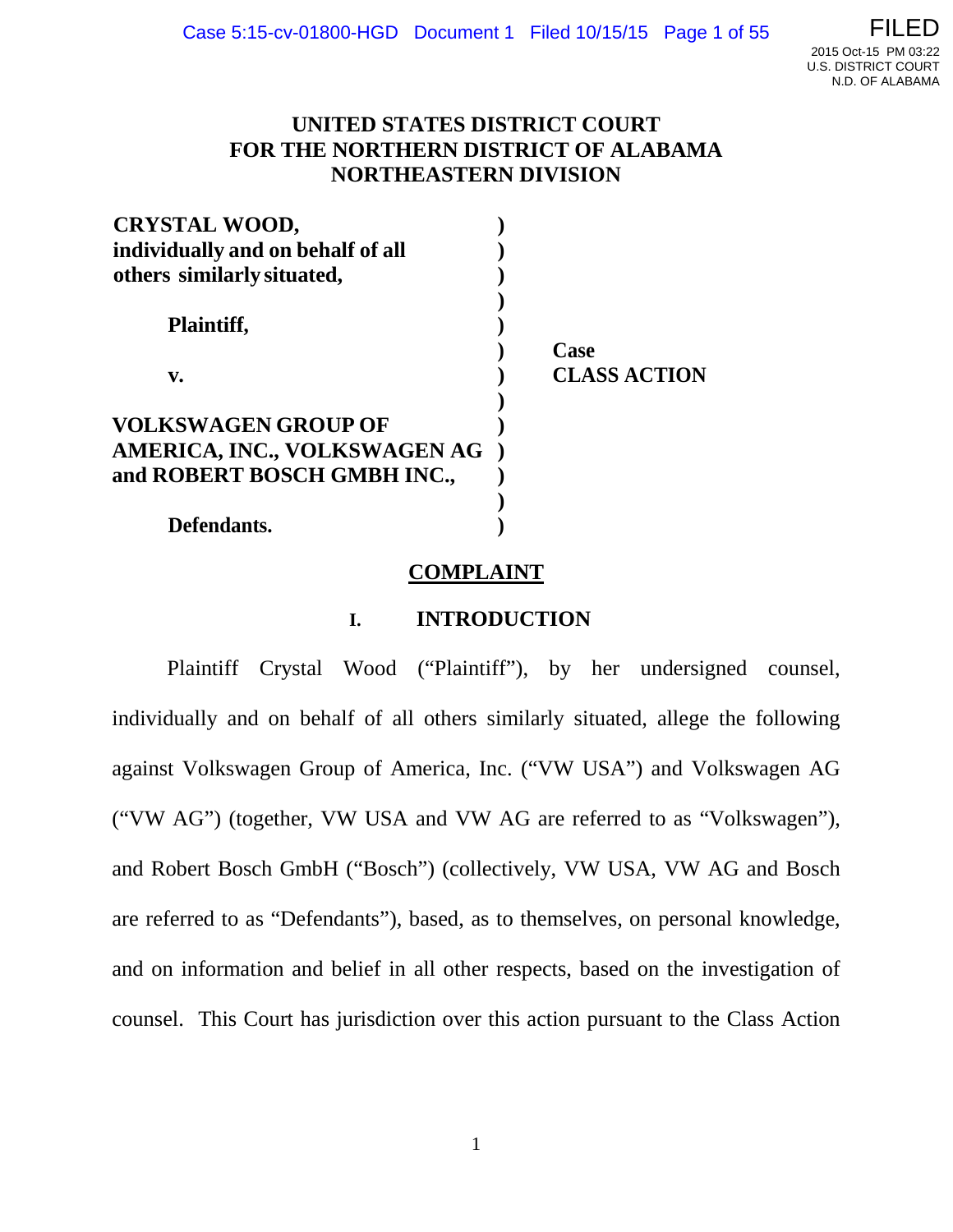Fairness Act ("CAFA"), 28 U.S.C. § 1332(d) and based on a federal question, 28 U.S.C. § 1331.

### **II. NATURE OF THE ACTION**

1. This lawsuit concerns the intentional installation of so-called "defeat devices" on over 482,000 diesel Volkswagen and Audi vehicles sold in the United States since 2009. As of October 8, 2015, Volkswagen representatives conceded that the emissions fraud affected as many as 11 million Volkswagen vehicles worldwide, including at least 480,000 vehicles sold in the United States.

2. Plaintiff purchased one of the affected vehicles in 2013 without knowing of that Defendants had conspired to install "defeat devices" on her vehicle.

3. Volkswagen marketed the affected vehicles as environmentallyfriendly cars that combined high fuel efficiency and performance with very low emissions. Volkswagen marketed Plaintiff's vehicle as containing a unique combustion system that enabled it to meet national emission standards on a costeffective basis and without the use of fuel additives needed in all other diesel systems to meet emissions standards.

4. Although Volkswagen successfully marketed and sold approximately 480,000 of these expensive cars nationwide as "green," Volkswagen has now publicly admitted that their environmentally-friendly representations were false.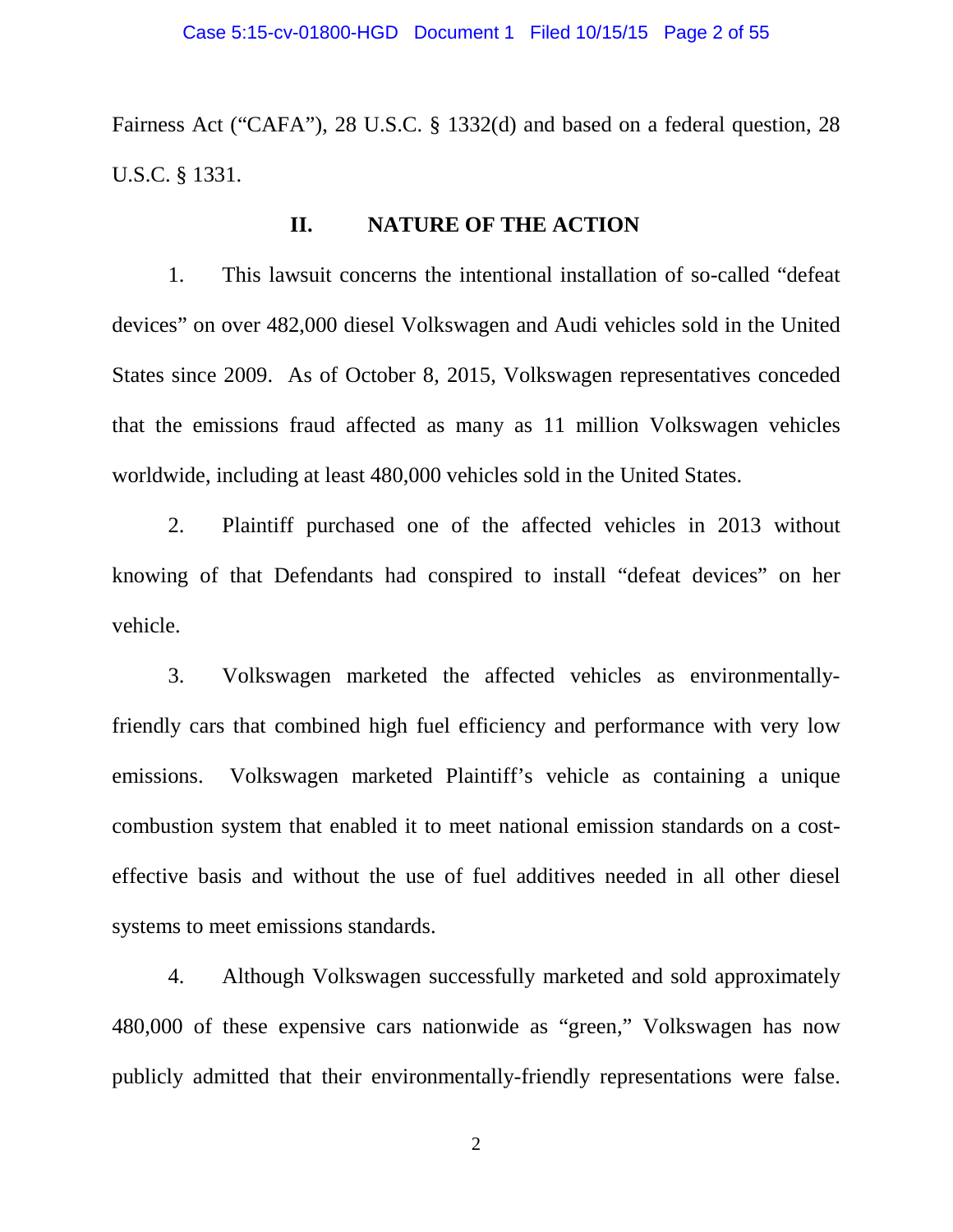### Case 5:15-cv-01800-HGD Document 1 Filed 10/15/15 Page 3 of 55

Volkswagen did not actually manufacture or sell cars with the desirable attributes advertised. Volkswagen's entire "CleanDiesel" system and marketing campaign was a fraud.

5. The United States government, through the Environmental Protection Agency ("EPA"), has passed and enforced laws designed to protect United States citizens from pollution and, in particular, certain chemicals and agents known to cause disease in humans. Automobile manufacturers must abide by these laws, and must adhere to EPA rules and regulations.

6. Volkswagen purposefully and intentionally breached these laws and regulations by manufacturing and then selling in the United States vehicles that made use of "defeat devices," which included computer software that was designed to "cheat" during emissions tests to make it appear as if the vehicles achieved certain low emissions levels that the vehicles did not in fact achieve while they were being driven. If the emissions tests reported the emissions levels the vehicles actually achieved while being driven, each vehicle tested would have failed the emissions test.

7. As stated by Cynthia Giles, Assistant Administrator for the Office of Enforcement and Compliance Assurance at the EPA, in a September 18, 2015 press release: "Using a defeat device in cars to evade clean air standards is illegal and a threat to public health."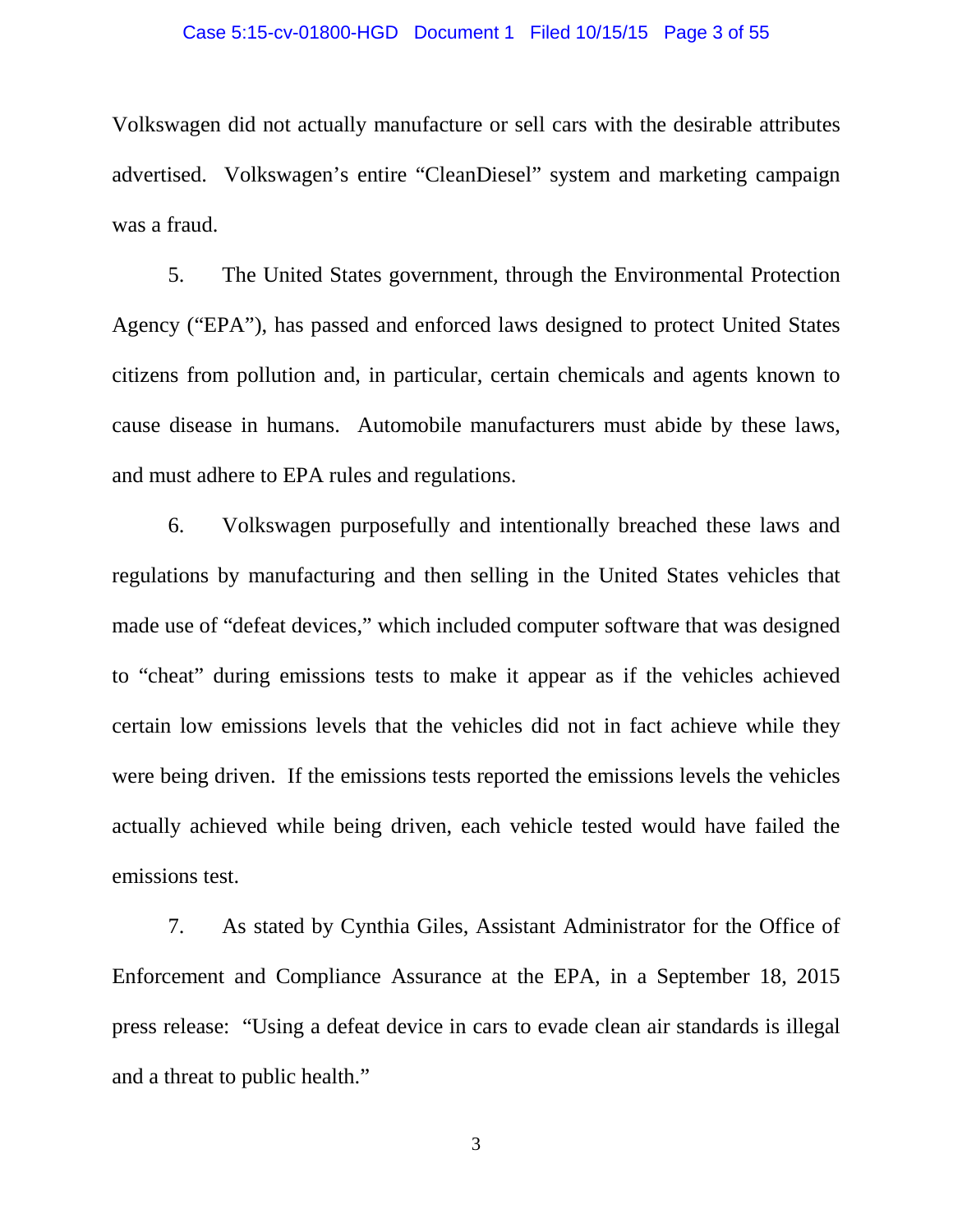### Case 5:15-cv-01800-HGD Document 1 Filed 10/15/15 Page 4 of 55

8. According to the EPA, Volkswagen installed a "defeat device" in at least the following diesel models of its vehicles (the "Affected Vehicles"): Model Year ("MY") 2009-2015 VW Jetta; MY 2009-2015 VW Beetle; MY 2009-2015 VW Golf; MY 2014-2015 VW Passat; and MY 2009-2015 Audi A3. Volkswagen's Audi unit has now reported that Audi A4 sedans and Q5 sports utility vehicles are also Affected Vehicles. Investigations are currently under way to determine whether the Volkswagen installed the device in additional models, so discovery may reveal that additional vehicle models and/or model years are properly included as Affected Vehicles. As new facts are discovered, additional vehicle models and/or model years may be added to this list.

9. As detailed in the EPA's Notice of Violation ("NOV"), sophisticated software in the Affected Vehicles detects when the vehicle is undergoing official emissions testing, and turns full emissions controls on for the purposes of such tests. In all other circumstances, however, the emissions controls are suppressed. This results in cars that meet emissions standards when tested but, at all other times when the vehicle is running, emit nitrogen oxides (" $NOx$ ") at up to forty (40) times the standard allowed under United States laws and regulations. This software, as installed and used by Volkswagen, is a "defeat device" as defined by the Clean Air Act.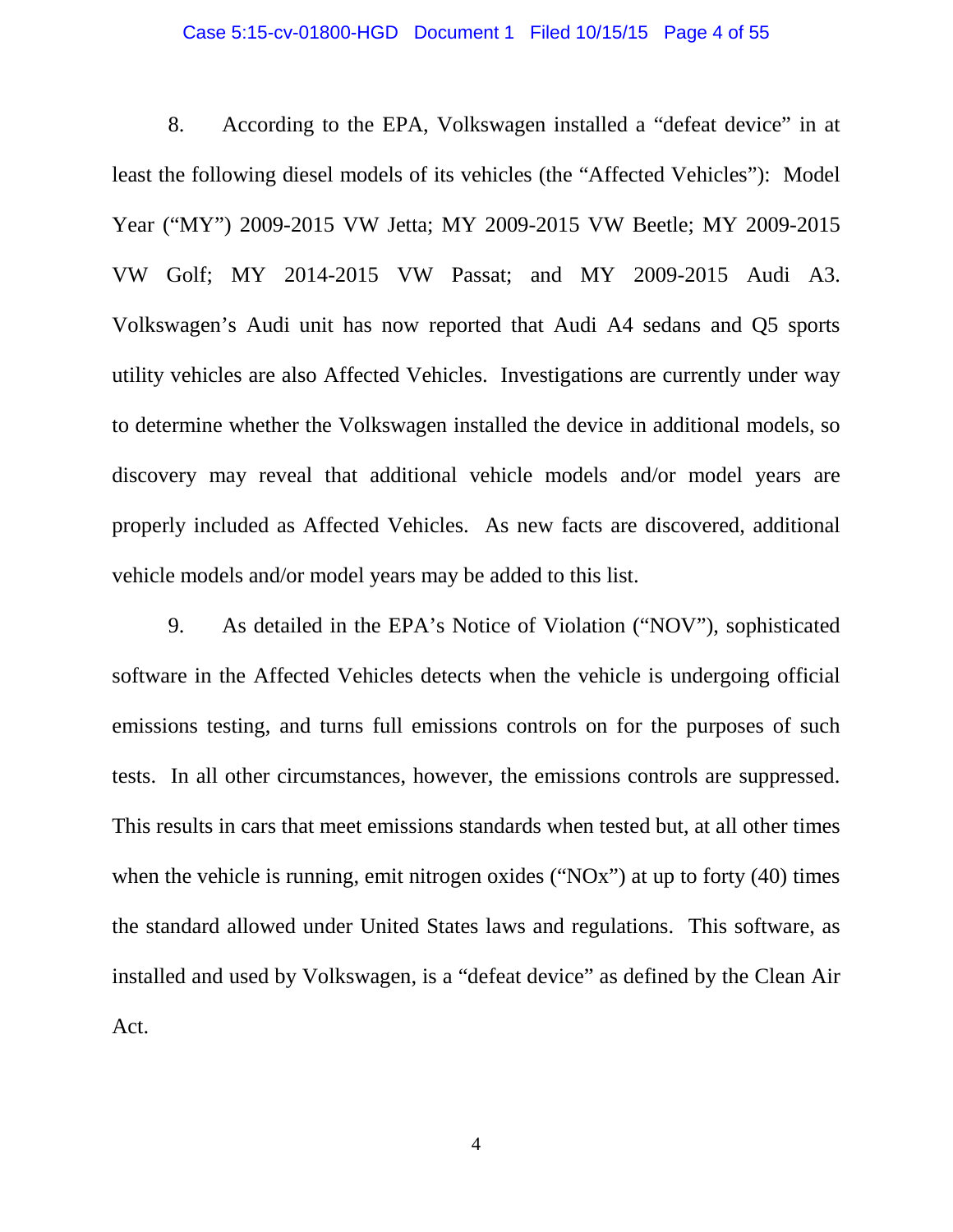### Case 5:15-cv-01800-HGD Document 1 Filed 10/15/15 Page 5 of 55

10. NOx pollution contributes to nitrogen dioxide, ground-level ozone, and fine particulate matter. Exposure to these pollutants has been linked with serious health dangers, including asthma attacks and other respiratory illnesses serious enough to send people to the hospital. Ozone and particulate matter exposure, in particular, have been associated with premature death due to respiratory-related or cardiovascular-related consequences.

11. According to a working paper by three researchers affiliated with the National Bureau of Economic Research concluded that reduced NOx emissions that resulted from new power plant regulations resulted in about five fewer deaths for every 100,000 people each year, as well as a decrease in spending on prescription drugs. Extrapolating from that research, the estimated 46,000 tons of extra NOx emissions from Volkswagen's TDI vehicles in the U.S. since 2008 has caused 106 deaths in the U.S. Another researcher, at the Massachusetts Institute of Technology, using EPA data on mortality rates stemming from particulate pollutants produced by NOx, concluded that the number of deaths attributable to Volkswagen's deception could be as high as 146 people. That number does not include the direct effects of NOx pollution or smog, and it does not include the number of people who suffer from non-fatal health consequences of the extra NOx related pollutants that flooded the air due to Volkswagen's heinous scheme.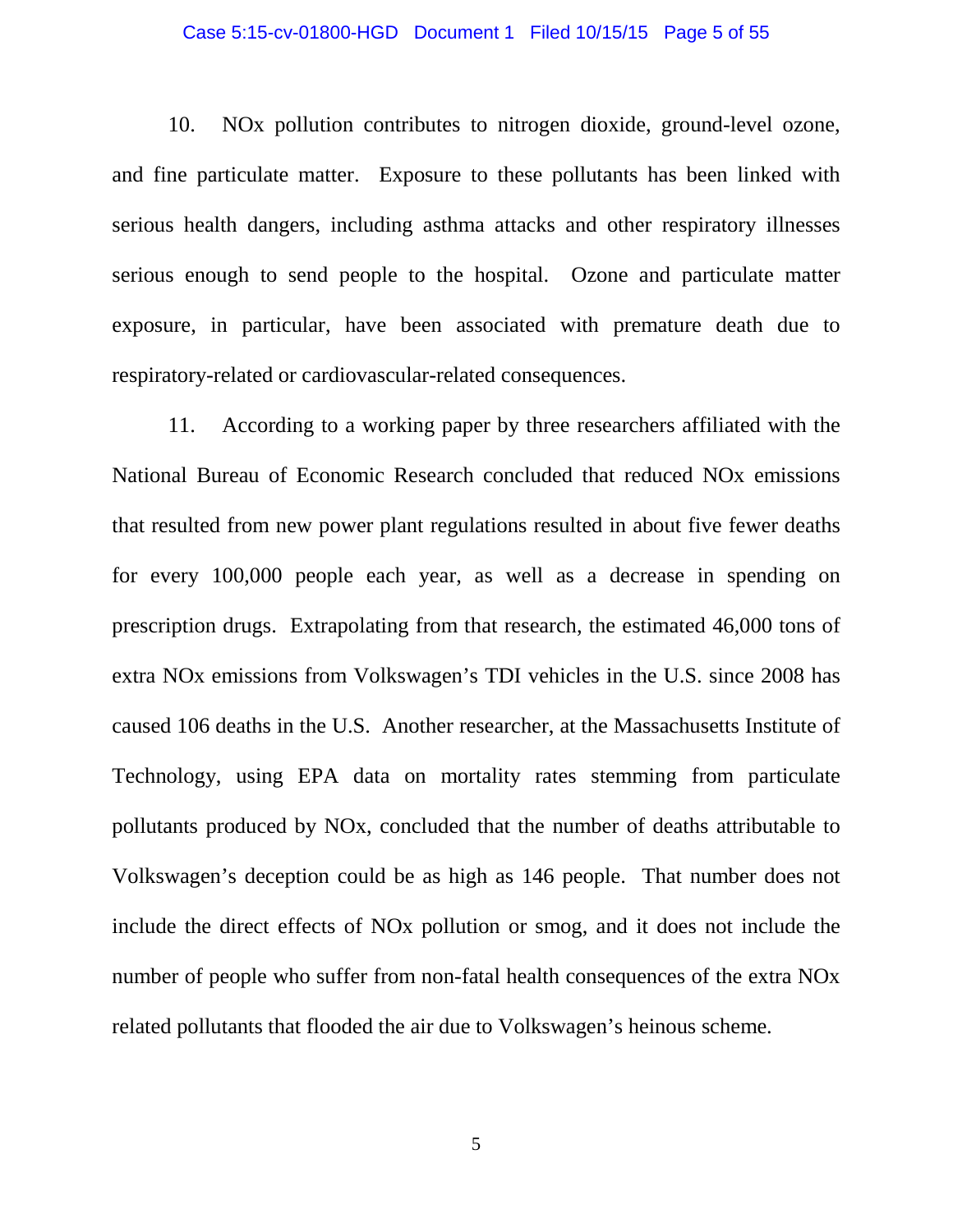#### Case 5:15-cv-01800-HGD Document 1 Filed 10/15/15 Page 6 of 55

12. The Clean Air Act has strict emissions standards for vehicles, and requires that vehicle manufacturers certify to the EPA that vehicles sold in the United States meet applicable federal emissions standards meant to control air pollution. Every vehicle sold in the United States must be covered by an EPAissued certificate of conformity. Under federal law, cars equipped with defeat devices, which reduce the effectiveness of emissions control systems during normal driving conditions, cannot be certified by the EPA. By manufacturing and selling cars with defeat devices that allowed for higher levels of emissions than the EPA permits, and certifying to the EPA that such vehicles were compliant with the Clean Air Act, Volkswagen violated the Clean Air Act, defrauded its customers, and engaged in unfair competition under state and federal law.

13. Volkswagen has charged a substantial premium for the Affected Vehicles, which are falsely marketed by Volkswagen as "CleanDiesel" vehicles. For example, the base S model of the 2015 Volkswagen Jetta has a starting MSRP of \$18,780. The base TDI S CleanDiesel, however, has a starting MSRP of \$21,640, a price premium of \$2,860. The CleanDiesel premium for the highest model Jetta is even more significant. The highest level gas Jetta SE has a starting MSRP of \$20,095, while the CleanDiesel TDI SEL MSRP is \$26,410. Thus, a consumer who purchased the highest model of the CleanDiesel Jetta would be paying a \$6,315 premium for a benefit that he or she was not actually receiving.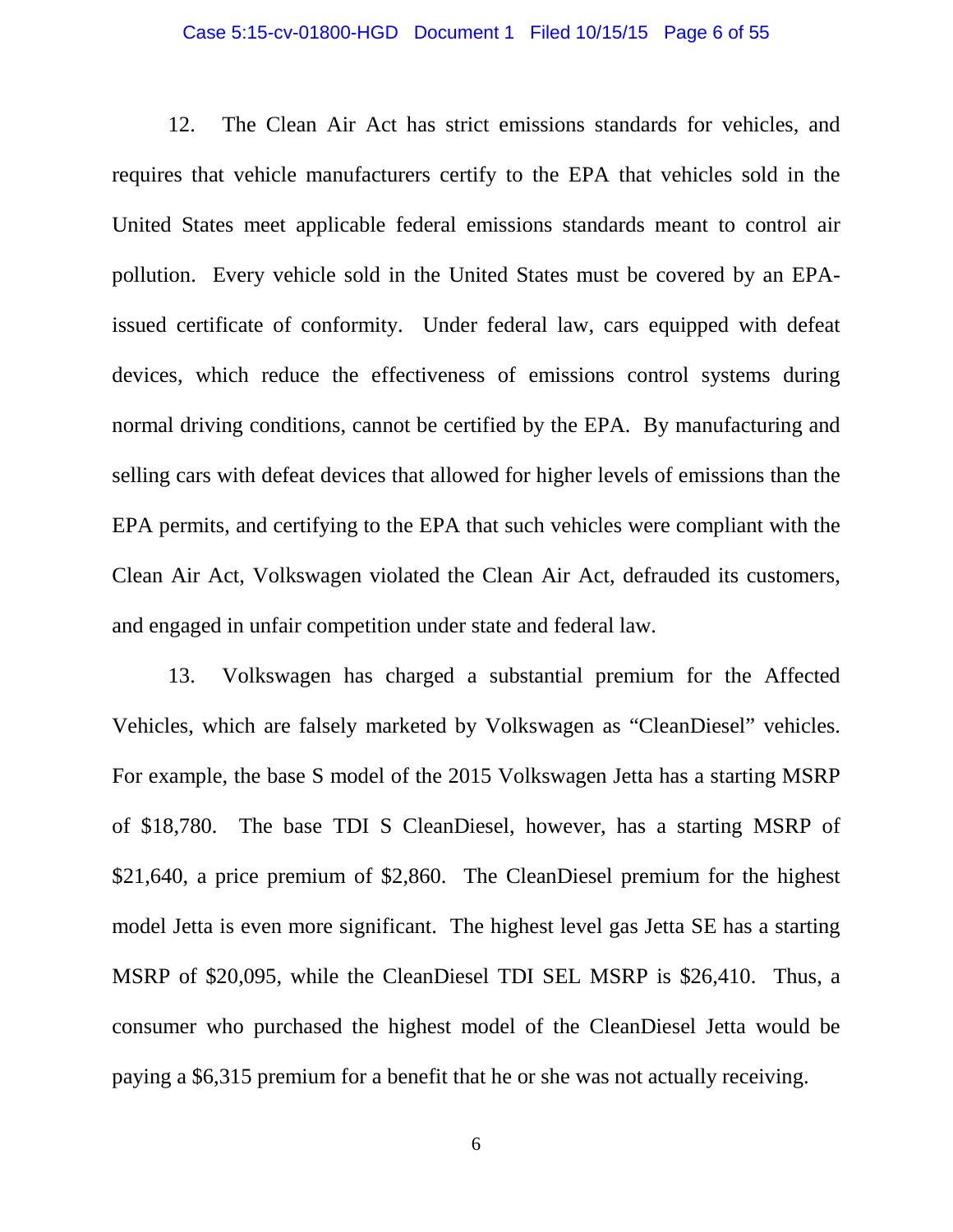### Case 5:15-cv-01800-HGD Document 1 Filed 10/15/15 Page 7 of 55

14. Similar premiums arise across all of the vehicles in which Volkswagen installed its "defeat device" for emissions testing. Premiums across the affected vehicles range from approximately \$1,000 to nearly \$7,000.

15. Volkswagen has been ordered by the EPA to recall the Affected Vehicles and perform repairs that will ensure that the vehicles comply with EPA emissions requirements at all times during normal operation. Volkswagen will not be able to make the Affected Vehicles comply with emissions standards, however, without substantially downgrading their performance characteristics, including their horsepower and their efficiency. As a result, even if Volkswagen is able to make the Affected Vehicles EPA-compliant, Class members will still suffer actual harm and damages, as their vehicles will no longer perform as they did when purchased and as advertised. This will necessarily result in a diminution of value of every Affected Vehicle, and it will cause owners of Affected Vehicles to pay more for fuel when using the cars subsequent to the repairs.

16. Volkswagen's fraudulent scheme was facilitated and aided and abetted by Defendant Bosch, which created the software program used in Volkswagen's defeat device. As early as 2007, Bosch warned Volkswagen that using its software in vehicles that were driven on the road would constitute a criminal offense. Nevertheless, Bosch proceeded to sell or license 11,000,000 of the component devices to Volkswagen over the next seven years knowing that Volkswagen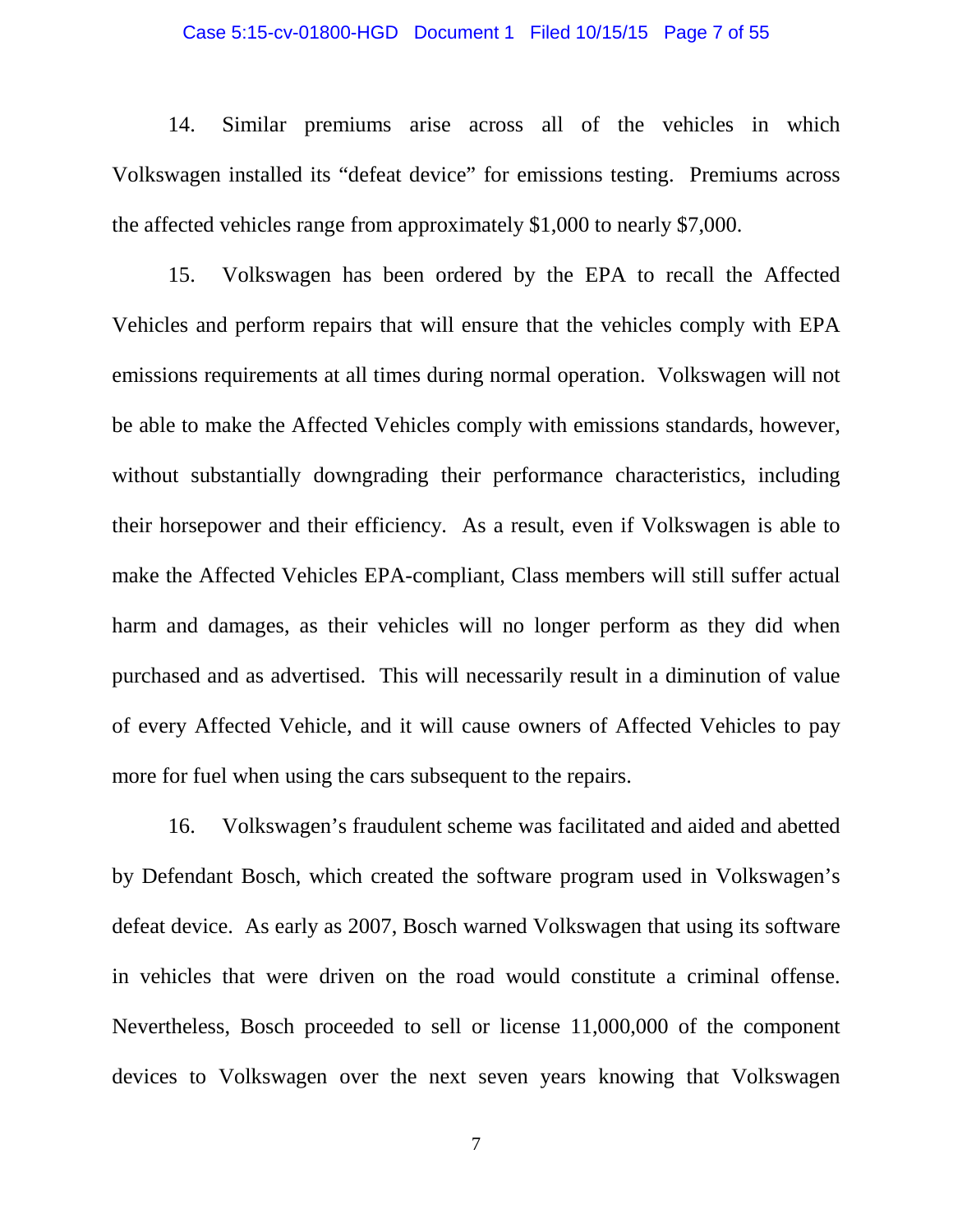### Case 5:15-cv-01800-HGD Document 1 Filed 10/15/15 Page 8 of 55

intended to use them in production vehicles. Instead of refusing to provide Volkswagen with the defeat devices that Bosch knew would enable Volkswagen to engage in criminal fraud, Bosch decided instead to profit from Volkswagen's fraud by selling the 11,000,000 units. Under American law, that decision to profit from what Bosch knew was Volkswagen's ongoing fraud makes Bosch and aider and abettor of that crime and a RICO co-conspirator with Volkswagen that is jointly liable for treble the damages that Volkswagen's fraud has caused U.S. consumers.

17. As a result of Volkswagen's unfair, deceptive, and/or fraudulent business practices and the Bosch-Volkswagen RICO conspiracy, and Volkswagen's failure to disclose that, under normal operating conditions, the Affected Vehicles emit up to forty (40) times the allowed levels of pollution, owners and lessees of the Affected Vehicles have suffered losses in money and/or property.

18. Had Plaintiff and the other Class members known of the presence of the "defeat device" at the time they purchased or leased their Affected Vehicles, they would not have purchased or leased those vehicles, or they would have paid substantially less for the Affected Vehicles than they did. Moreover, when Volkswagen recalls the Affected Vehicles in order to make them compliant with EPA standards, Plaintiff and Class members will be required to spend additional money on fuel and will not obtain the performance that was characteristic of their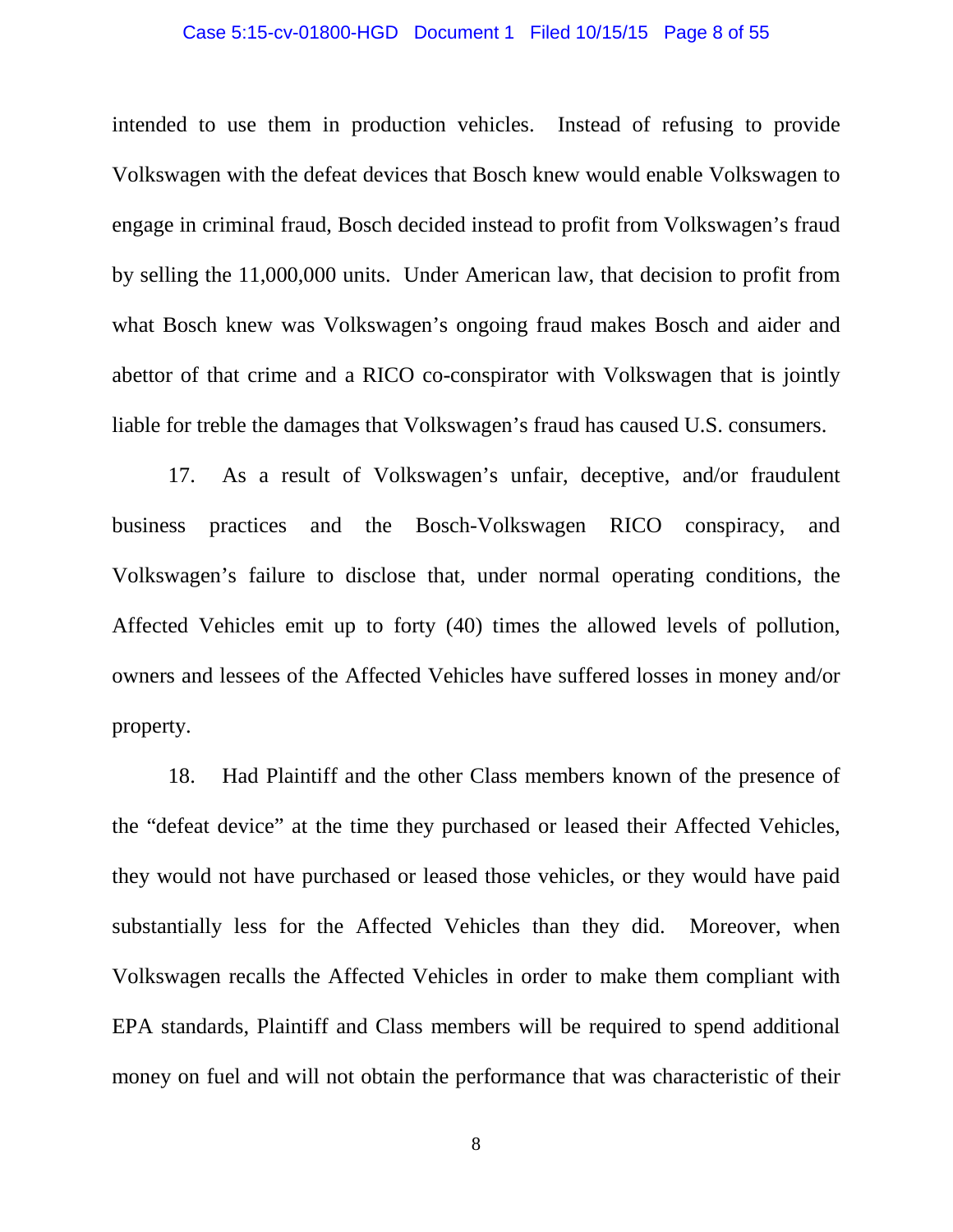vehicles at the time of purchase. The Affected Vehicles will necessarily be worth less in the marketplace because of this decreased performance and efficiency.

### **III. PARTIES**

19. Plaintiff is an individual residing in Madison, Alabama.

20. Plaintiff purchased a model year 2013 Jetta TDI in 2013 in Huntsville, Alabama. Plaintiff still owns the car.

21. Plaintiff purchased the car for its fuel efficiency, performance and "Clean Diesel" technology. Plaintiff paid more for this vehicle than a standard Volkswagen vehicle which was substantially cheaper.

22. On or about September 18, 2015, Plaintiff learned from an article she read on the internet of Volkswagen's scheme to defraud the Environmental Protection Agency and that her car does not, in fact, meet all regulatory requirements. Prior to this disclosure, Plaintiff believed (based on Volkewagen's representations) that her vehicle was a clean and fuel efficient car.

23. Defendant Volkswagen USA is a corporation organized under the laws of the State of New Jersey, with its principal place of business at 2200 Ferdinand Porsche Drive, Herndon, Virginia 20171. Volkswagen regularly conducts business in the Northern District of Alabama.

24. Defendant Volkswagen Aktiengesellschaft, doing business as Volkswagen Group and/or Volkswagen AG, is a corporation organized and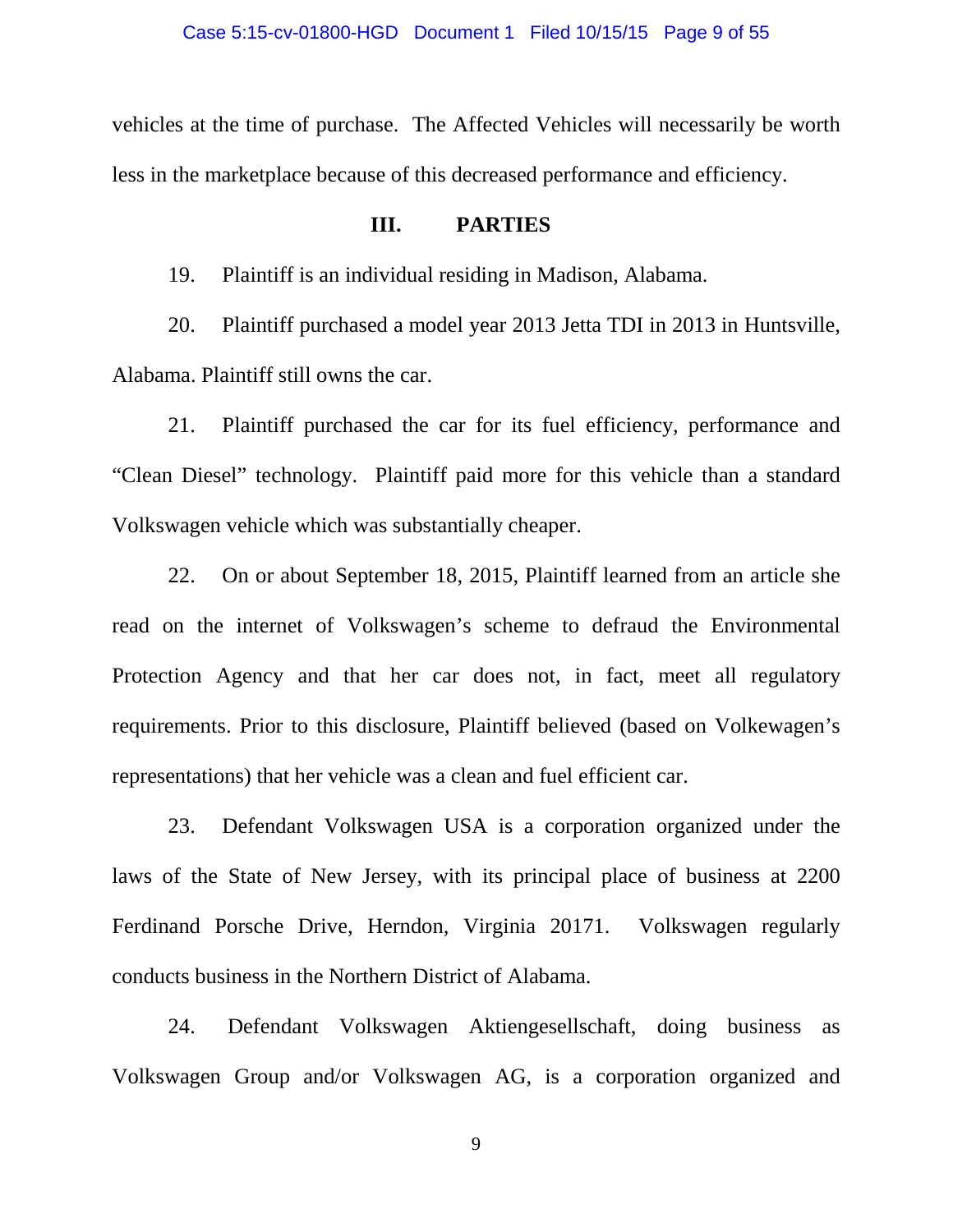### Case 5:15-cv-01800-HGD Document 1 Filed 10/15/15 Page 10 of 55

existing under the laws of Germany, with its principal place of business located in Wolfsburg, Germany. Volkswagen AG is the parent corporation of Volkswagen USA.

25. Defendant Robert Bosch GmbH ("Bosch") is a German multinational engineering and electronics company, headquartered in Stuttgart Germany. At all times from at least January 1, 2007 through the present, Bosch supplied the defeat device to Volkswagen.

26. At all times from January 1, 2008 through the present (the "Relevant Period"), Volkswagen manufactured, distributed, sold, leased, and warranted the Affected Vehicles under the Volkswagen and Audi brand names throughout the United States. Volkswagen and/or its agents designed, manufactured, and installed the "CleanDiesel" engines and engine control systems, including the "defeat device," in the Affected Vehicles. Volkswagen also developed and disseminated the owners' manuals and warranty booklets, advertisements, and other promotional materials relating to the Affected Vehicles.

### **IV. JURISDICTION AND VENUE**

27. This Court has jurisdiction pursuant to the Class Action Fairness Act of 2005, 28 U.S.C. § 1332(d), because there are at least 100 members of the proposed class, at least one of whom is a citizen of a different state than Defendants, and the aggregate claims of the proposed class members exceed five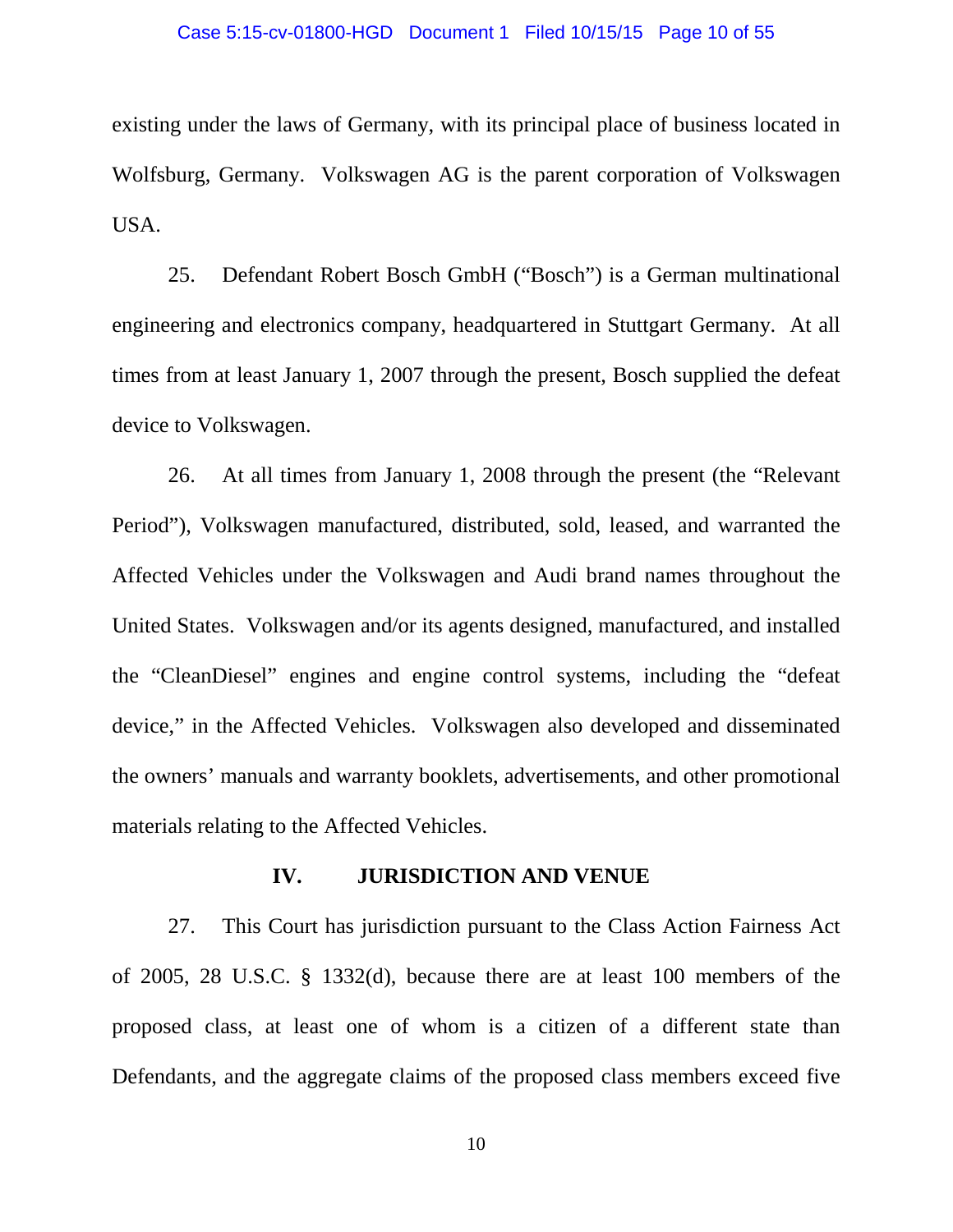### Case 5:15-cv-01800-HGD Document 1 Filed 10/15/15 Page 11 of 55

million dollars (\$5,000,000.00), exclusive of interest and costs. This Court also has Federal Question jurisdiction pursuant to 28 U.S.C. § 1331 and supplemental jurisdiction over the state law claims pursuant to 28 U.S.C. § 1367.

28. This Court has personal jurisdiction over Volkswagen USA because Volkswagen USA regularly conducts business in the Northern District and has sufficient contacts with the State of Alabama. The Court has personal jurisdiction over Volkswagen AG and Bosch because both of these Defendants have conducted and continue to conduct substantial business in this jurisdiction, and because these Defendants have conspired to commit and have committed the fraudulent acts and omissions complaint of herein in this District and have directed their illegal acts against citizens of Alabama and caused damages to those Alabama citizens.

29. Venue is proper in this District under 28 U.S.C. § 1391 because the Defendants are corporate entities that are subject to this Court's personal jurisdiction with respect to the subject matter of this litigation and/or a substantial part of the events giving rise to Plaintiff's claims occurred in this judicial district.

### **V. TOLLING OF THE STATUTE OF LIMITATIONS**

### **A. Discovery Rule Tolling**

30. The tolling doctrine was designed specifically for cases like this, where pertinent facts were concealed from Plaintiff. Thus, for the following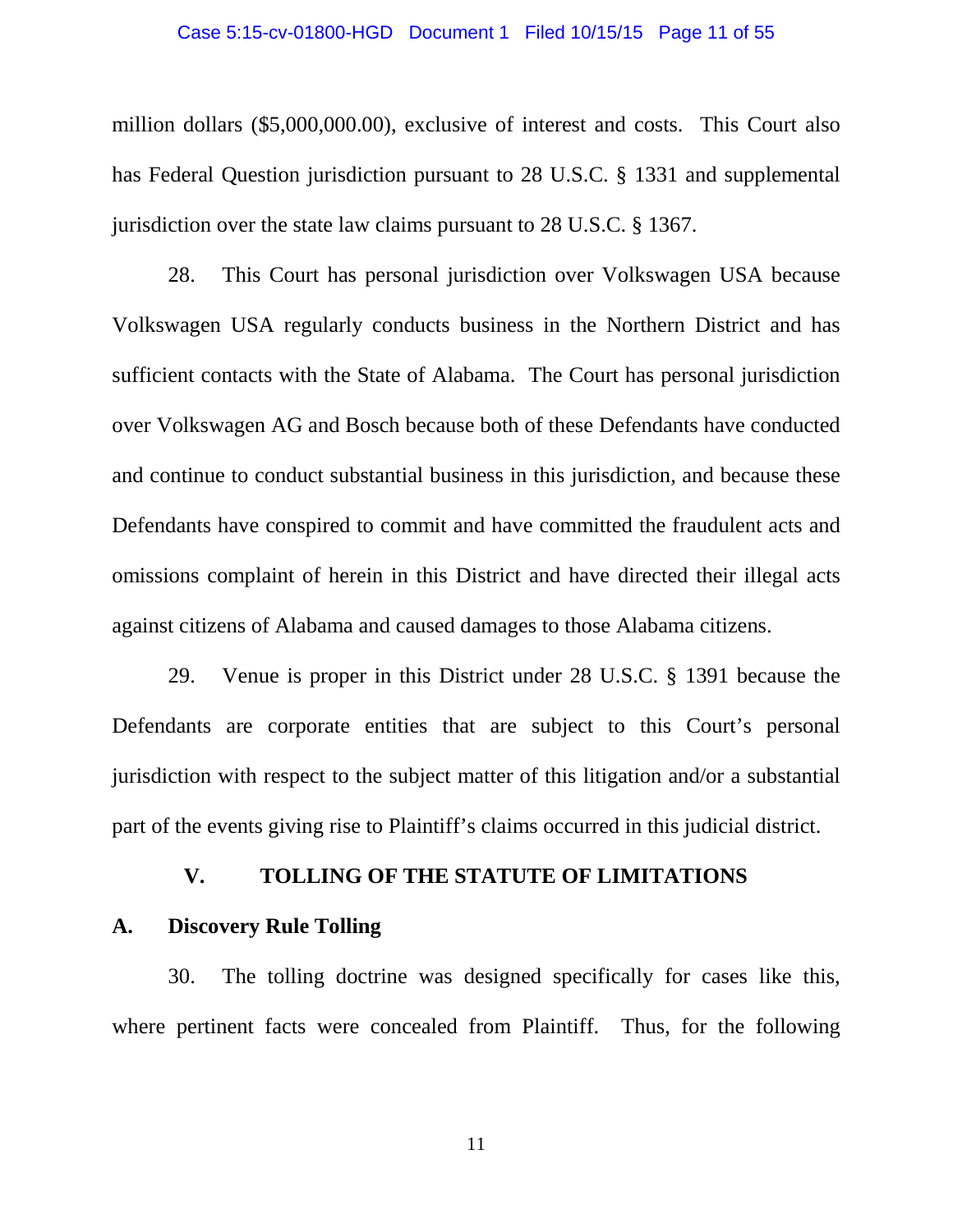### Case 5:15-cv-01800-HGD Document 1 Filed 10/15/15 Page 12 of 55

reasons, any statutes of limitations that might have otherwise applied have been tolled by the discovery rule with respect to all claims.

31. Even through the exercise of reasonable diligence, Plaintiff and other members of the Class could not have discovered, within any applicable statute of limitations, that Volkswagen was concealing and misrepresenting the true emissions levels of its vehicles or that Volkswagen was using defeat devices to bypass the EPA's emissions requirements.

32. As reported in *The Wall Street Journal* on September 18, 2015, the International Council on Clean Transportation, together with researchers from West Virginia University, uncovered Volkswagen's use of defeat devices during comprehensive research and testing over the last couple of years. The International Council on Clean Transportation brought the issues to the attention of the EPA, which conducted further tests and ultimately discovered these "very serious" violations by Volkswagen. As defect devices were even used to "fool[] the emissions tests," Volkswagen's deception with respect to the Affected Vehicles was carefully concealed from both regulators and consumers.

33. Plaintiff and the other Class members could not have reasonably discovered, and could not have known of facts that would have caused a reasonable person to suspect, that Volkswagen intentionally failed to report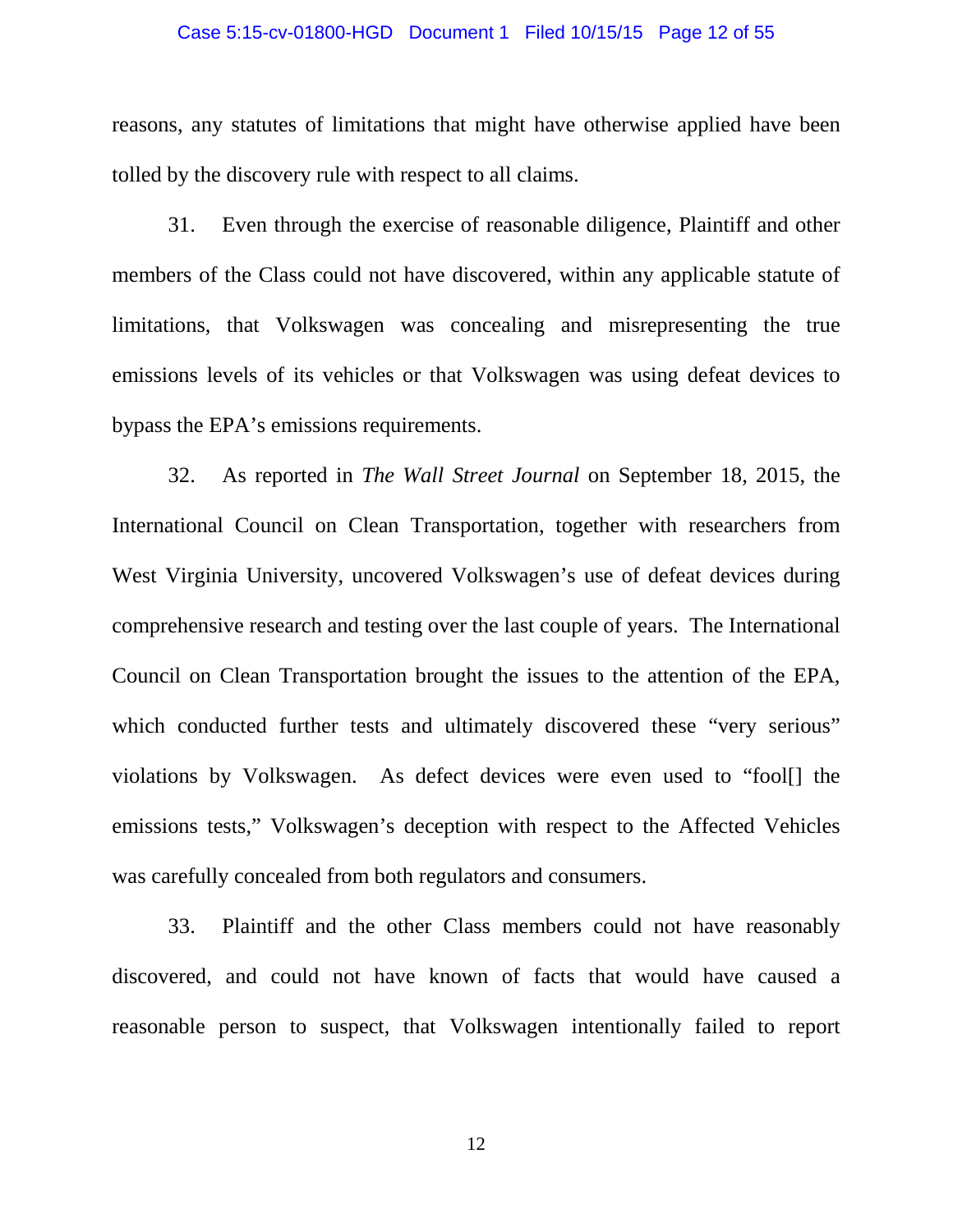### Case 5:15-cv-01800-HGD Document 1 Filed 10/15/15 Page 13 of 55

information within its knowledge to federal and state authorities, its dealerships, and its consumers.

34. Moreover, a reasonable and diligent investigation could not have disclosed that Volkswagen had information in its sole possession about the existence of its sophisticated emissions deception and that it had concealed that information, which was discovered by each Plaintiff only very shortly before this action was filed. Plaintiff and other Class members could not have previously learned that Volkswagen valued profits over compliance with applicable federal and state emissions regulations and consumer law.

## **B. Fraudulent Concealment Tolling**

35. Throughout the Relevant Period, all applicable statutes of limitations have been tolled by Volkswagen's knowing and active fraudulent concealment and denial of the facts alleged in this Complaint.

36. Instead of disclosing its fraudulent emissions scheme, or that the emissions from the Affected Vehicles were far worse than had been represented, Volkswagen falsely represented to consumers and regulators that its vehicles complied with federal and state emissions standards, and that it was a reputable manufacturer whose representations could be trusted.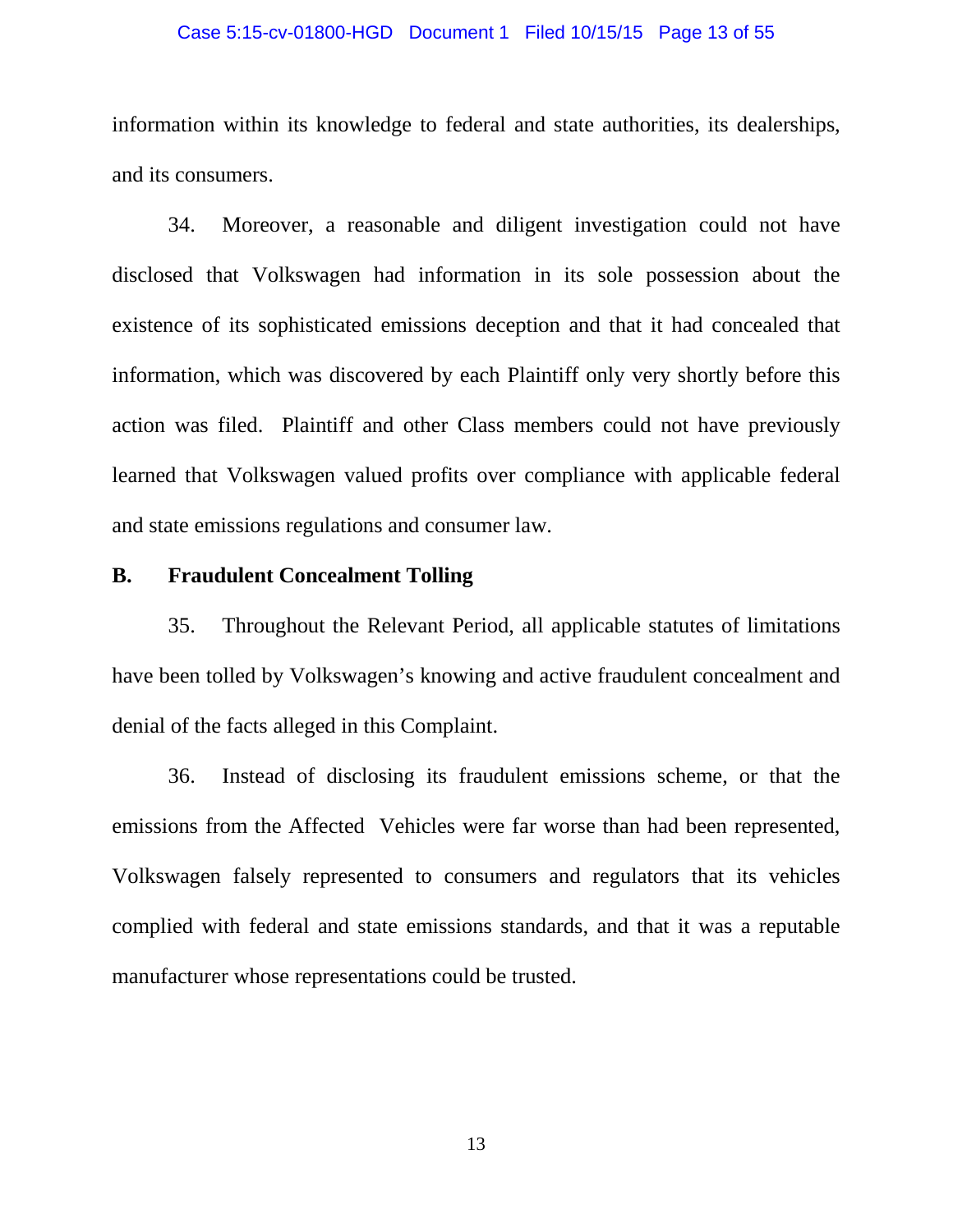## **C. Estoppel**

37. Volkswagen was under a continuous duty to disclose to Plaintiff and the other members of the Class the facts that it knew about the emissions from the Affected Vehicles, as well as information regarding the Affected Vehicles' failure to comply with federal and state laws.

38. Volkswagen knowingly, affirmatively, and actively concealed the true nature, quality, and character of the emissions systems, and the emissions, of the Affected Vehicles.

39. Although Volkswagen had a duty, throughout the Relevant Period, to disclose to Plaintiff and the Class that it had engaged in the deception described in this Complaint, Defendants chose to evade federal and state emissions and clean air standards with respect to the Affected Vehicles. Furthermore, Volkswagen intentionally misrepresented its blatant and deceptive lack of compliance with state law regulating vehicle emissions and clean air.

40. Thus, Volkswagen is estopped from relying on any statutes of limitations in defense of this action.

### **VI. FACTUAL ALLEGATIONS**

41. Volkswagen intentionally designed and sold cars that misled both consumers and regulators about the amount of pollution those cars created and the fuel efficiency they produced.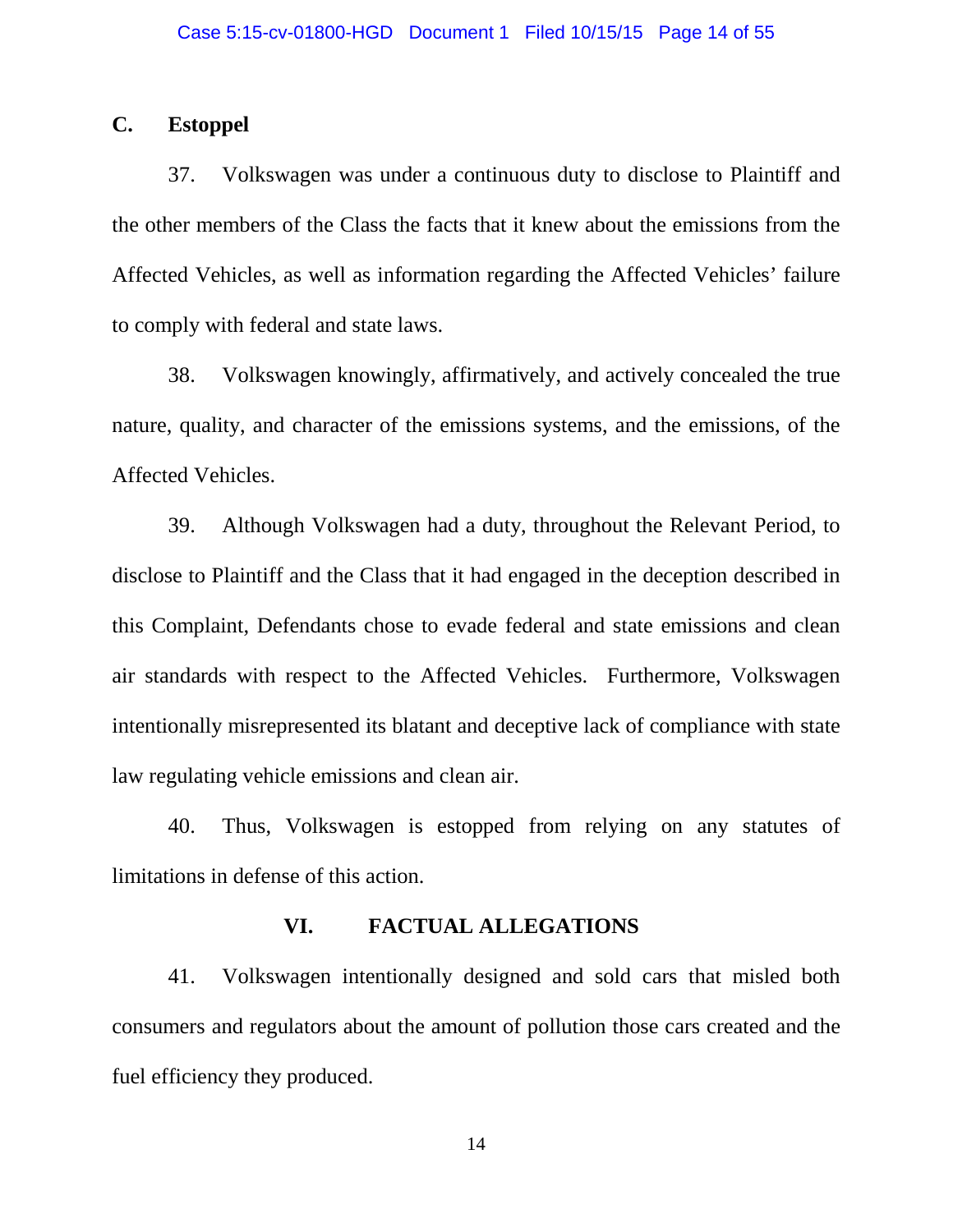42. Despite marketing themselves as environmentally-conscious companies that produced thoughtful cars for people who cared about the environment, Volkswagen knowingly and deliberately sold cars at greatly marked up prices that produced pollution at up to forty (40) times the magnitude allowed by federal and state regulations.

43. Simultaneously, while Volkswagen was promoting itself as being environmentally-aware, Volkswagen intentionally and knowingly concealed the truth about the fuel efficiency and emissions of the Affected Vehicles.

## **A. Volkswagen Promotes their CleanDiesel Vehicles as Being Fuel Efficient and Environmentally-Friendly**

44. For years, Volkswagen has advertised its diesel vehicles as lowemission, fuel-efficient cars. Indeed, this marketing message is at the core of Volkswagen's image in the United States, stimulating a successful advertising campaign that has led Volkswagen to become the largest seller of diesel passenger vehicles in the country.

45. Volkswagen's success is based, in large part, on promotion of its diesel cars as "clean" and "green" vehicles. In fact, Volkswagen has promoted the Affected Vehicles under the name "CleanDiesel." Promotions of the CleanDiesel vehicles have centered on the alleged high fuel efficiency and "clean" engine of these vehicles.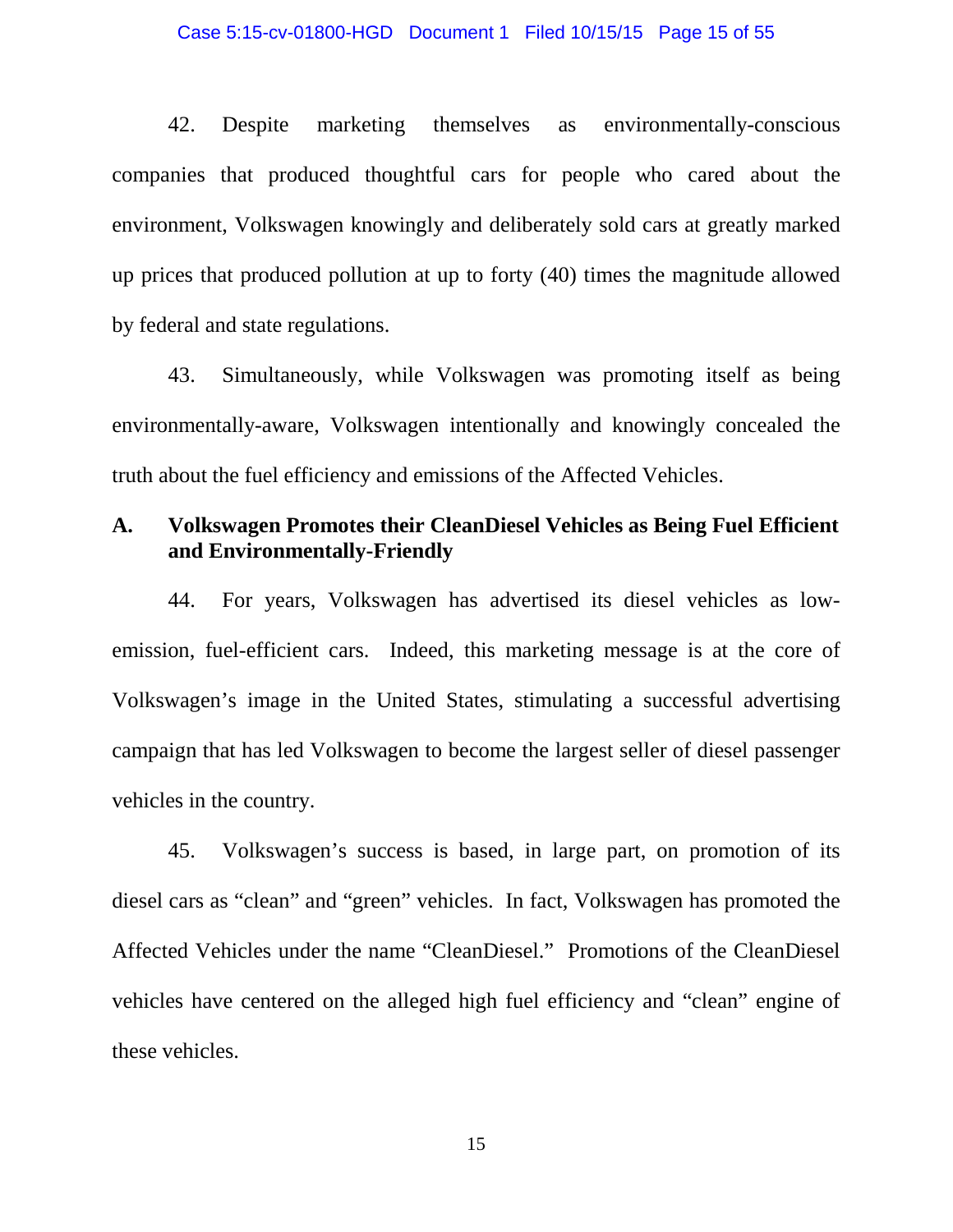### Case 5:15-cv-01800-HGD Document 1 Filed 10/15/15 Page 16 of 55

46. Volkswagen touts its ostensible concern for the environment through means other than the names and purported attributes of its vehicles. For example, on the Volkswagen USA website, Volkswagen places an emphasis on its commitment to environmental sustainability, stating that this is "at the core of [its] operating philosophy." Volkswagen states that it does not just talk about environmental sustainability, but rather the company "take[s] action, finding inventive ways to be responsible in everything [it] do[es]."

47. Volkswagen even states that it "take[s] steps to ensure that every vehicle [it] manufacture[s] is the best it can be in terms of its environmental properties." Notwithstanding these representations, Volkswagen was knowingly hiding its failure to even meet minimum emissions standards.

48. Volkswagen further bolsters its claims to be concerned for the environment by promoting the fact that the Audi A3 TDI and VW Jetta TDI were named the 2010 Green Car of the Year and the 2009 Green Car of the Year, respectively.

49. Volkswagen also launched the "Think Blue" initiative, which the company explains is intended to help the company become the world's most ecologically sustainable car manufacturer by 2018. As part of this initiative, Volkswagen claims, among other things, that it intends "to reduce the environmental burden produced by each vehicle and each component in production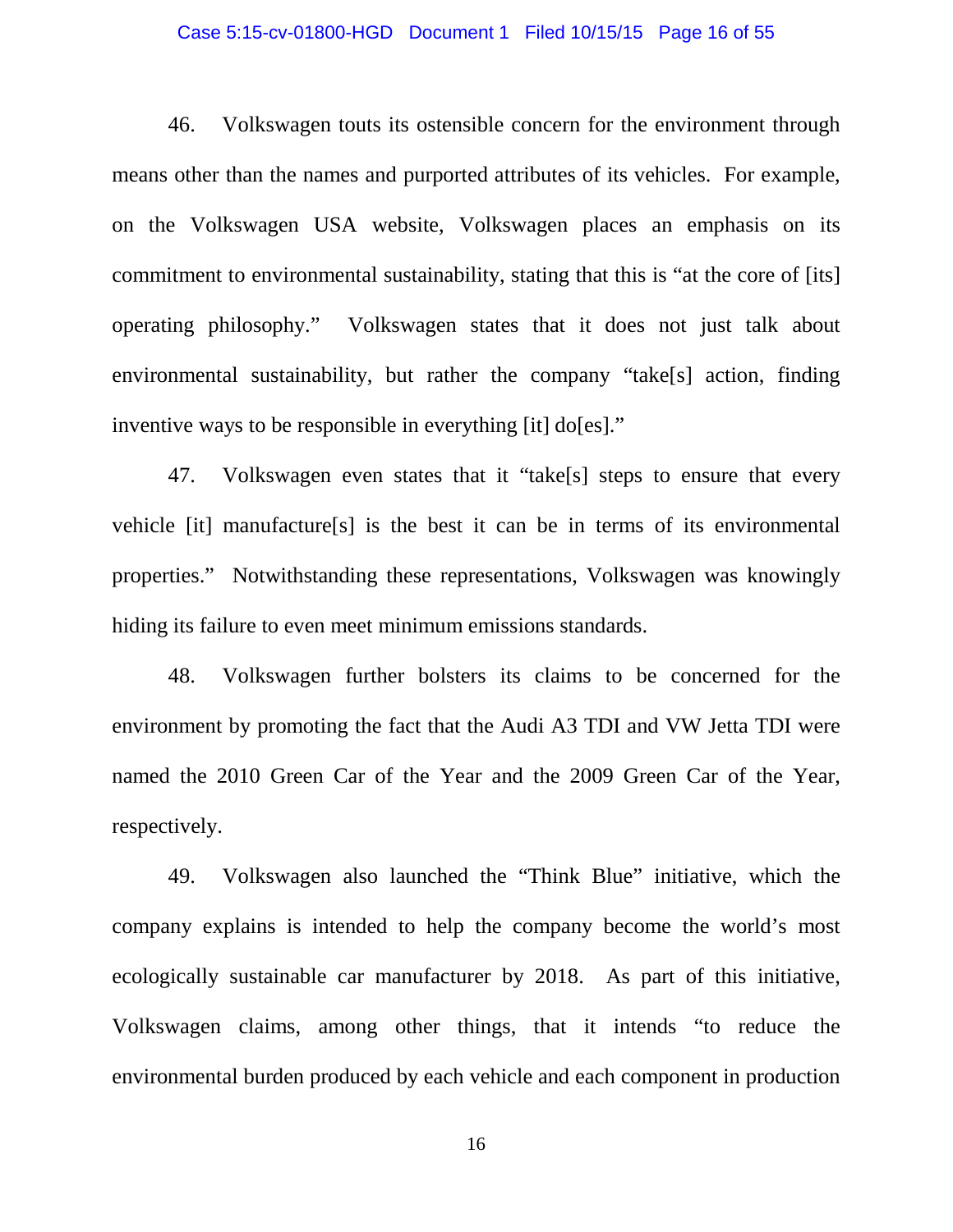by 25% from 2010 to 2018" and that each "new Volkswagen should be at least 10% more efficient than its predecessor."

50. Beyond merely advertising its vehicles, Volkswagen supported and directed a website – *[www.clearlybetterdiesel.org](http://www.clearlybetterdiesel.org/)* – to promote their "clean" diesel technology. According to this website, Volkswagen's diesel technology reduces smog and "meets the highest standards in all 50 states, thanks to ultra-low sulfur diesel (ULSD) fuel and innovative engine technology that burns cleaner."

51. Volkswagen goes so far as to use the tagline "Truth in Engineering" to promote its Audi brand.

52. Unfortunately for consumers who paid Volkswagen's significant premiums to purchase "green" cars – and people who breathe the air into which the Affected Vehicles emit egregious amounts of pollutants – Volkswagen was far from truthful in promoting their CleanDiesel vehicles. Rather than promoting "environmentally conscious lifestyles," Volkswagen designed and sold cars that emit pollutants at extraordinary levels, failing state and federal environmental regulations by breathtaking margins.

## **B. Volkswagen Intentionally and Systematically Concealed the Excessive and Illegal Levels of Pollution Emitted by its Vehicles**

53. Contrary to Volkswagen's representations that it is a "green" company committed to promoting the "greater good," its CleanDiesel cars produce illegal and unhealthy levels of pollution.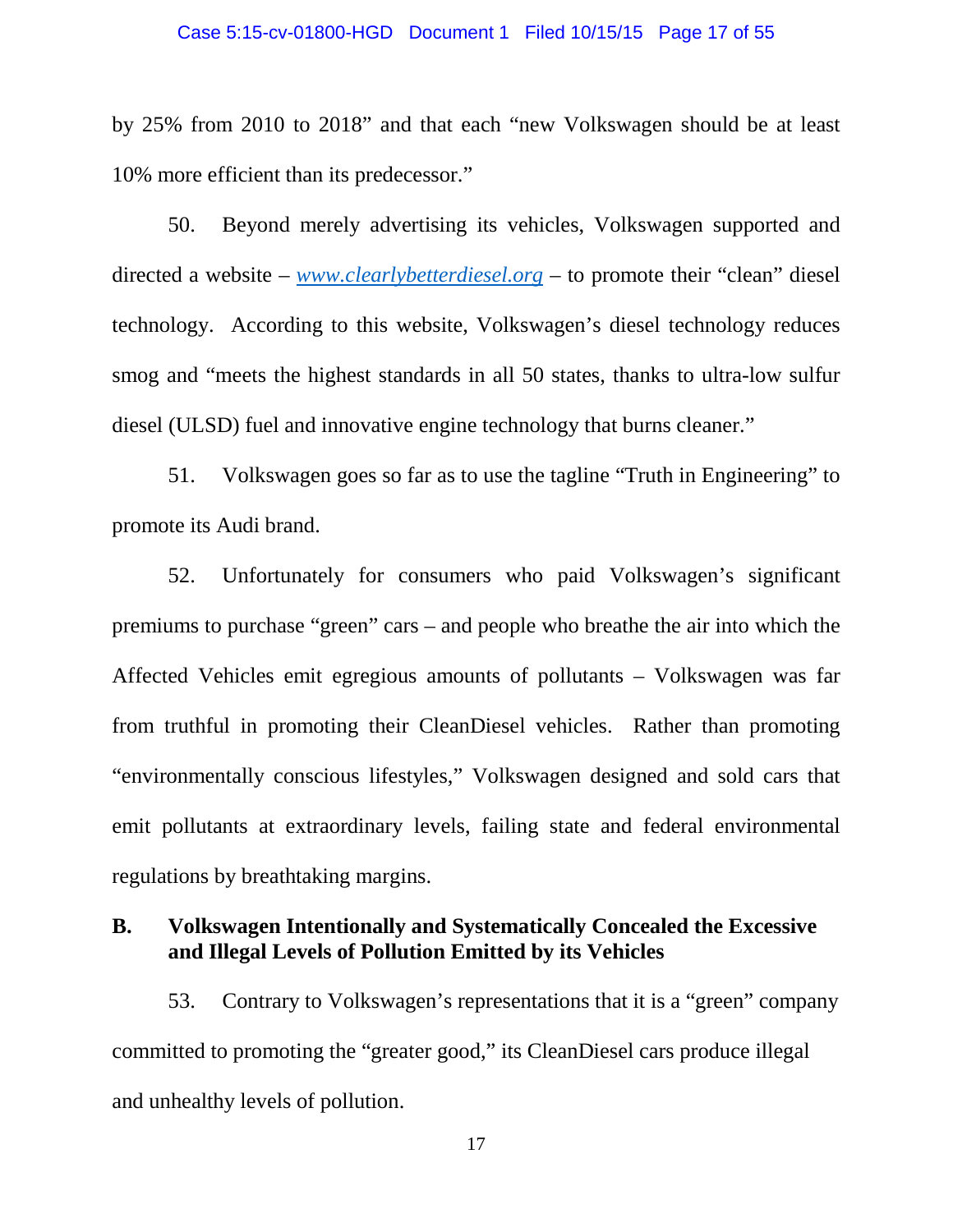### Case 5:15-cv-01800-HGD Document 1 Filed 10/15/15 Page 18 of 55

54. On September 18, 2015, the EPA issued a Notice of Violation ("NOV") to Volkswagen. The NOV explains that Volkswagen installed sophisticated software in the Affected Vehicles. This software detects when the vehicle is undergoing official emissions testing, and turns on full emissions controls *only* during that test. At all other times that the vehicle is running, however, the emissions controls are deactivated, meaning that pollution is freely released into the environment at levels that far exceed those allowed by federal and state clean air regulators.

55. As defined by the Clean Air Act, the software produced and used by Volkswagen to falsify emissions testing results is a "defeat device."

56. Moreover, the NOV issued by the EPA alleges that Volkswagen knew or should have known that these defeat devices would "render inoperative elements of the vehicle design related to compliance with…emissions standards," because of "the design of these defeat devices." The software was specifically designed to "track the parameters of the federal test procedure and cause emission control systems to underperform when the software determined that the vehicle was not undergoing the federal test procedure."

57. Most modern engines, including Volkswagen's CleanDiesel engines, use computerized engine control systems to monitor sensors throughout a car's engine and exhaust systems and control operation of the car's systems to ensure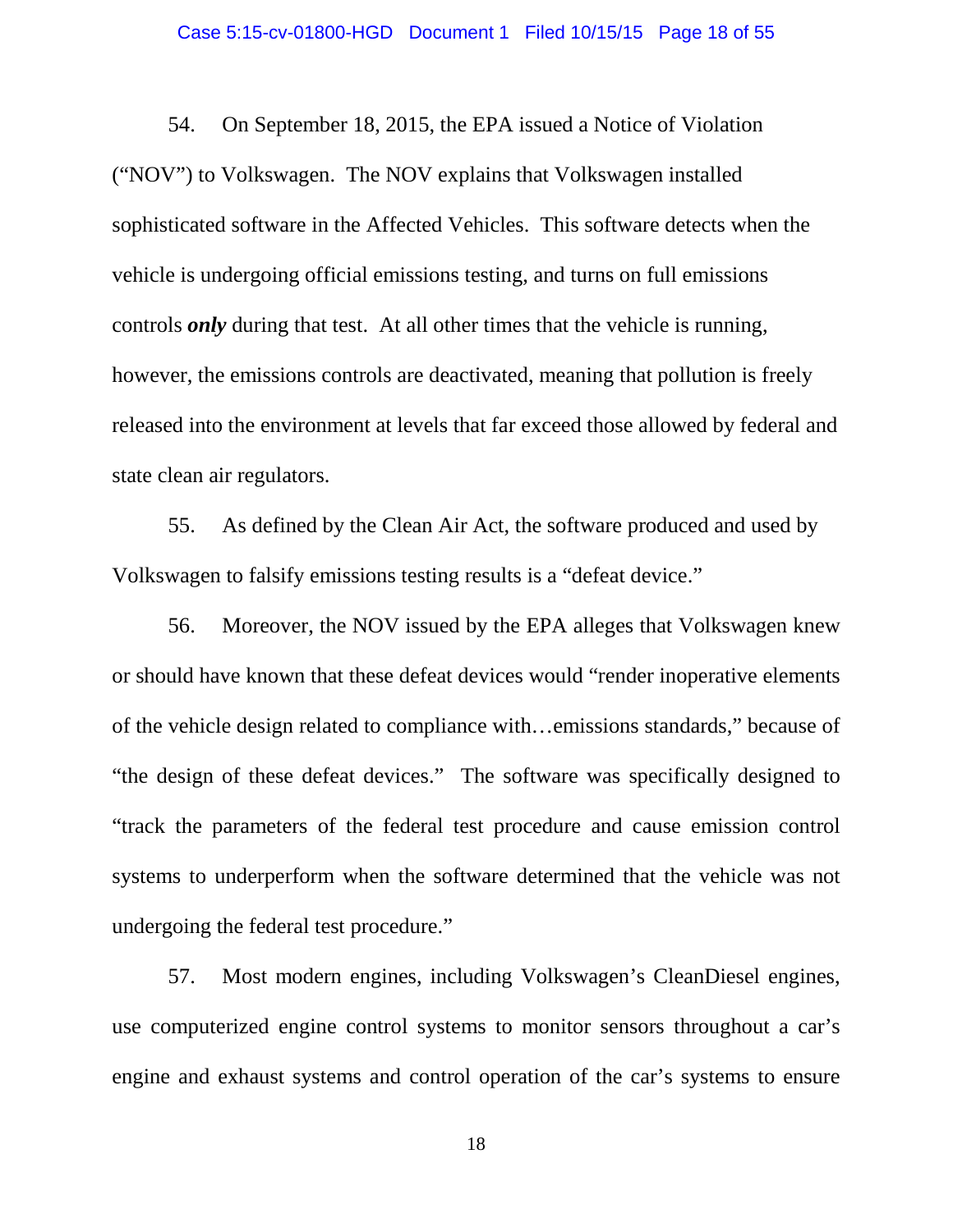### Case 5:15-cv-01800-HGD Document 1 Filed 10/15/15 Page 19 of 55

optimal performance and efficiency. These functions can include controlling fuel injection, valve and ignition timing and, as in Volkswagen's CleanDiesel engines, operating the engine's turbocharger. The engine control computer can, for example, ensure that the air-to-fuel mixture is correct, based on sensor readings such as throttle position, amount of air flowing into the engine, and engine temperature.

58. Engine control computers also receive data from sensors in the car's exhaust system, which measure the amounts of chemical substances included in the car's exhaust. This data provides a measure of the engine's operation and efficiency, and is thus used by the engine control computer in operating the car's systems to ensure the desired performance and efficiency.

59. The ability of modern cars to use these sophisticated computers and sensors throughout the car's systems allows emissions testing to make use of a car's existing sensors to measure the presence of pollutants and track compliance with EPA and state emissions standards. Emissions testing stations, for example, plug a diagnostic device into the car's on-board diagnostics ("OBD II") port, and use the car's exhaust sensors during the testing procedure, in order to measure the substances emitted. Some states, instead of or in addition to an OBD II diagnostic device, use a measurement probe inserted into the car's exhaust pipe to measure the chemicals emitted by the vehicle.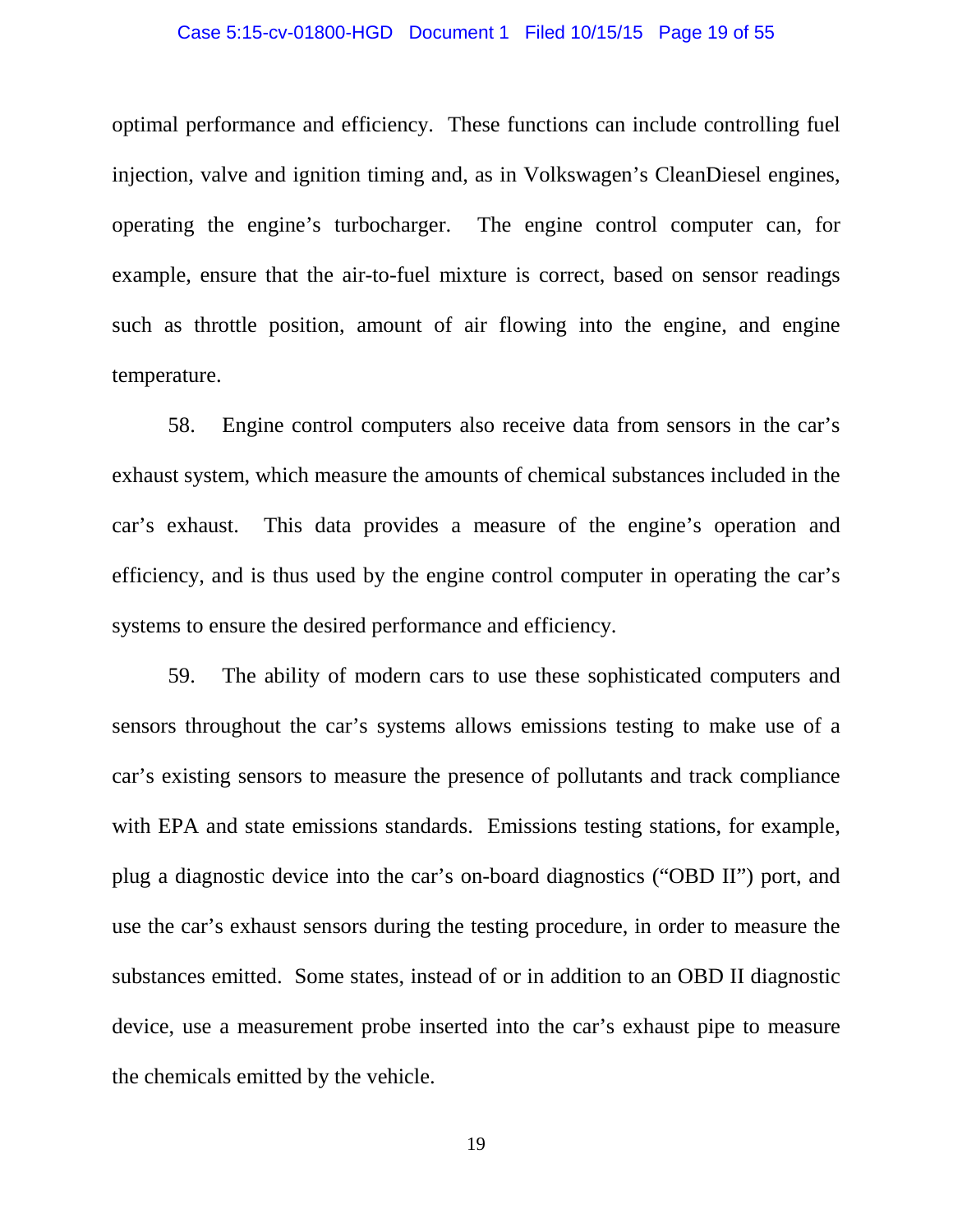### Case 5:15-cv-01800-HGD Document 1 Filed 10/15/15 Page 20 of 55

60. Volkswagen programmed the engine control computers in the Affected Vehicles with software that first detects when the cars are undergoing emissions testing, and then operates the car's engine and exhaust systems to fool the test. Only when the vehicle is undergoing emissions testing will the engine control computers in the Affected Vehicles ensure that emissions comply with EPA pollution standards. When the car is not undergoing emissions testing (*i.e.*, when it is being used by consumers), the engine control systems operate the vehicle in a manner that does not comply with EPA emissions requirements.

61. Essentially, the defeat device software used by Defendants allows Defendants' CleanDiesel vehicles to meet emissions standards in labs or state testing stations, while permitting the vehicles to emit NOx at up to forty (40) times the standard allowed under United States laws and regulations during normal operation of the vehicles. NOx pollution contributes to nitrogen dioxide, groundlevel ozone, and fine particulate matter. Exposure to such pollutants can lead to hospitalization for various serious respiratory illnesses, as well as premature death due to respiratory-related or cardiovascular-related effects. Children, the elderly, and people with pre-existing respiratory illnesses are particularly at risk. Researchers have estimated that the extra 46,000 tons of NOx that Volkswagen's Affected Vehicles have spewed into the atmosphere in the U.S. since 2008 has cause 106 to 146 or more deaths in the U.S.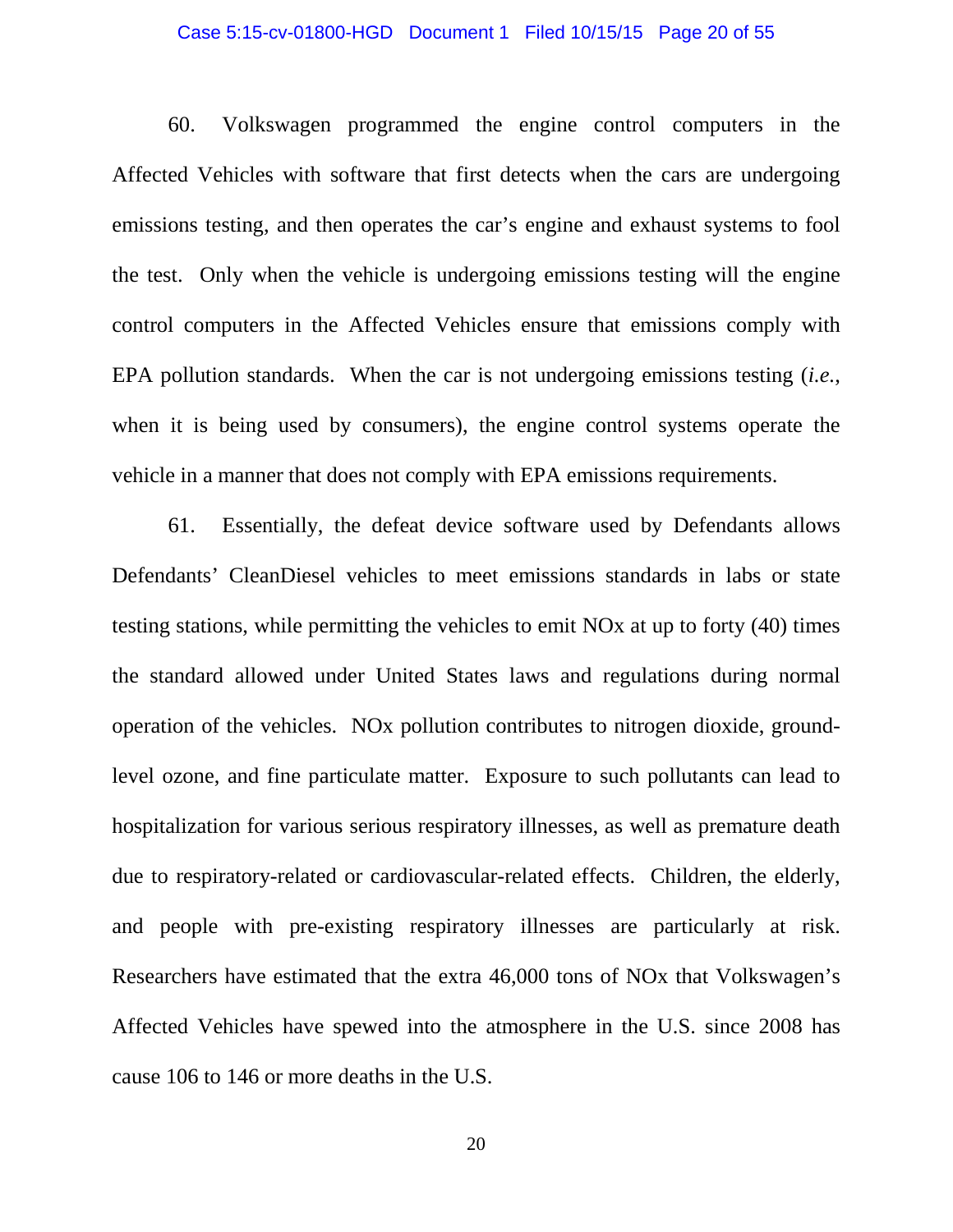### Case 5:15-cv-01800-HGD Document 1 Filed 10/15/15 Page 21 of 55

62. Due to the serious health risks posed by such pollutants, the Clean Air Act obligates vehicle manufacturers to comply with strict emissions standards, and to certify to the EPA that all vehicles sold in the United States meet applicable federal emissions standards to control air pollution. In fact, every vehicle sold in the United States must be covered by a certificate of conformity issued by the EPA. Under federal law, cars equipped with defeat devices, which reduce the effectiveness of emissions control systems during normal driving conditions, cannot be certified.

63. By manufacturing, promoting, and selling cars with defeat devices that enabled the Affected Vehicles to pass emissions tests before shutting down and releasing exorbitant levels of pollutants into the air, Volkswagen violated the Clean Air Act, misled regulators, defrauded its customers, and engaged in unfair competition under state and federal laws.

64. In fact, Volkswagen AG's top United States executive, Michael Horn, admitted that the "company was dishonest with the EPA and the California Air Resources board, and with all of you," and that the company had "totally screwed up." In spite of that admission, Horn protested that "[t]his kind of behavior is totally inconsistent with [Volkswagen's] qualities."

65. Additionally, Mr. Horn acknowledged on October 8, 2015, the he was made aware of the emissions problem with the Affected Vehicles in May of 2014.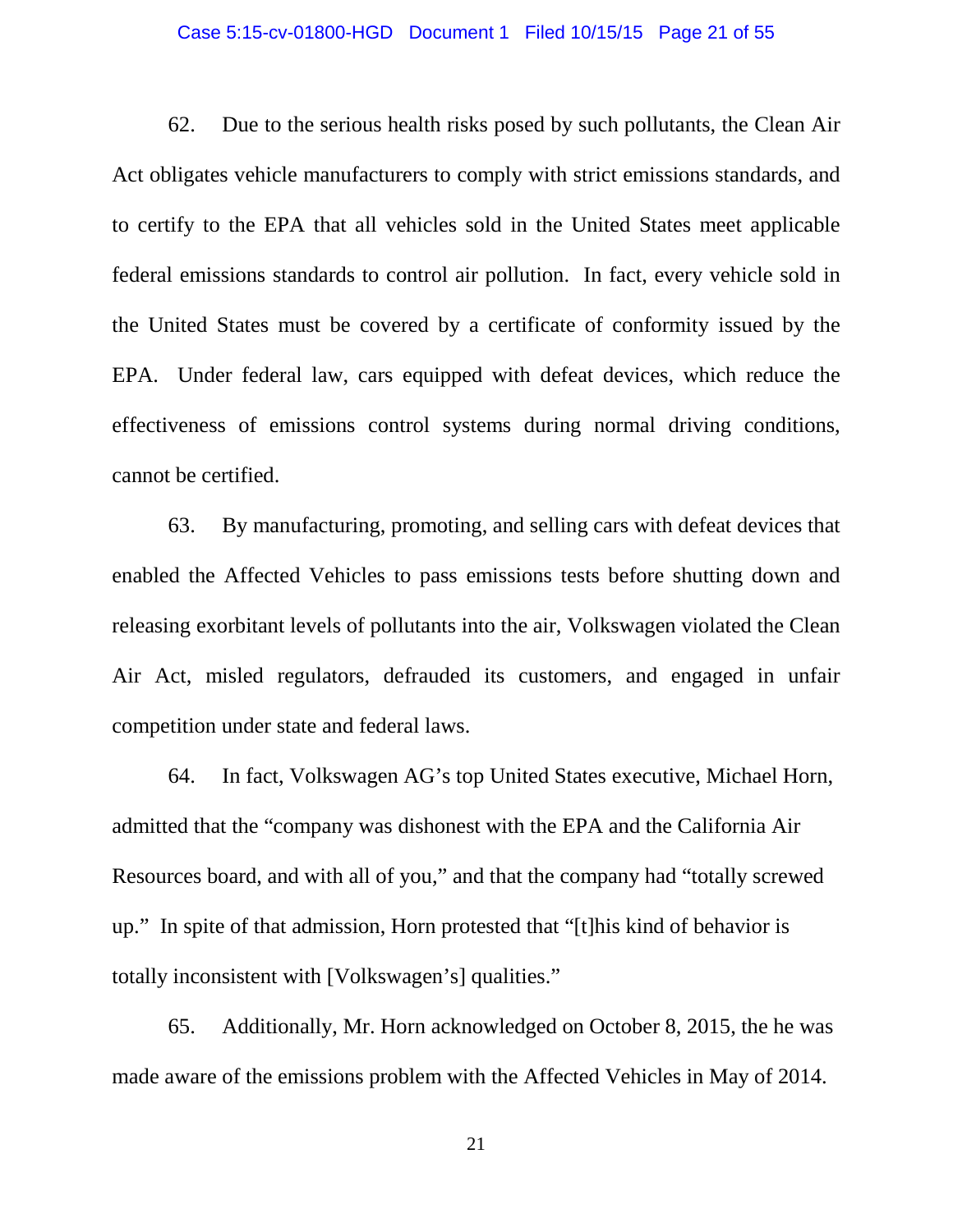This was several months before the Plaintiff purchased her vehicle in December 2014.

66. According to *The New York Times*, Volkswagen executives admitted that the CleanDiesel "vehicles it sold in the United States Used software meant to cheat on the [emissions] tests" only *after* the EPA "took the extraordinary action of threatening to withhold approval for the company's 2016 Volkswagen and Audi diesel models."

67. Bosch supplied Volkswagen with the software used in the defeat device and sold or licensed 11,000,000 units of its component device to Volkswagen knowing that Volkswagen intended to install them in its production line TDI vehicles and to sell them to consumers in America and elsewhere around the world. Bosch, thereby, knew it was facilitating and assisting Volkswagen in what Bosch itself identified as early as 2007 would be a criminal fraud.

68. According to German and French newspaper reports, a team currently conducting a Volkswagen internal review of the scandal uncovered a 2007 letter from Bosch to Volkswagen in which Bosch warning that using its software in production vehicles would constitute an "offense." Nevertheless, Bosch proceeded to deliver 11,000,000 units of its defeat device to Volkswagen knowing that Volkswagen intended to commit the very "offense" Bosch had warned of, and Bosch profited handsomely from its sales to Volkswagen.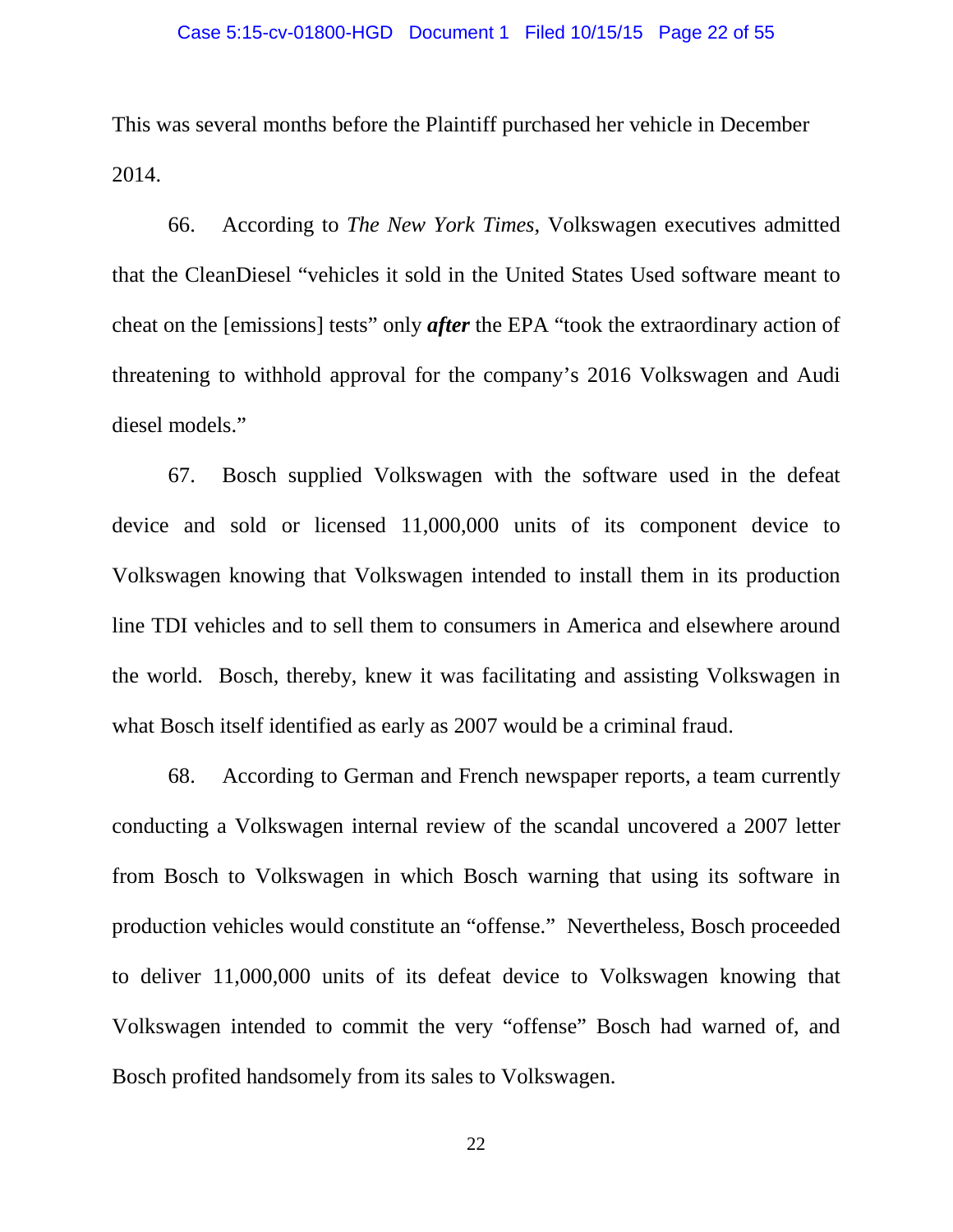### Case 5:15-cv-01800-HGD Document 1 Filed 10/15/15 Page 23 of 55

69. In a September 24, 2015 press release, Bosch admitted that it had "supplied the common-rail injection system as well as the supply and dosing module for exhaust-gas treatment," but it attempted to distance itself from Volkswagen fraud by claiming that "Bosch supplie[d] these components to the automaker's specifications" and that "[h]ow these components [were] calibrated and integrated into complete vehicle systems is the responsibility of each automaker."

70. Bosch's "hear no evil, see no evil" rationale for knowingly profiting from Volkswagen's crimes does not enable Bosch to escape civil liability under American law. Bosch knew Volkswagen intended unlawfully to use its defeat device software in production vehicles.

71. Bosch knowingly elected to facilitate and profit from Volkswagen's fraud. By continuing to sell millions of the defeat devices to Volkswagen, Bosch knew it was aiding and abetting criminal fraud and wire fraud in the United States, and it knowingly participated in a RICO conspiracy.

## **C. Defendants Have Profited Enormously from their CleanDiesel Vehicles**

72. Volkswagen charges substantial premiums for the Affected Vehicles. For example, the starting MSRP for the base model of the Volkswagen Passat with a gasoline engine is \$21,340. In order to purchase the base model of a Volkswagen Passat that is outfitted with a CleanDiesel engine, however, an individual would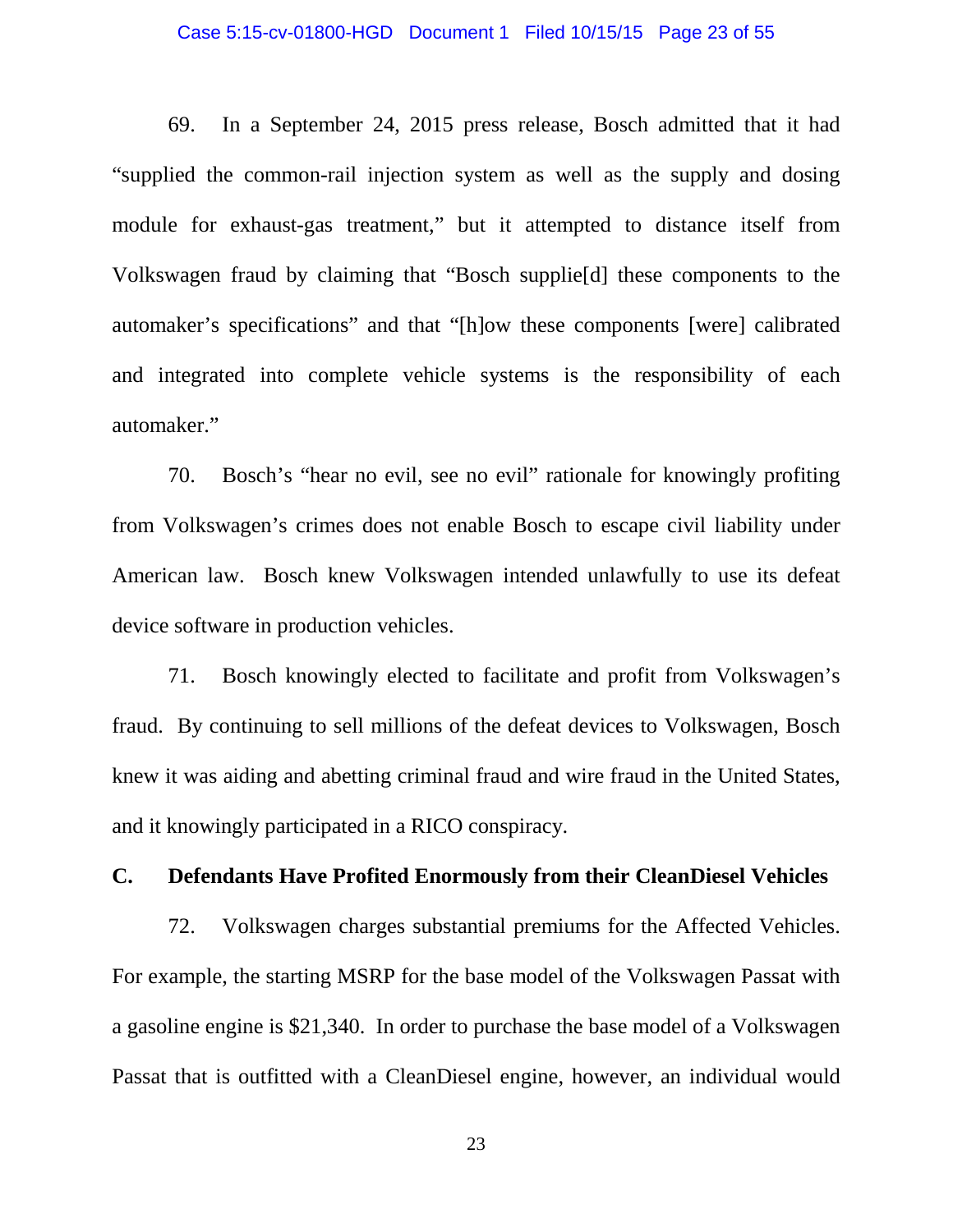need to spend a minimum of \$27,095 – a \$5,755 premium over the base price of the comparable gasoline engine model. Consumers are willing to pay this 27% premium because they believe they are driving a vehicle that is EPA-compliant and environmentally-friendly, but this is not the case with the Affected Vehicles.

73. These premiums occur across all of the vehicles in which Defendants installed a defeat device for emissions testing. As an example, the table below sets forth the price premium of a base CleanDiesel model as opposed to a comparable base model with a gasoline engine, both as a percentage and in terms of dollar value. These premiums are based on the starting MSRP for the base model of each type of Affected Vehicle and its non-CleanDiesel counterpart.

| <b>Model</b>     | <b>Base Model</b><br><b>MSRP</b> | <b>CleanDiesel Base</b><br><b>Model MSRP</b> | <b>Premium</b> $(\%)$ | Premium (\$) |
|------------------|----------------------------------|----------------------------------------------|-----------------------|--------------|
| <b>VW</b> Jetta  | \$18,780                         | \$21,640                                     | 15%                   | \$2,860      |
| <b>VW</b> Beetle | \$20,695                         | \$25,330                                     | 22%                   | \$4,635      |
| <b>VW Golf</b>   | \$20,175                         | \$22,575                                     | 19%                   | \$2,400      |
| <b>VW Passat</b> | \$21,340                         | \$27,095                                     | 27%                   | \$5,755      |
| Audi A3          | \$30,900                         | \$33,200                                     | 7%                    | \$2,300      |

74. Even higher premiums were charged with respect to many non-base models of the Affected Vehicles. The highest level gas Jetta SE has a starting MSRP of \$20,095, while the CleanDiesel TDI SEL MSRP is \$26,410, a \$6,315 premium. Premiums across the Affected Vehicles ranged from approximately \$1,000 to nearly \$7,000.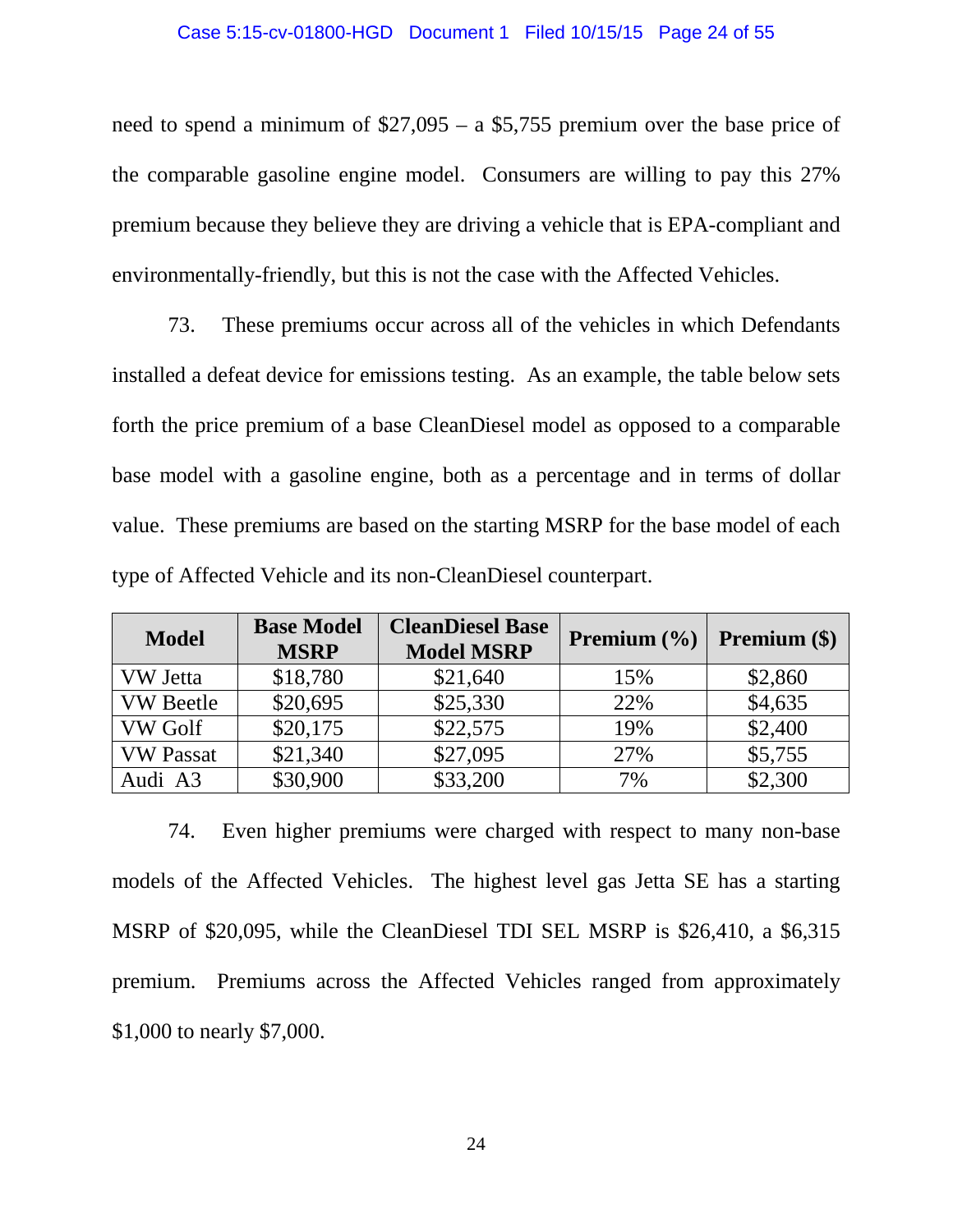### Case 5:15-cv-01800-HGD Document 1 Filed 10/15/15 Page 25 of 55

75. Making the conservative assumption that the average premium charged for the 11,000,000 Affected Vehicles sold worldwide was \$3000, Volkswagen's fraud yielded \$33,000,000,000 in excess illicit profits to Volkswagen. That estimate assumes also that every Volkswagen TDI purchaser would have bought another Volkswagen model if the truth about the CleanDiesel TDI models were known at the time of sale. The estimate does not include additional profits that Volkswagen earned by drawing market share away from its competitors via consumers who were deceived into buying a Volkswagen or Audi TDI model rather than a gasoline or diesel model offered by a competitor.

76. Bosch earned excess illicit profits by selling or licensing to Volkswagen 11,000,000 units of the defeat device component that it would not have sold but for Volkswagen's fraud, and which Bosch should not have sold given it knew that Volkswagen intended to commit fraud by installing those component units into production line vehicles that would be sold to the public.

## **D. Defendants' Illegal Actions Have Caused Plaintiff and the Class Significant Harm**

77. Although the EPA has ordered Volkswagen to recall the Affected Vehicles and repair them so that they comply with EPA emissions requirements at all times, purchasers of the Affected Vehicles have suffered and will continue to suffer significant harm as a result of Defendants' illegal acts.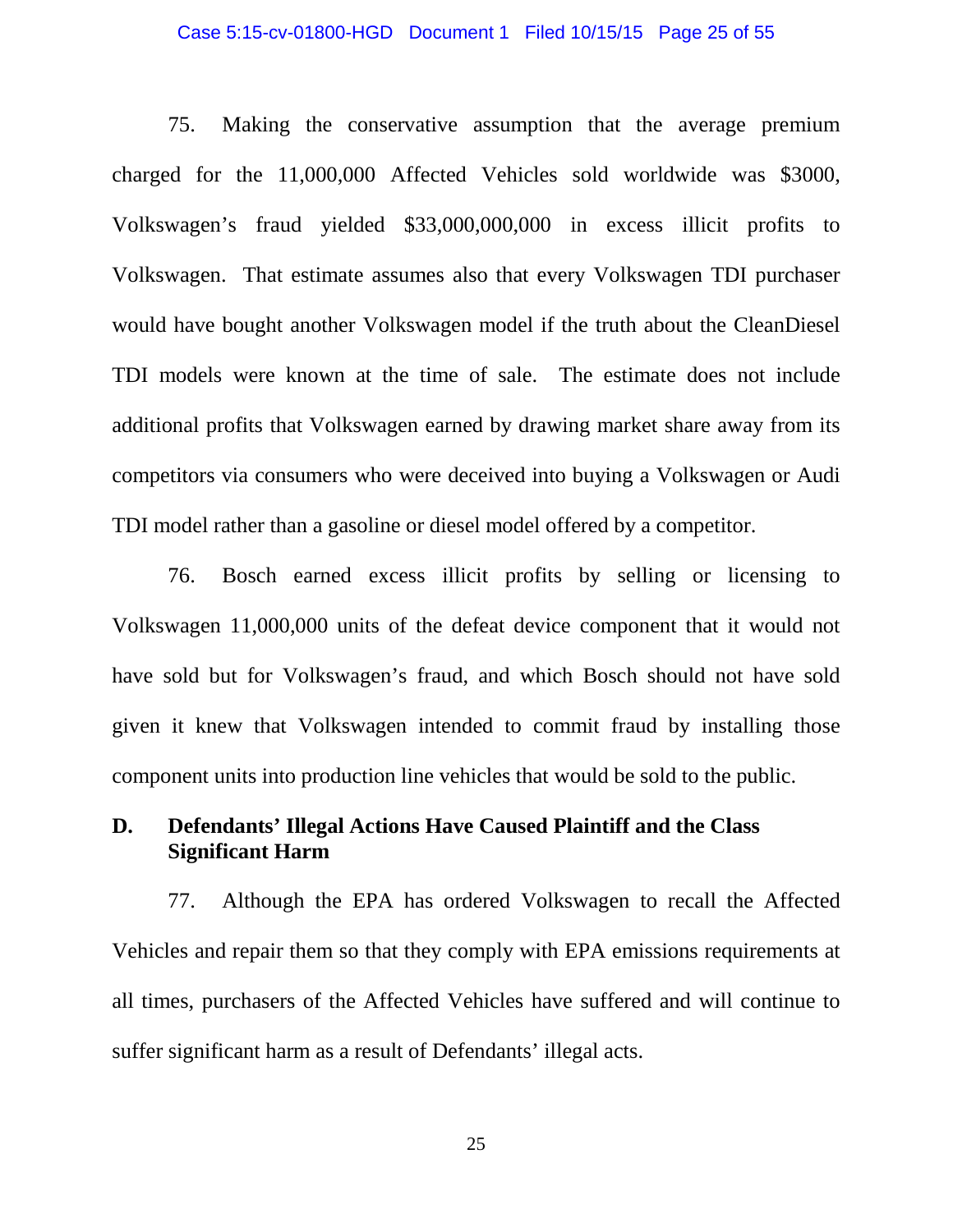### Case 5:15-cv-01800-HGD Document 1 Filed 10/15/15 Page 26 of 55

78. First, Volkswagen will not be able to make the Affected Vehicles comply with emissions standards without substantially degrading the performance characteristics Volkswagen promoted to consumers. As a result, even if Volkswagen is able to make the Affected Vehicles EPA-compliant, Class members will continue to suffer actual harm and damages because their vehicles will no longer perform as they did when they were purchased and as advertised.

79. Second, even if Volkswagen is able to make the Affected Vehicles compliant with EPA emissions standards, the recall remedy will necessarily result in a diminution in the value of each Affected Vehicle. Not only did Class members pay significant premiums for cars that are not equipped as advertised, but also Plaintiff and other members of the Class will end up paying more to fuel their less-efficient cars if they continue to drive them after any recall repairs are performed.

80. In fact, according to *The New York Times*, Volkswagen has said that it will be "setting aside the equivalent of half a year's profits – 6.5 billion euros, or about \$7.3 billion – to cover the cost of fixing the cars to comply with pollution standards and to cover other expenses, which are likely to include fines as well as responses to civil lawsuits from angry customers." Even Volkswagen's beleaguered former Chief Executive Officer, Martin Winterkorn, referred to the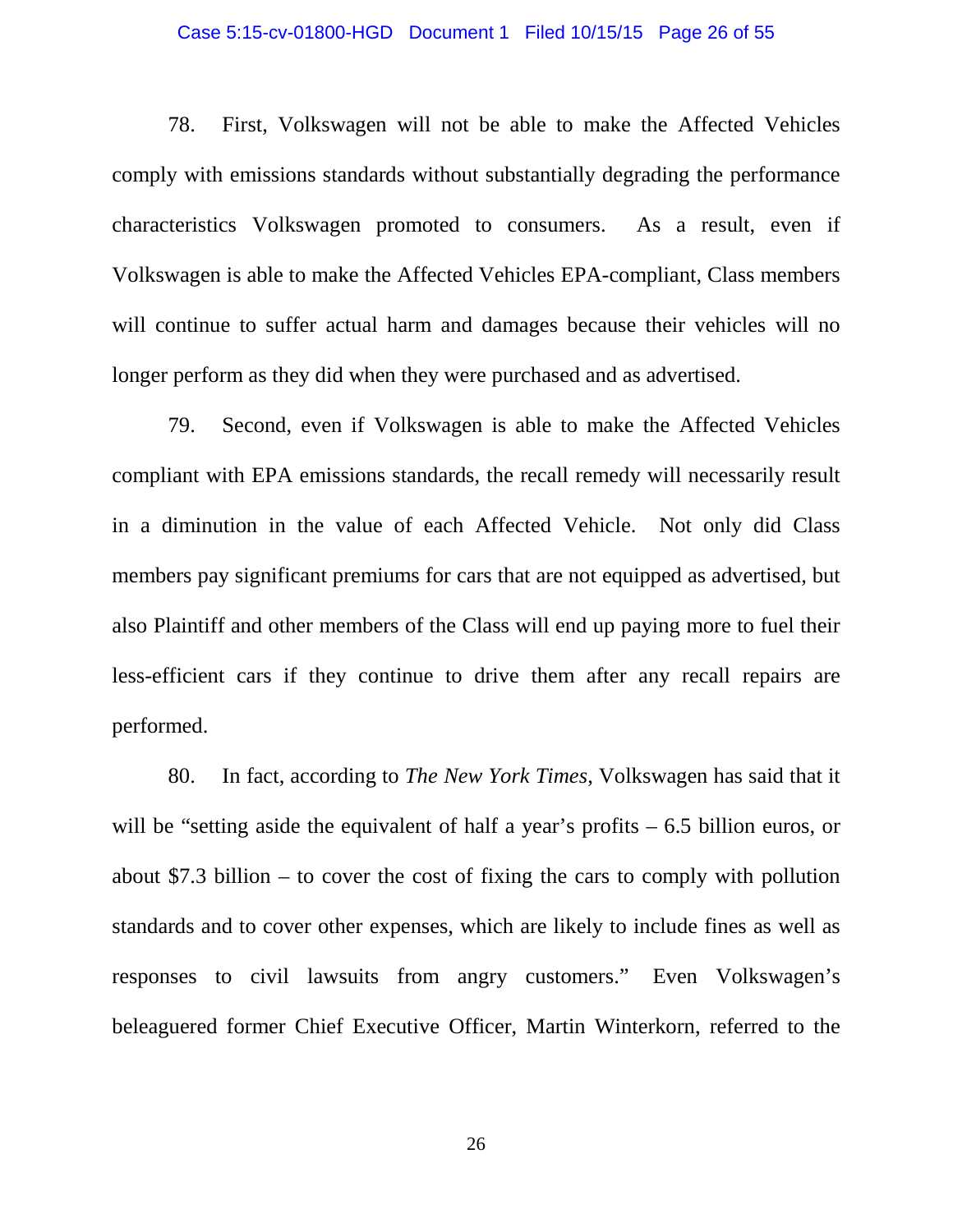### Case 5:15-cv-01800-HGD Document 1 Filed 10/15/15 Page 27 of 55

way in which the company deceived consumers and regulators as "manipulation." Winterkorn has tendered his resignation as a result of the scandal.

81. "Our company was dishonest with the EPA, and the California Air Resources Board, and with all of you," Michael Horn, head of Volkswagen of America, told dealers last month in New York City. "We've totally screwed up."

82. As a result of Volkswagen's unfair, deceptive, and fraudulent business practices, and its failure to disclose that the Affected Vehicles typically emit up to forty (40) times the permissible levels of pollutants, and as a result of Bosch's facilitation of Volkswagen's fraud, Class members have suffered losses in money and/or property.

83. Had Plaintiff and other members of the Class known of the presence of the defeat device at the time they purchased or leased their Affected Vehicles, they would not have purchased or leased those vehicles, or would have paid substantially less than they did for those vehicles.

84. Moreover, when Volkswagen recalls the Affected Vehicles and repairs the CleanDiesel engine performance in order to make the Affected Vehicles complaint with EPA emissions standards, Plaintiff and Class members will be required to spend more on fuel and will no longer benefit from the performance qualities of their vehicles as advertised.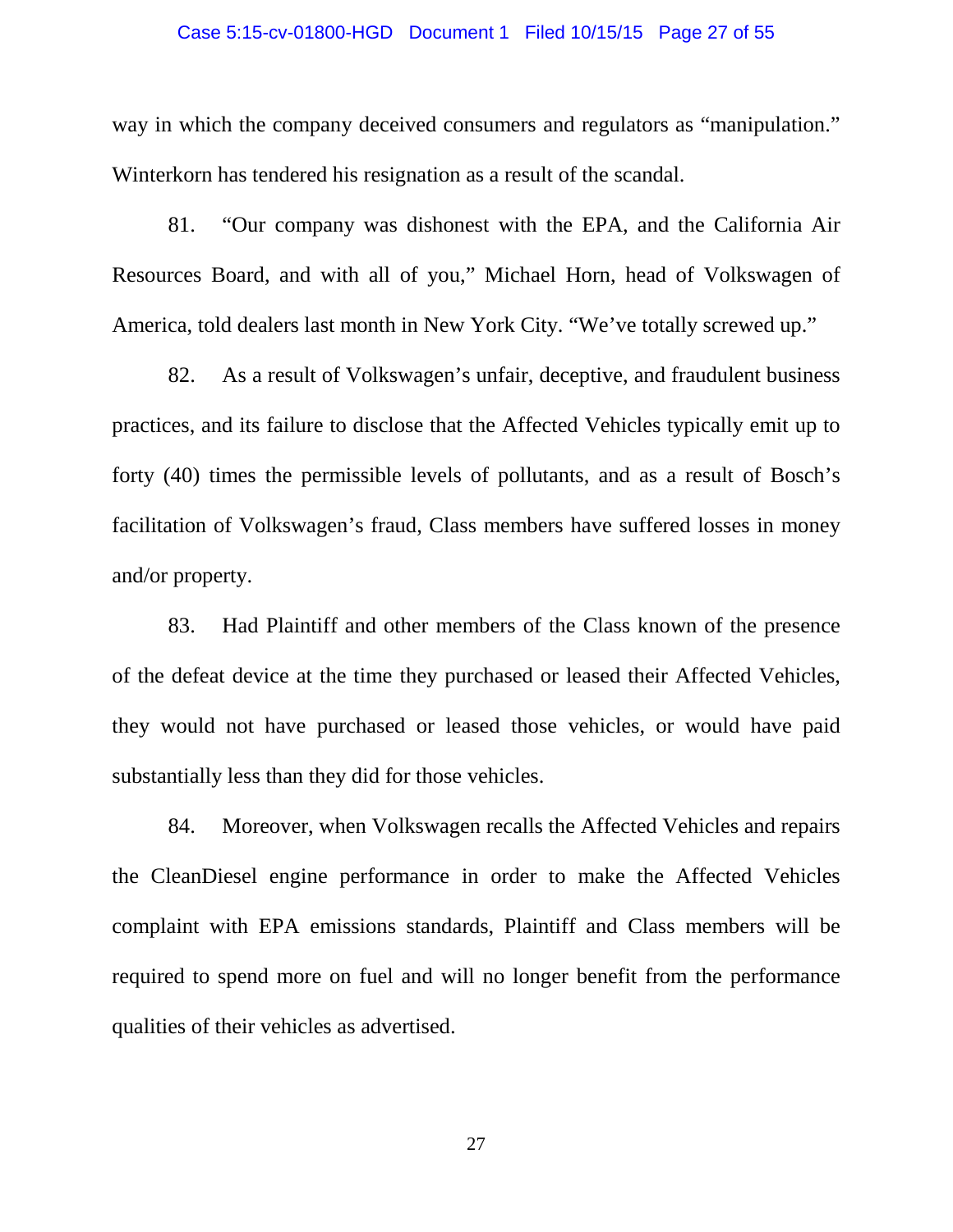### Case 5:15-cv-01800-HGD Document 1 Filed 10/15/15 Page 28 of 55

85. As a result of this necessary decrease in performance and efficiency, the Affected Vehicles will be worth less in the marketplace for used vehicles, so Plaintiff and other members of the Class will not be able to recoup nearly as much for their vehicles when they ultimately attempt to sell them or trade them in.

86. In order to achieve the drastic drop in NOx emissions required for the Affected Vehicles to comply with EPA regulations, the cars will have to sacrifice some fuel economy, or performance. In addition to a drop in gas mileage, attempting to make the Affected Vehicles EPA-compliant will also likely require some drop in torque, which allows diesel vehicles to really accelerate off the line – one of the features owners of diesel vehicles value most.

87. An alternative to recalibrating the defeat device software so that the Affected Vehicles always run the way they do during EPA testing is to add a urea tank to the Affected Vehicles. The standard way of making diesel vehicles run cleanly is to use selective catalytic reduction, a chemical process that breaks NOx down into nitrogen and water. Part of this process, which is used by other diesel manufacturers like Mercedes and BMW, involves adding urea to the mix.

88. While this system is incredibly effective in that it can eliminate between seventy and ninety percent of NOx emissions, it adds both complication and cost to the equation. The system costs between \$5,000 and \$8,000 per car, and consumers need to periodically add the urea-based solution to their vehicles in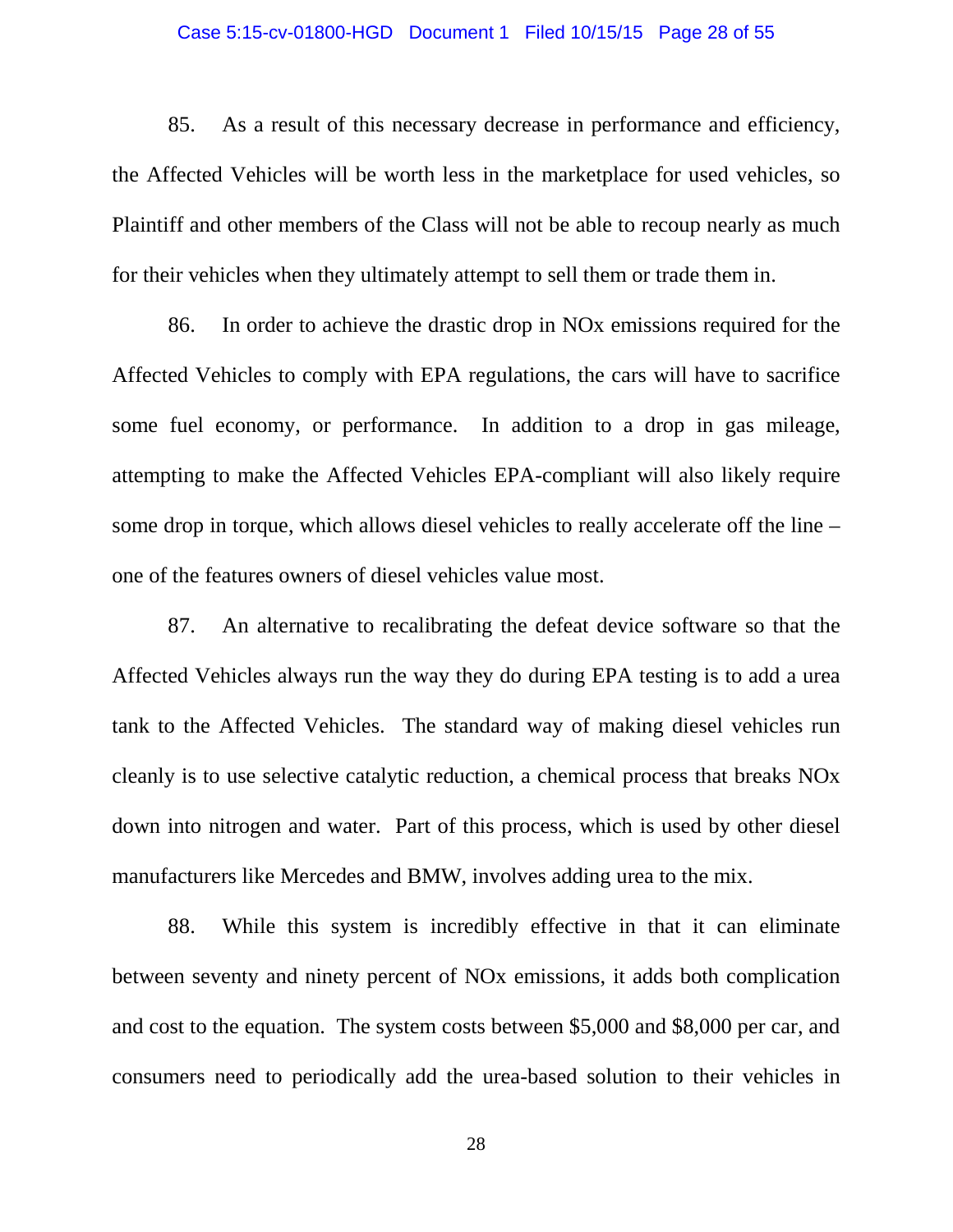### Case 5:15-cv-01800-HGD Document 1 Filed 10/15/15 Page 29 of 55

order to keep them running and replace the urea filter. In addition, making room for the urea tank could mean sacrificing cargo space or giving up the spare tire.

89. Volkswagen's fraudulent scheme to conceal substantial defects in the Affected Vehicles placed profit over the safety of their customers and the health of the environment, causing serious harm to consumers nationwide.

90. While the Chief Executive Officer of Volkswagen, who resigned on September 23, 2015 in the wake of the scandal, has apologized for breaking the trust of the company's customers and the public, such candor after years of misrepresentations and omissions of material information is presumptively a public relations effort at damage control and insincere, and it does not compensate Plaintiff and other members of the Class for the damages they have incurred as a result of Defendants' illegal actions.

91. The United States Department of Justice will conduct a criminal investigation into Volkswagen after the company admitted to developing software that allowed its diesel cars to circumvent emissions testing, in violation of the Clean Air Act. The New York State Attorney General, in collaboration with state attorneys general throughout the country, will also investigate Volkswagen's attempts to evade environmental protection laws and its practice of "promis[ing] consumers a fake bill of goods." According to a *USA Today* editorial, "[t]he simple word for the accusation against VW is cheating, and on a grand scale."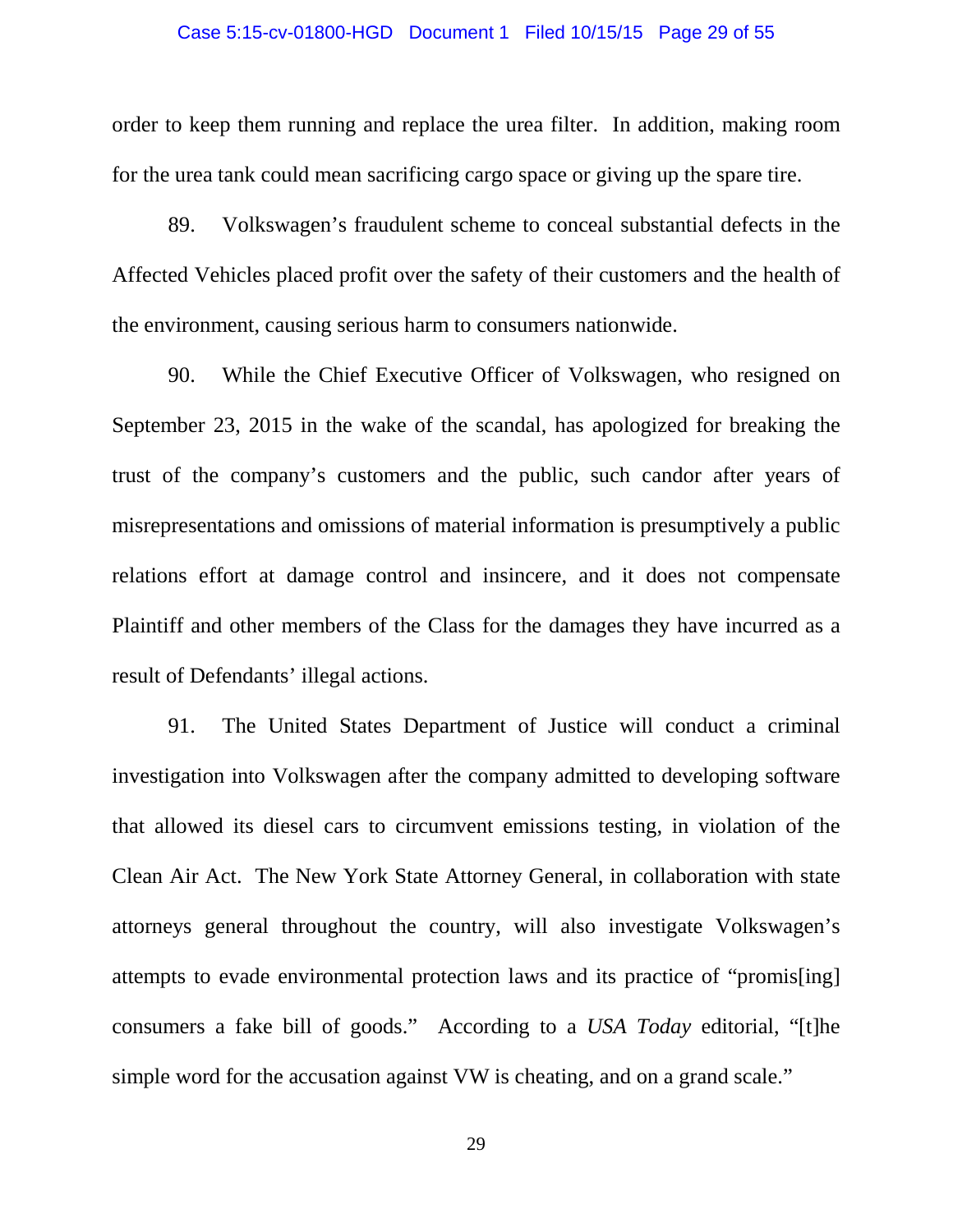### **VII. CLASS ACTION ALLEGATIONS**

92. Plaintiff bring this action on behalf of themselves and as a class action, pursuant to the provisions of Rules  $23(a)$ , (b)(2), and (b)(3) of the Federal Rules of Civil Procedure on behalf of the following class and subclass (collectively, the "Class" or "Classes"):

### **The Nationwide Class**

All persons or entities in the United States who are current or former owners and/or lessees of an "Affected Vehicle." Affected Vehicles include, without limitation: MY 2009-2015 VW Jetta; MY 2009-2015 VW Beetle; MY 2009- 2015 VW Golf; MY 2014-2015 VW Passat; and MY 2009-2015 Audi A3.

### **The Alabama Subclass**

All persons or entities in the State of Alabama who are current or former owners and/or lessees of an "Affected Vehicle." Affected Vehicles include, without limitation: MY 2009-2015 VW Jetta; MY 2009-2015 VW Beetle; MY 2009-2015 VW Golf; MY 2014-2015 VW Passat; and MY 2009-2015 Audi A3.

93. Excluded from the Class are individuals who have personal injury claims resulting from the use of the defeat device in the CleanDiesel system. Also excluded from the Class are employees or agents of Defendants and their subsidiaries and affiliates, all persons who make a timely request to be excluded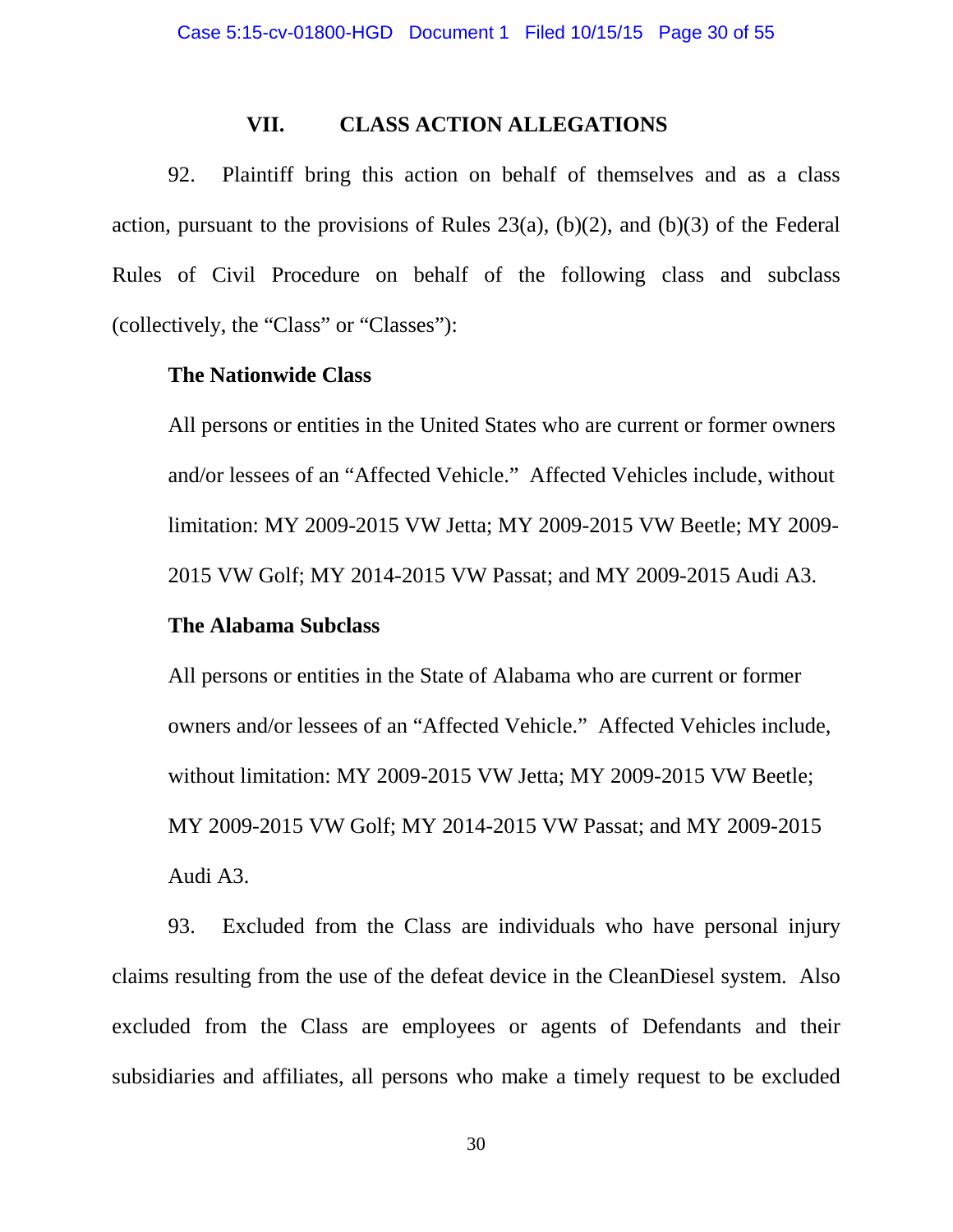### Case 5:15-cv-01800-HGD Document 1 Filed 10/15/15 Page 31 of 55

from the Class, all governmental entities, and the judge to whom this case is assigned and his or her immediate family. Plaintiff reserve the right to revise the Class definition based upon information learned through discovery.

94. Certification of Plaintiff's claims for class-wide treatment is appropriate because Plaintiff can prove the elements of her claims on a class-wide basis using the same evidence as would be used to prove those elements in individual actions alleging the same claim.

95. This action has been brought and may be properly maintained on behalf of the Class proposed herein under Federal Rule of Civil Procedure 23.

96. The members of the Classes are so numerous and geographically dispersed that individual joinder of all Class members is impracticable. While Plaintiff is informed and believes that there are not less than hundreds of thousands of members of the Classes, the precise number of Class members is unknown to Plaintiff at this time, but may be ascertained from Volkswagen's records. Class members may be notified of the pendency of this action by recognized, Courtapproved notice dissemination methods, which may include U.S. mail, electronic mail, Internet postings, and/or published notice.

97. This action involves common questions of law and fact, which predominate over any questions affecting individual Class members, including, without limitation: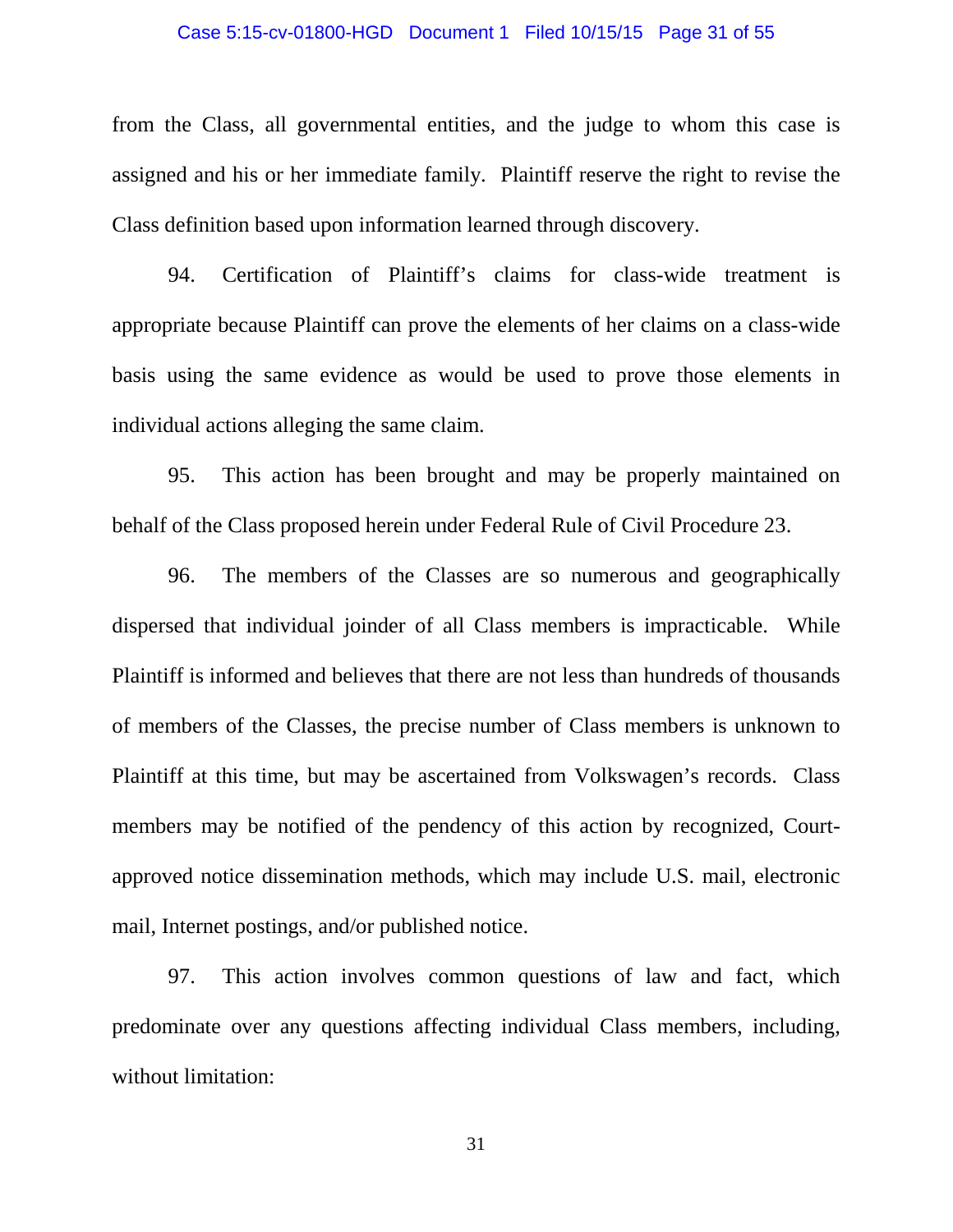(a) Whether Defendants engaged in the conduct alleged herein;

(b) Whether Defendants designed, advertised, marketed, distributed, leased, sold, or otherwise placed Affected Vehicles into the stream of commerce in the United States;

(c) Whether the CleanDiesel engine system in the Affected Vehicles contains a defect in that it does not comply with EPA requirements;

(d) Whether the CleanDiesel engine systems in the Affected Vehicles can be made to comply with EPA standards without substantially downgrading the performance and/or efficiency of the Affected Vehicles;

(e) Whether Defendants knew about the "defeat device" and, if so, for how long;

(f) Whether Volkswagen designed, manufactured, marketed, and distributed Affected Vehicles with a "defeat device;"

(g) Whether Defendants' conduct violates RICO, consumer protection statutes, warranty laws, and other laws asserted herein;

(h) Whether Plaintiff and the other members of the Classes overpaid for their Affected Vehicles;

(i) Whether Plaintiff and the other members of the Classes are entitled to equitable relief including, but not limited to, restitution or injunctive relief; and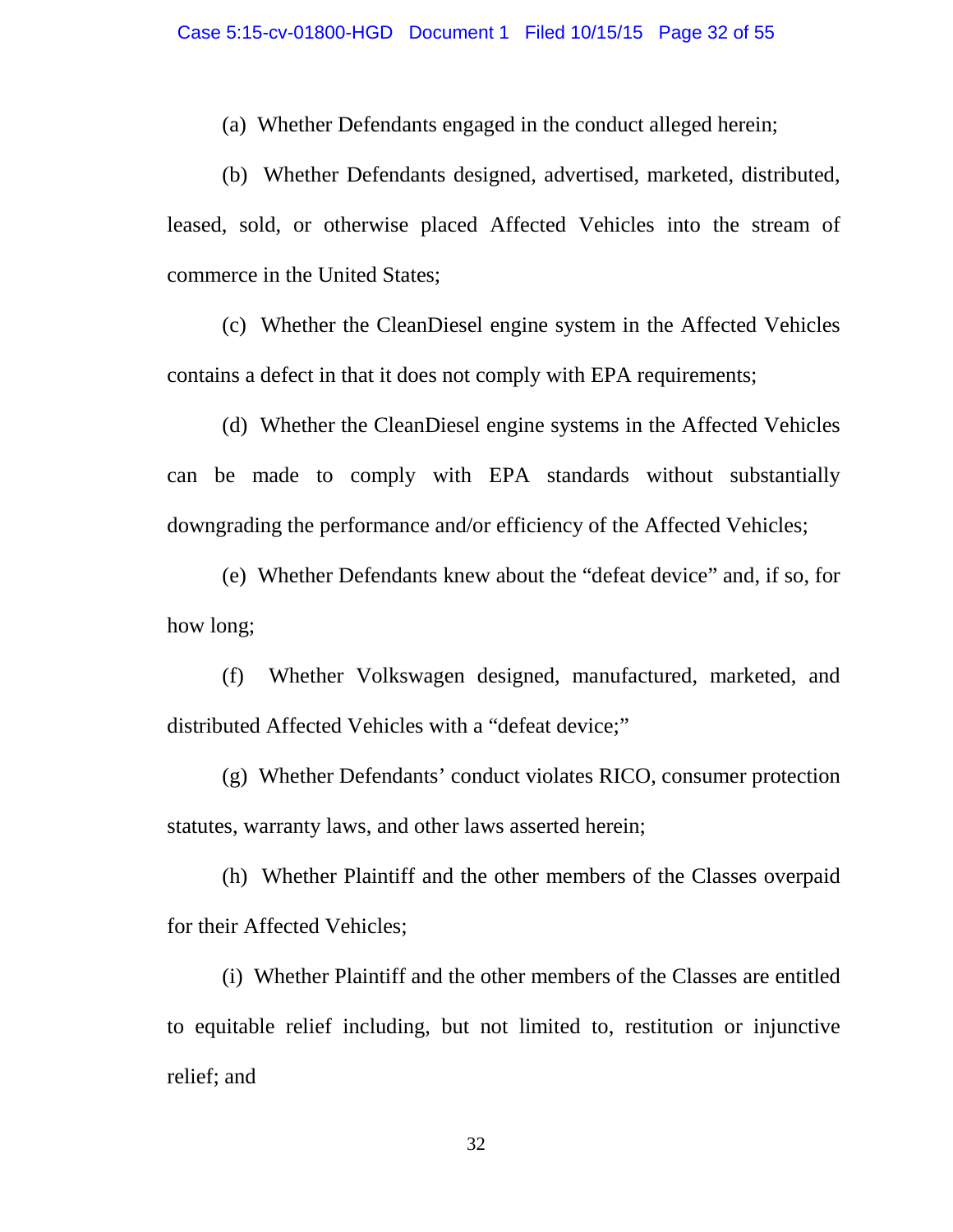(j) Whether Plaintiff and the other members of the Classes are entitled to treble damages and other monetary relief and, if so, in what amount.

98. Plaintiff's claims are typical of the other Class members' claims because, among other things, all Class members were comparably injured through the wrongful conduct of Volkswagen, as described above.

99. Plaintiff is adequate Class representative because her interests do not conflict with the interests of the other members of the Classes she seeks to represent. Furthermore, Plaintiff has retained counsel competent and experienced in complex class action litigation. The Classes' interests will be fairly and adequately protected by Plaintiff, who intends to prosecute this action vigorously, and by Plaintiff's skilled and experienced counsel.

100. Volkswagen has acted or refused to act on grounds generally applicable to Plaintiff and the other members of the Classes, thereby making appropriate final injunctive and declaratory relief, as described below, with respect to the Class as a whole.

101. A class action is superior to any other available means for the fair and efficient adjudication of this controversy, and no unusual difficulties are likely to be encountered in the management of this class action. The damages or other financial detriment suffered by Plaintiff and the other Class members are relatively small compared to the burden and expense that would be required to individually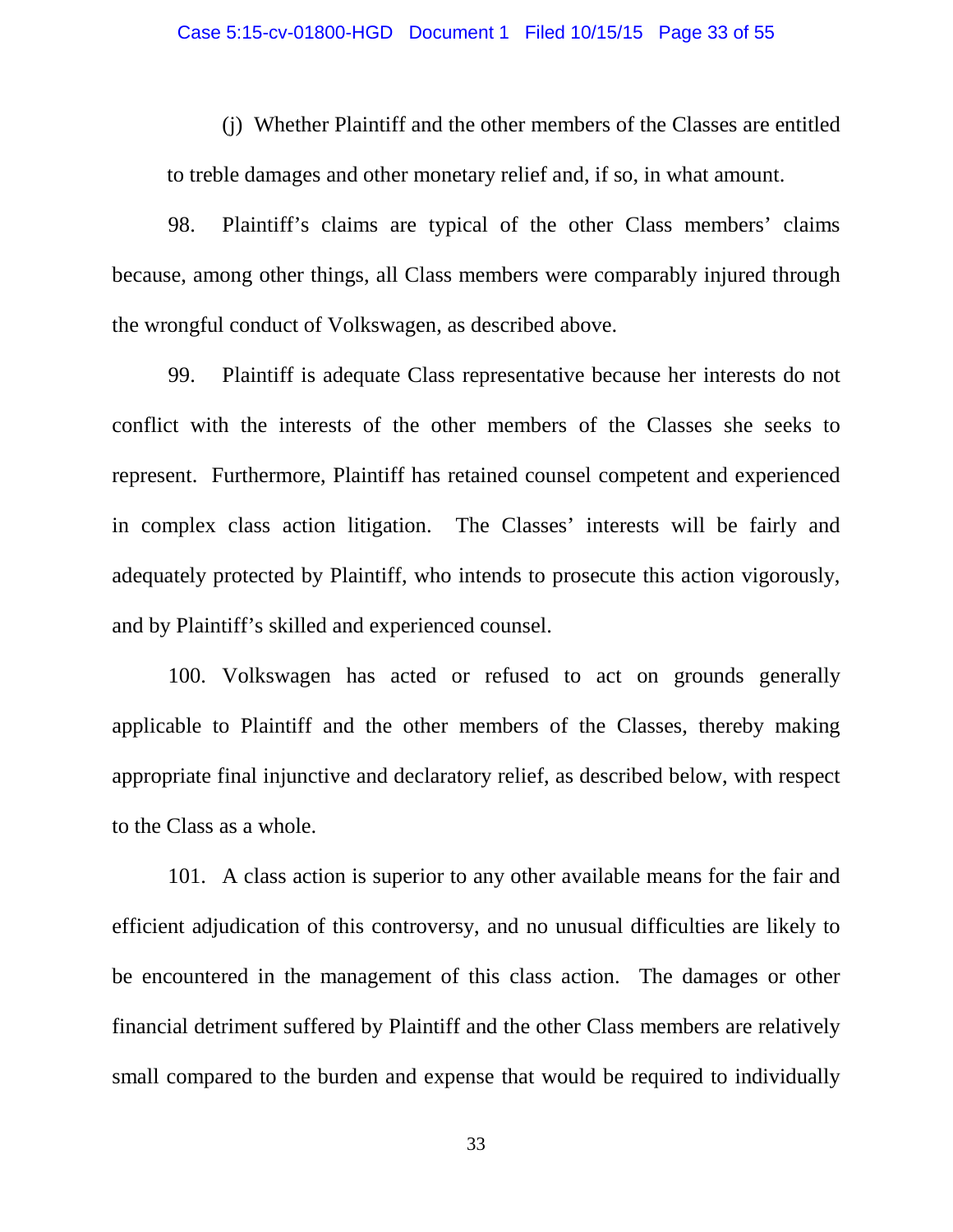litigate their claims against Volkswagen, so it would be impracticable for members of the Classes to individually seek redress for Volkswagen's wrongful conduct.

102. Even if Class members could afford individual litigation, the court system could not. Individualized litigation creates a potential for inconsistent or contradictory judgments, and increases the delay and expense to all parties and to the court system. By contrast, the class action device presents far fewer management difficulties, and provides the benefits of single adjudication, economy of scale, and comprehensive supervision by a single court.

### **VIII. CAUSES OF ACTION**

### **A. Claims Brought on Behalf of the Nationwide Class**

## **COUNT I Violation of The Racketeer Influenced And Corrupt Organizations Act ("RICO") (18 U.S.C. § 1962(c))**

103. Plaintiff realleges and incorporates by reference paragraphs 1 through 95 as fully set forth herein.

104. The Defendants are all "persons" under 18 U.S.C. § 1961(3).

105. The Defendants violated 18 U.S.C. § 1962(c) by participating in or conducting the affairs of the RICO Enterprise through a pattern of repeatedly defrauding consumers. The methodology of the fraud is set forth above and as described in this Count. The persons participating in the Enterprise and their respective roles in the Enterprise are set forth below.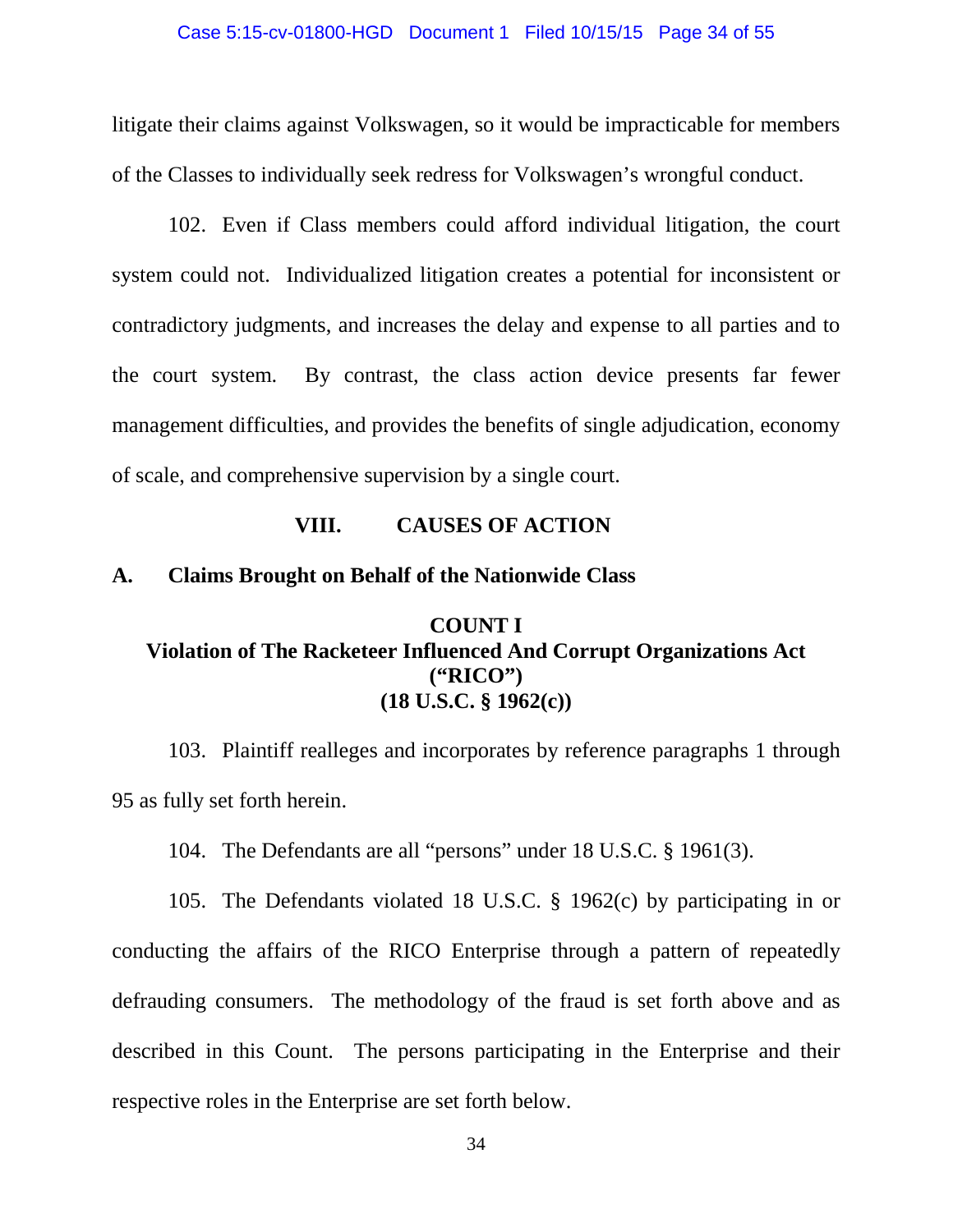### Case 5:15-cv-01800-HGD Document 1 Filed 10/15/15 Page 35 of 55

106. This Count is asserted by Plaintiff on behalf of the Nationwide Class and the Alabama Subclass.

107. For purposes of Count I, Volkswagen and Bosch are RICO coconspirators. The Bosch-Volkswagen conspiracy undertook a fraudulent scheme to create a defeat device and to install it in Affected Vehicles that were sold in the United States and elsewhere through the use of false and misleading statements and omissions relating to the qualities of the emissions controls installed in those vehicles through the use of the U.S. Mails, and interstate and international wire, radio and television transmissions.

108. At all relevant times and as described above, Defendants carried out their scheme to defraud Plaintiff and other members of the Classes, in connection with the conduct of an "enterprise" within the meaning of 18 U.S.C. § 1961(4).

109. The Enterprise consisted of the following persons, and others presently unknown, who constitute an "association-in-fact enterprise" within the meaning of RICO and who collectively constitute the "Fraudulent 'CleanDiesel' Enterprise" or "Enterprise":

- (1) Volkswagen USA;
- (2) Volkswagen AG; and
- (3) Bosch.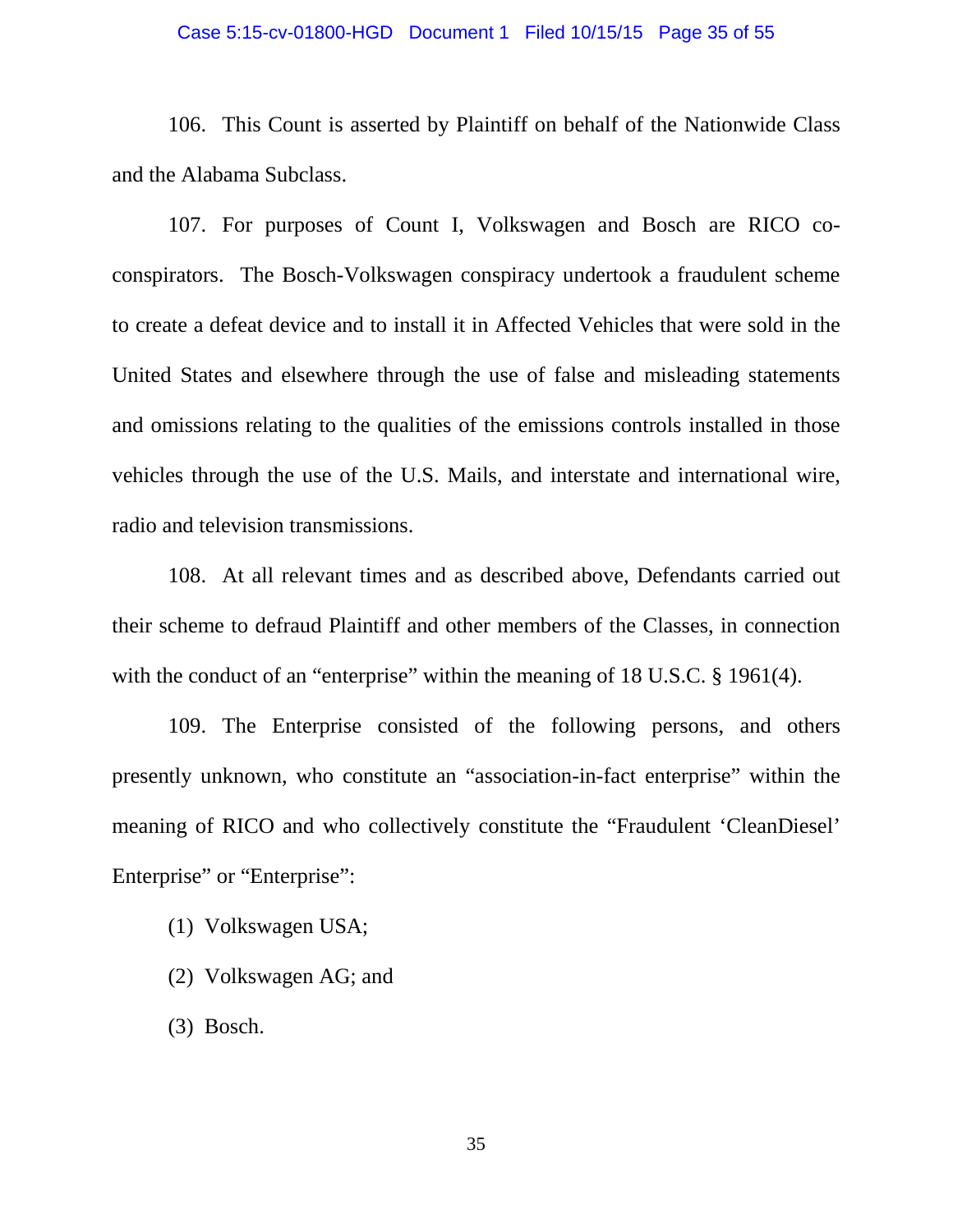### Case 5:15-cv-01800-HGD Document 1 Filed 10/15/15 Page 36 of 55

110. The Fraudulent "CleanDiesel" Enterprise, whose activities affected interstate and foreign commerce, is an association-in-fact of individuals and corporate entities within the meaning of 18 U.S.C. § 1961(4) and consists of persons associated together for the common purpose of selling the Affected Vehicles that the members of the Enterprise knew could not provide the results promised to consumers.

111. The Fraudulent "CleanDiesel" Enterprise was formed in 2007 or earlier and continued to at least 2015, if not to this day. That RICO Enterprise engaged in a pattern of racketeering activity by placing the Affected Vehicles into commerce over a seven year period from 2008 to 2015, collecting tens of billions of dollars of illicit profits as a result.

112. The Fraudulent "CleanDiesel" Enterprise is separate and distinct from the pattern of racketeering activity. The Enterprise is an ongoing organization or group and exists to advance the interests of the individual entities that comprise its membership, *i.e.*, selling the Affected Vehicles described above. From 2008 through 2015, the Fraudulent "CleanDiesel" Enterprise members all served the common purpose of shipping and selling as many fraudulent "CleanDiesel" vehicles as possible to the United States, therein maximizing their own profits and revenues and sharing the more than \$30 billion in illicit gains derived from deceived and defrauded consumers. Each member of the Fraudulent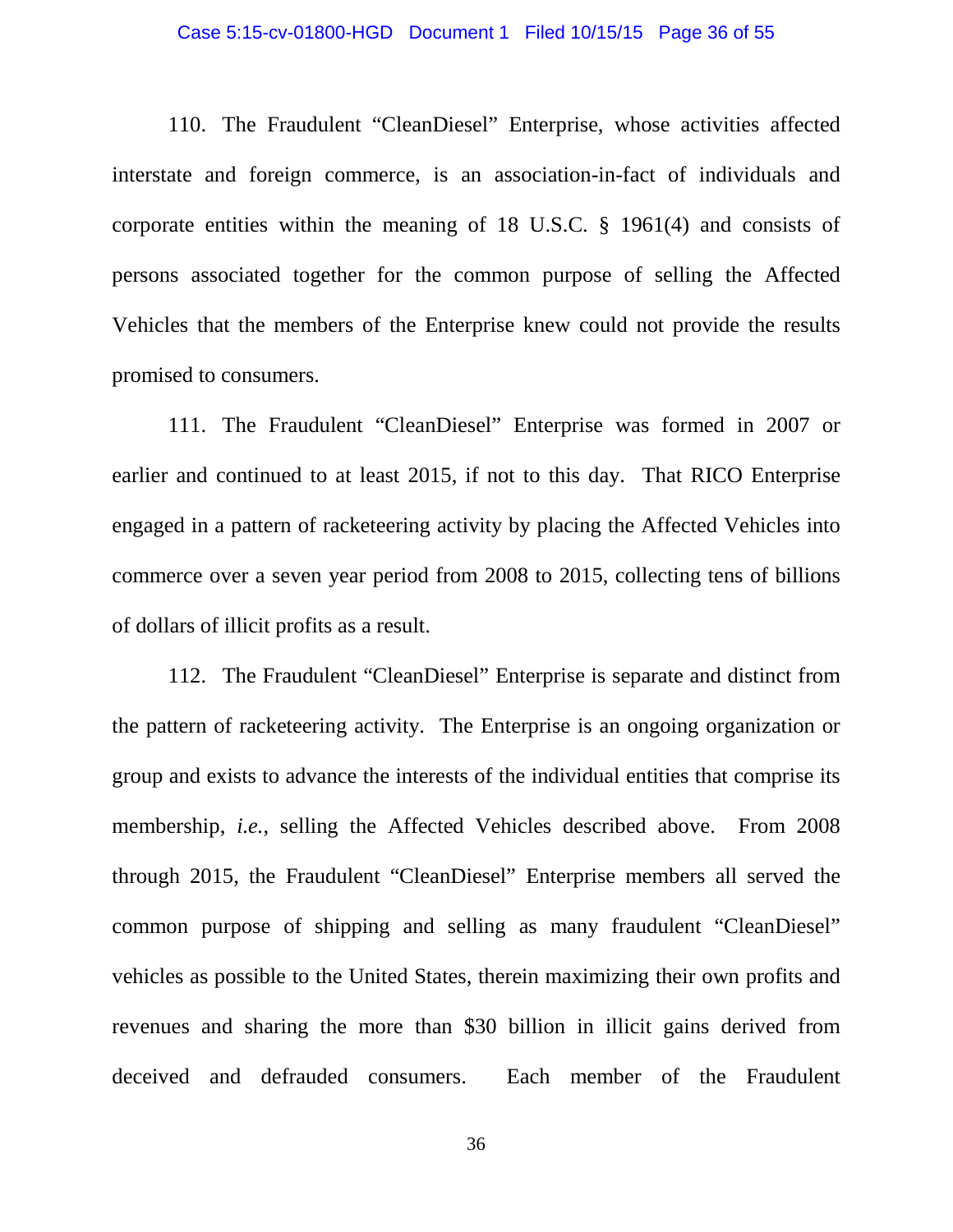### Case 5:15-cv-01800-HGD Document 1 Filed 10/15/15 Page 37 of 55

"CleanDiesel" Enterprise benefited from the common purpose: Volkswagen sold more Affected Vehicles, and received more for those vehicles than they otherwise would have, had the Affected Vehicles been truthfully advertised, marketed and labeled; thus, Bosch was able to sell to Volkswagen more defeat device software to be installed in the Affected Vehicles.

113. The Fraudulent "CleanDiesel" Enterprise also exists for the legitimate purpose of selling vehicles with software that does not allow those vehicles to evade emissions standards. It operates within a framework that includes the sale of other consumer goods that are not infected with fraud. Each member of the Enterprise performs a role in the group consistent with its structure that furthers the activities of the Fraudulent "CleanDiesel" Enterprise in connection with the Enterprise members' sale of EPA-compliant vehicles to consumers.

114. Alternatively, Bosch and Volkswagen AG are RICO co-conspirators. The Bosch-Volkswagen AG conspiracy undertook a fraudulent scheme to create a defeat device and to install it in Affected Vehicles that were sold in the United States through Volkswagen USA and elsewhere through the use of false and misleading statements and omissions relating to the qualities of the emissions controls installed in those vehicles through the use of the U.S. Mails, and interstate and international wire, radio and television transmissions.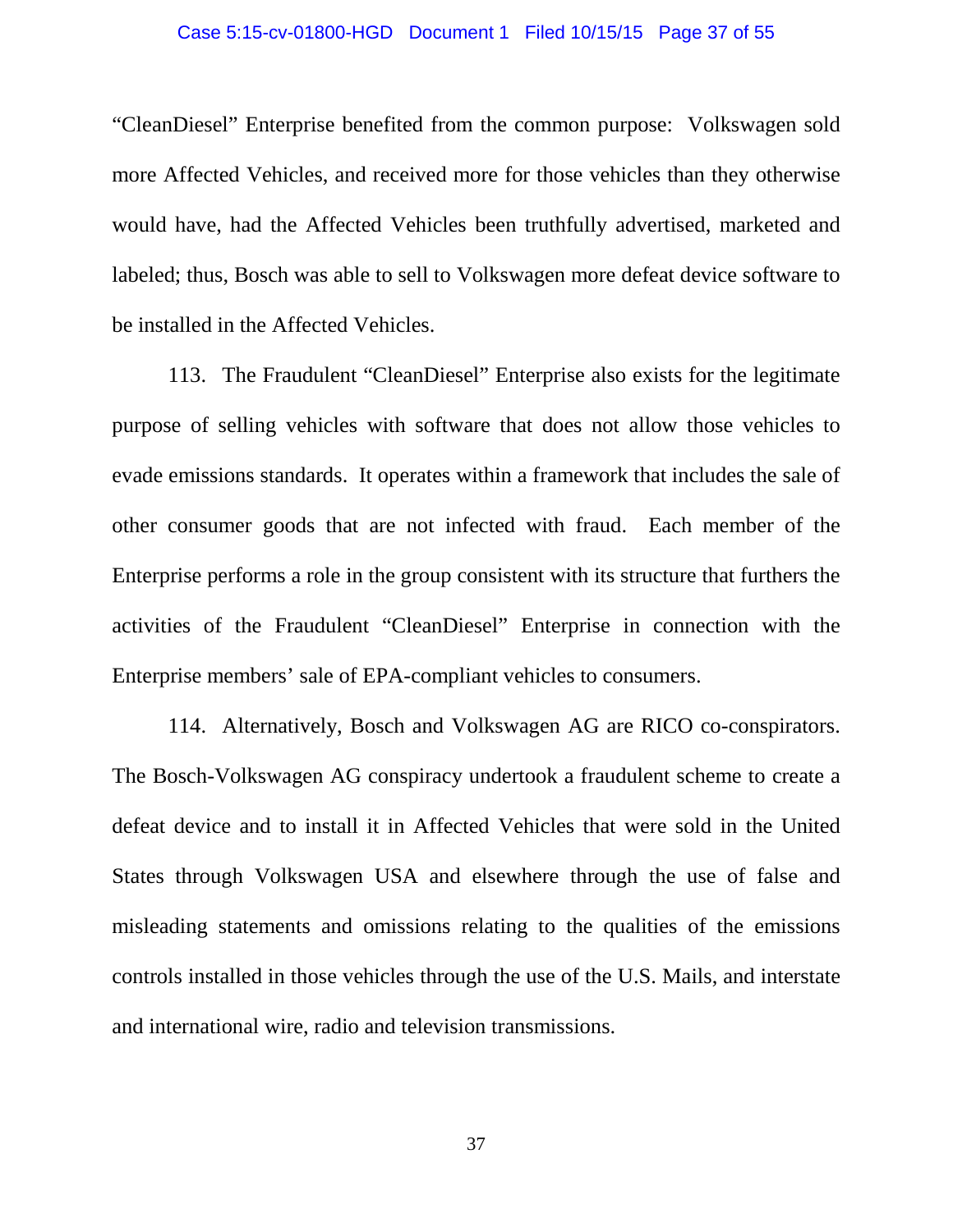### Case 5:15-cv-01800-HGD Document 1 Filed 10/15/15 Page 38 of 55

115. At all relevant times and as described above, Defendants carried out their scheme to defraud Plaintiff and other members of the Classes, in connection with the conduct of an alternative "enterprise" within the meaning of 18 U.S.C. § 1961(4).

116. The alternative Enterprise consisted of Volkswagen USA.

117. Through the conduct of the Enterprise or alternative Enterprise, Defendants undertook a fraudulent scheme to sell the Affected Vehicles based upon the false and misleading misrepresentations and omissions set forth herein.

118. Through this scheme, Defendants and others agreed to utilize the false and misleading representations and omissions relating to the Affected Vehicles in a conscious and deliberate effort to sell products at a premium price that, in fact, provided no benefit whatsoever to the purchaser and/or user of the products. Alternatively, the Affected Vehicles sold through the Fraudulent "CleanDiesel" Enterprise or Volkswagen USA Enterprise had significantly less value than consumers paid for them because the efficacy claims made were fraudulent and the products did not have the possibility of providing the promised results.

119. As is set forth above, Bosch and Volkswagen knowingly participated in the formulation and manufacture of the defeat device software, as well as the false marketing materials used to sell the Affected Vehicles.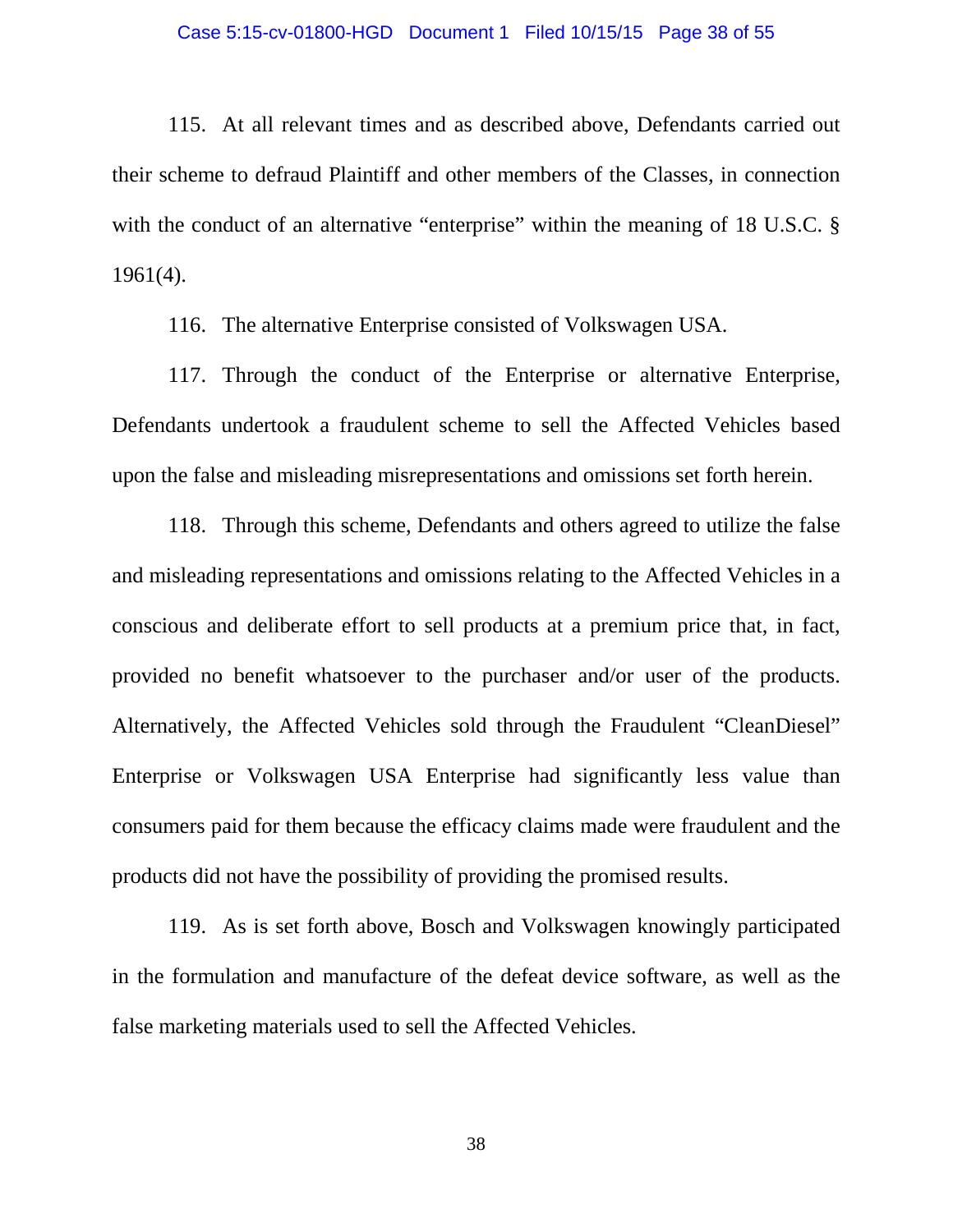### Case 5:15-cv-01800-HGD Document 1 Filed 10/15/15 Page 39 of 55

120. At all times relevant to this case, Defendants were all willing and deliberate participants in the Enterprise or alternative Enterprise.

121. The Enterprise and alternative Enterprise were, at all relevant times, a continuing unit functioning with a common purpose of selling Affected Vehicles through the use of the false and misleading representations and omissions described above, and those omissions identified below, in order to increase sale of the Affected Vehicles and thereby increase Defendants' profits.

122. In furtherance of the scheme, Volkswagen, facilitated by and in concert with Bosch, engaged in thousands of acts of mail fraud and wire fraud, each of which constitute "racketeering activity," as that term is defined in 18 U.S.C. § 1961(1).

123. Those acts of mail fraud and wire fraud include generally distributing the false and misleading marketing materials described herein via mail, television, radio, and the Internet to members of the public as well as communicating among themselves with respect to the scheme via interstate and international email and telephone with the common purpose of selling the Affected Vehicles to an unsuspecting public based upon the fraudulent and deceptive representations and omissions described above.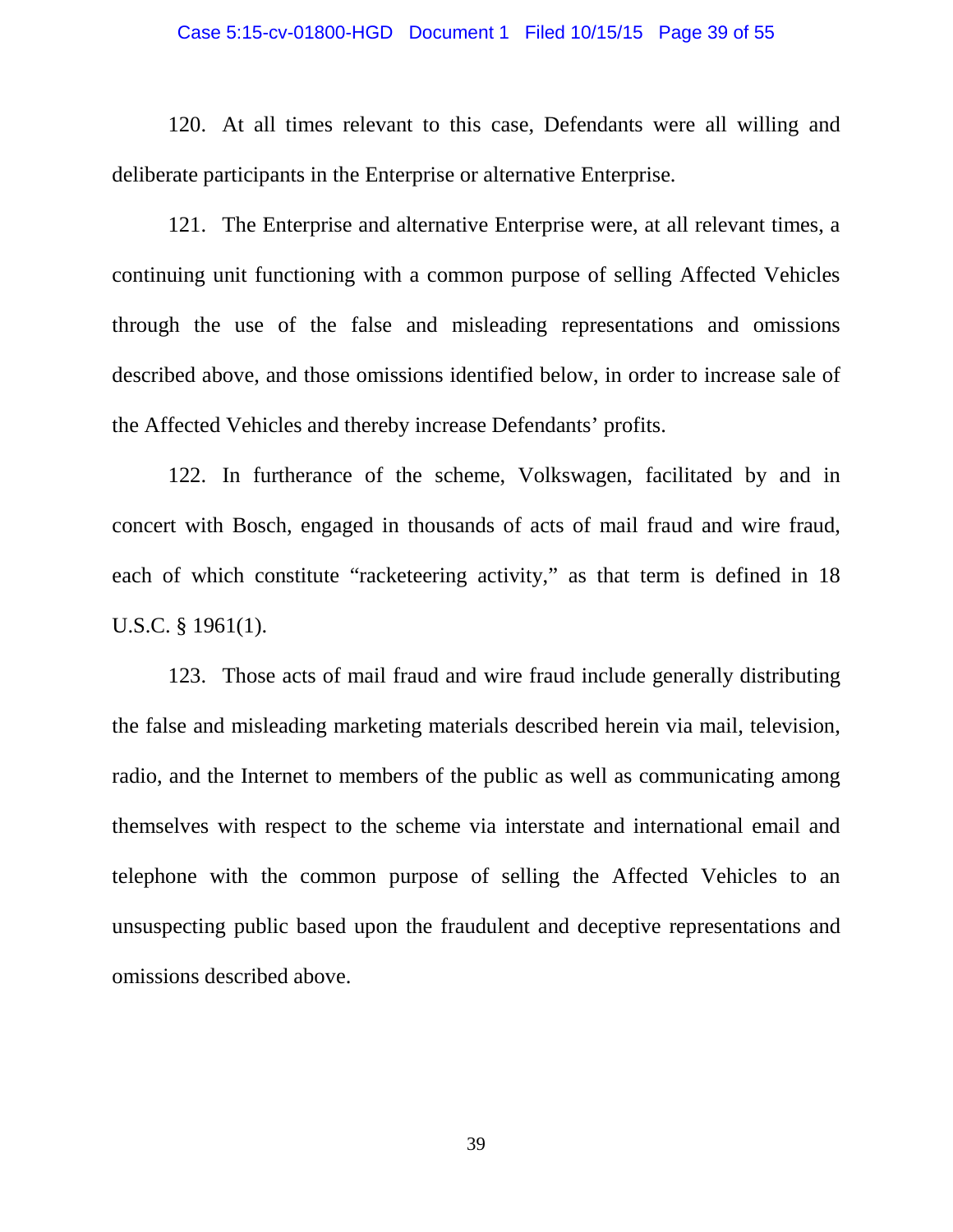### Case 5:15-cv-01800-HGD Document 1 Filed 10/15/15 Page 40 of 55

124. In addition to the foregoing, each download or view of one of Volkswagen's advertisements and videos on the Internet constituted a separate offense of wire fraud.

125. As a result of the foregoing, Plaintiff and the Classes have been injured in their business and/or property in that they paid for Affected Vehicles that did not, and could not, provide the benefits promised in the advertisements and other promotional materials associated with the products. Plaintiff' out-of-pocket losses are a direct result of the predicate acts described above.

126. The Volkswagen Defendants' numerous false and misleading statements (and marketing and advertisements containing omissions) sent via the U.S. mail and interstate wires were directed to Plaintiff and the members of the proposed Class and Subclasses, and were relied on by Plaintiff and/or the members of the proposed Class and Subclasses. Plaintiff would not have incurred such losses but for the predicate acts described above. Absent Bosch's facilitation and the Volkswagen Defendants' numerous false and misleading statements (and marketing and advertising containing omissions) sent via the U.S. mail and interstate wires, Plaintiff would not have paid as high a price for the Affected Vehicles as they did, or would not have purchased the Affected Vehicles at all.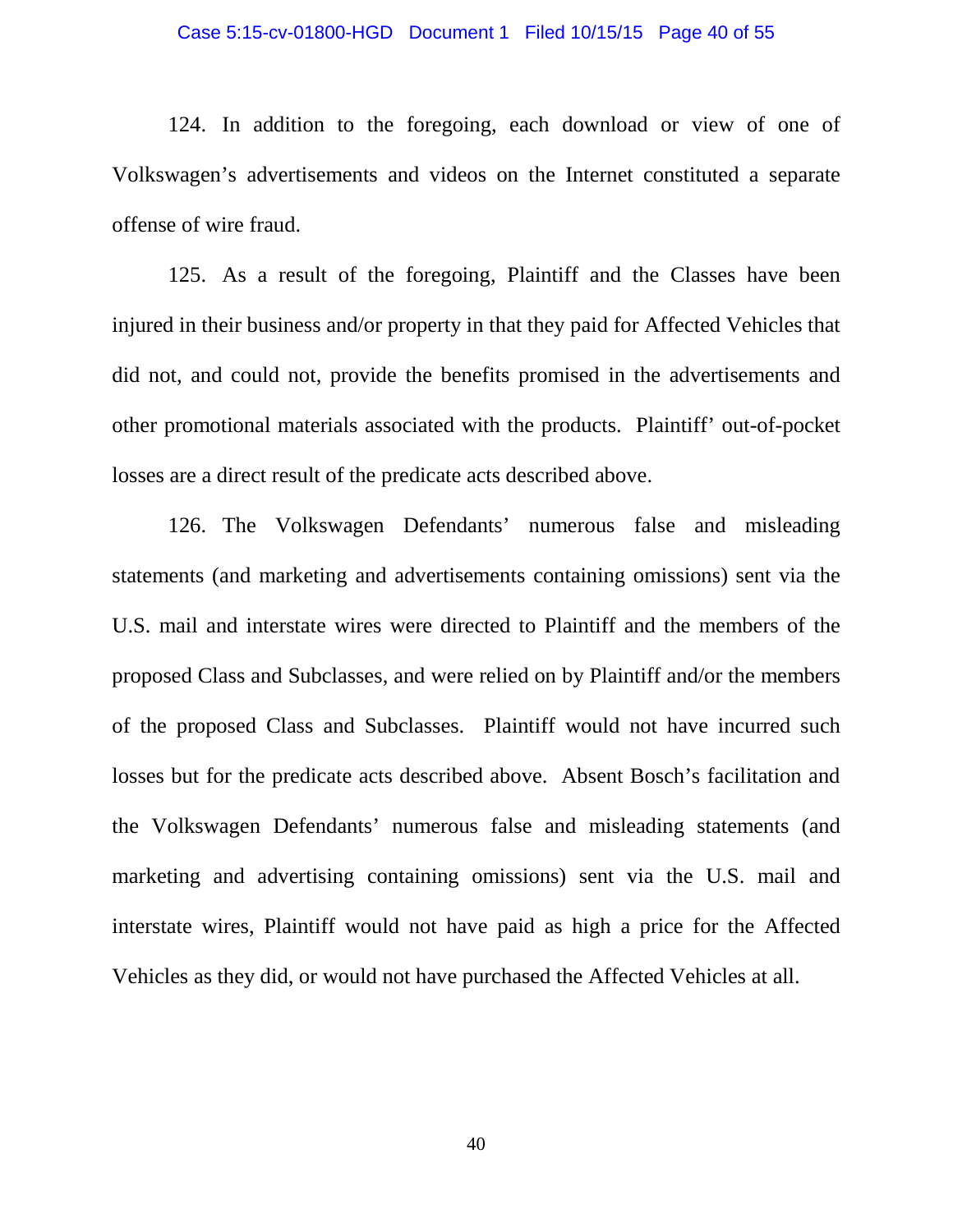## **COUNT II Fraud by Concealment**

127. Plaintiff realleges and incorporates by reference paragraphs 1 through 95 as fully set forth herein.

128. Plaintiff brings this claim on behalf of the Nationwide Class.

129. Volkswagen intentionally concealed and suppressed material facts concerning the quality and character of the Affected Vehicles. As alleged in this Complaint, Volkswagen engaged in deception to evade federal and state vehicle emissions standards by installing "defeat device" software designed to conceal its vehicles' emissions of the pollutants, which contribute to the creation of ozone and smog.

130. The software installed in the Affected Vehicles was fraudulently designed to be activated only during emissions testing, such that the vehicles would show far lower emissions during testing than when actually operating on the road. The result, as Defendants intended, was that vehicles passed emissions testing and received the requisite EPA certifications by way of deliberatelyinduced false readings. This deliberate, secret deception reportedly resulted in noxious emissions from these vehicles at rates of forty (40) times permissible levels.

131. Plaintiff and the other members of the Class reasonably relied upon Volkswagen's false representations when deciding whether to purchase or lease an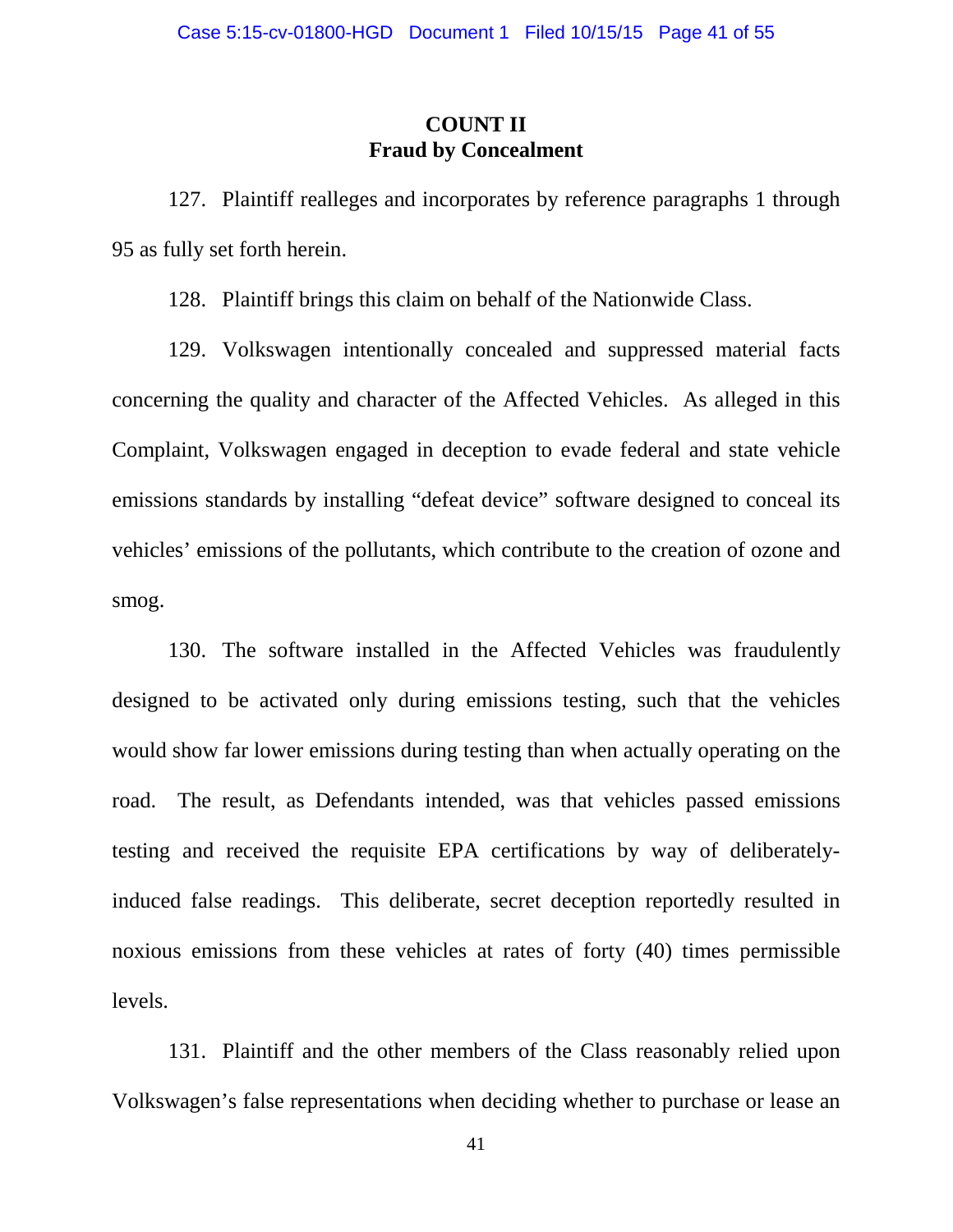### Case 5:15-cv-01800-HGD Document 1 Filed 10/15/15 Page 42 of 55

Affected Vehicle. They had no way of knowing that Volkswagen's representations were false and gravely misleading. As alleged herein, Volkswagen employed extremely sophisticated methods of deception, such that Plaintiff and the other members of the Class did not, and could not, unravel Volkswagen's deception on their own.

132. Volkswagen concealed and suppressed material facts concerning what is evidently the true culture of Volkswagen – one characterized by an emphasis on profits and sales above compliance with emissions regulations that are meant to protect consumers and the public at large. Defendants also placed more value on profits than they did on maintaining the trust that Plaintiff and the Class had in Volkswagen's representations about the Affected Vehicles and the culture of the company. Such crucial representations and omissions have left consumers feeling angered and betrayed.

133. Necessarily, Volkswagen also took steps to ensure that its employees did not reveal the details of its deception to regulators or consumers, including Plaintiff and Class members. Volkswagen made such a strategic decision in order to boost the reputations of its vehicles and to falsely assure purchasers and lessors of its vehicles, including certified previously-owned vehicles, that Volkswagen is a reputable manufacturer that complies with applicable law, including federal and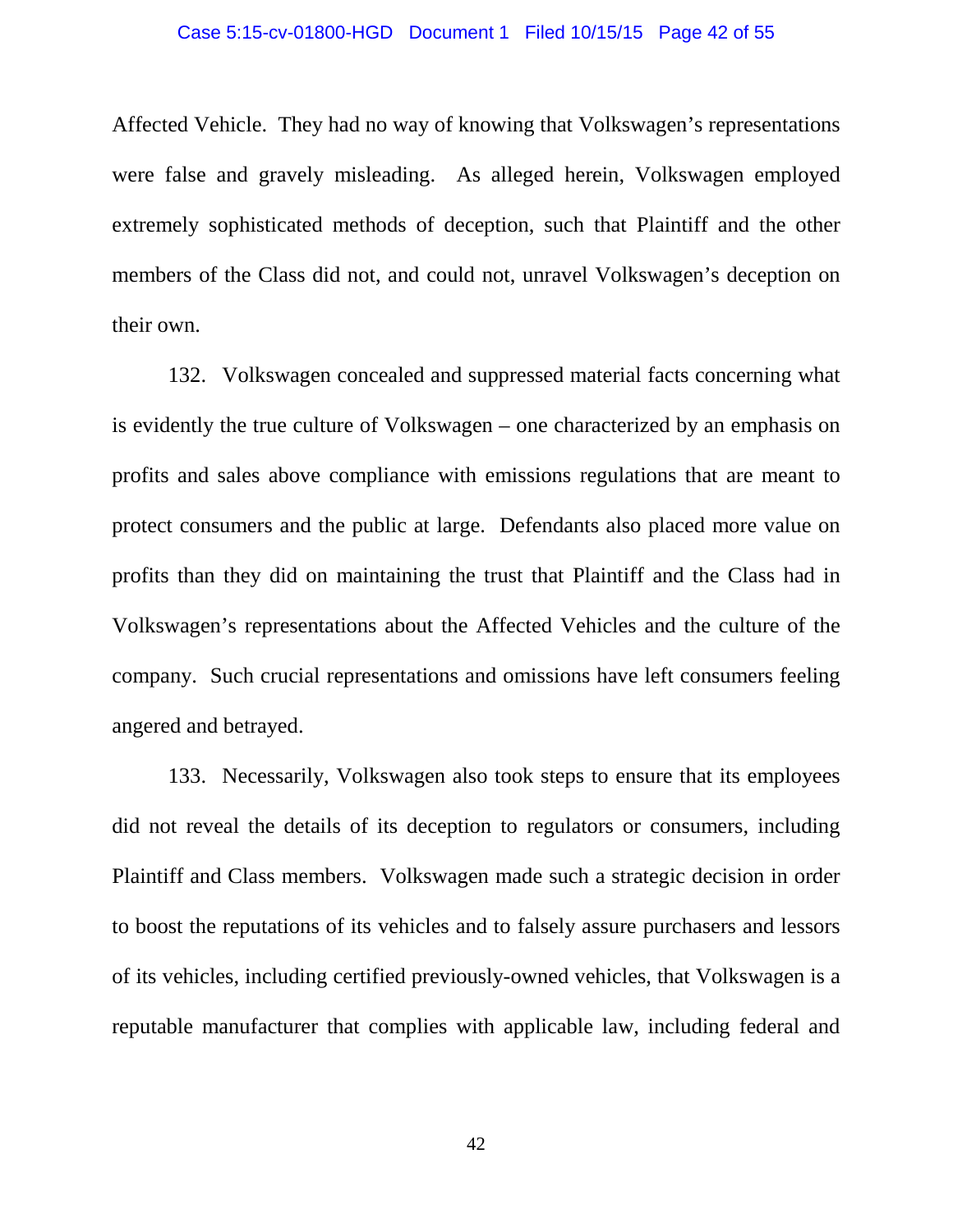### Case 5:15-cv-01800-HGD Document 1 Filed 10/15/15 Page 43 of 55

state clean air law and emissions regulations, and that its vehicles likewise comply with applicable law and regulations.

134. Volkswagen's false representations were material to consumers, both because these misrepresentations concerned the quality of the Affected Vehicles, including their compliance with applicable federal and state laws and regulations regarding clean air and emissions, and also because the misrepresentations played a significant role in assessing the value of the Affected Vehicles. As Volkswagen well knew, its customers, including Plaintiff and the Class, highly valued that the vehicles they were purchasing or leasing were clean diesel cars, and they paid accordingly.

135. Volkswagen had a duty to disclose the emissions deception in which it engaged with respect to the Affected Vehicles because: (1) knowledge of the deception and its details were known and accessible only to Volkswagen; (2) Volkswagen had exclusive knowledge as to the implementation and maintenance of its deception; and (3) Volkswagen knew the facts surrounding the deception were unknown to and unable to be reasonably discovered by Plaintiff and other members of the Class.

136. Volkswagen also had a duty to disclose its sophisticated deception of emissions testing because the company made general affirmative representations about the qualities of its vehicles with respect to emissions standards, starting with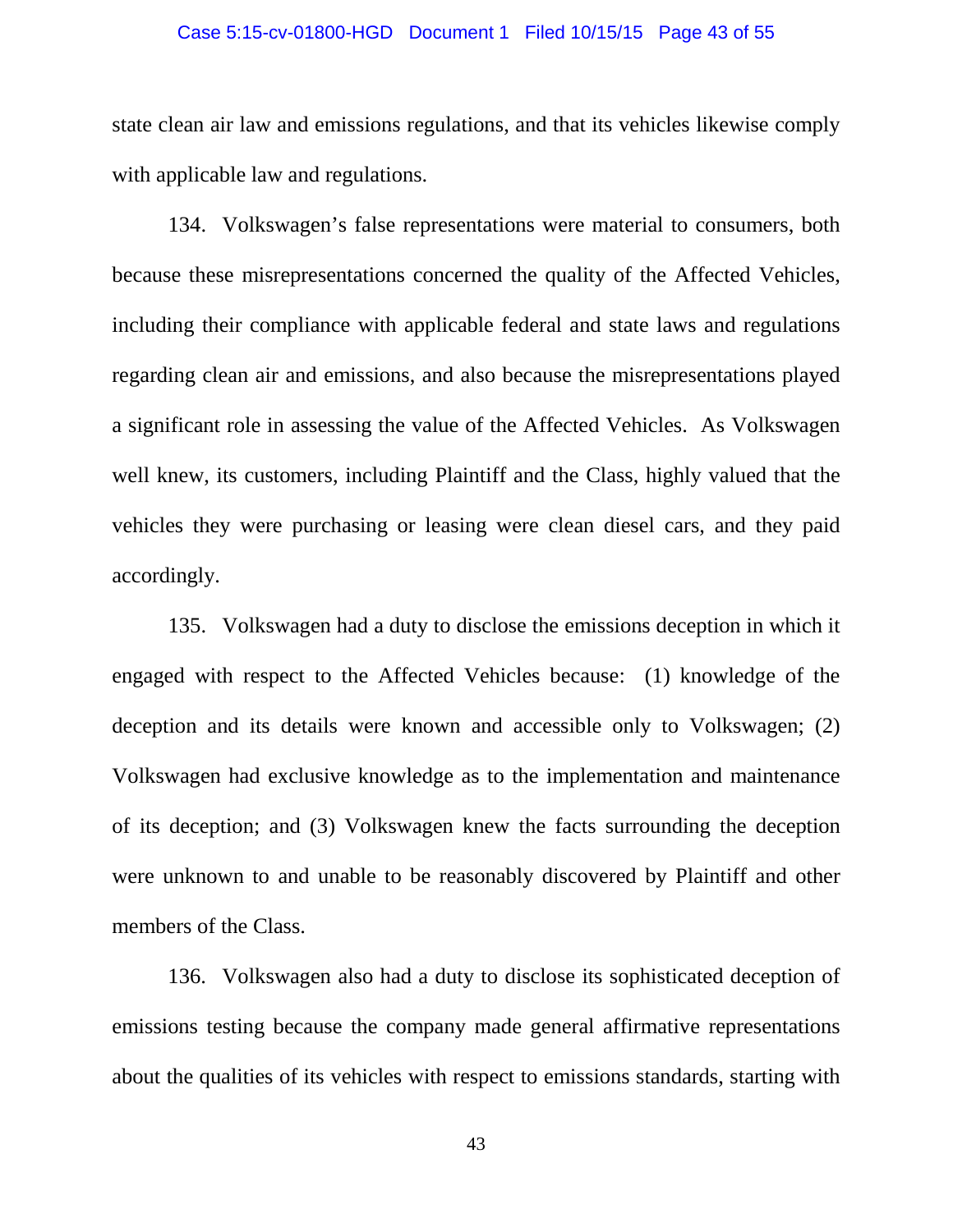### Case 5:15-cv-01800-HGD Document 1 Filed 10/15/15 Page 44 of 55

references to the Affected Vehicles as "CleanDiesel" cars, or cars with clean diesel engines. Such references were misleading, deceptive, and incomplete without the disclosure of the additional facts set forth herein regarding Volkswagen's emissions deception, the actual emissions of its vehicles, its actual philosophy with respect to complying with federal and state clean air law and emissions regulations, and its actual practices with respect to the Affected Vehicles.

137. Having volunteered to provide information to Plaintiff and the Class, Volkswagen had a duty to disclose the entire truth. All of the facts omitted and concealed by Volkswagen are material because they directly affect the value of the Affected Vehicles purchased or leased by Plaintiff and other members of the Class. Whether a manufacturer's products comply with federal and state clean air law and emissions regulations, whether that manufacturer is honest about such compliance or non-compliance, and whether the vehicles passed the requisite emissions testing in order to receive EPA certification, are material concerns to a consumer. Volkswagen represented to Plaintiff and other members of the Class that they were purchasing clean diesel vehicles, and that emissions testing had confirmed this. Secretly, however, Volkswagen had thoroughly subverted the entire emissionstesting process.

138. Volkswagen actively concealed and/or suppressed these material facts, in whole or in part, to expand and protect its profits, and to avoid the perception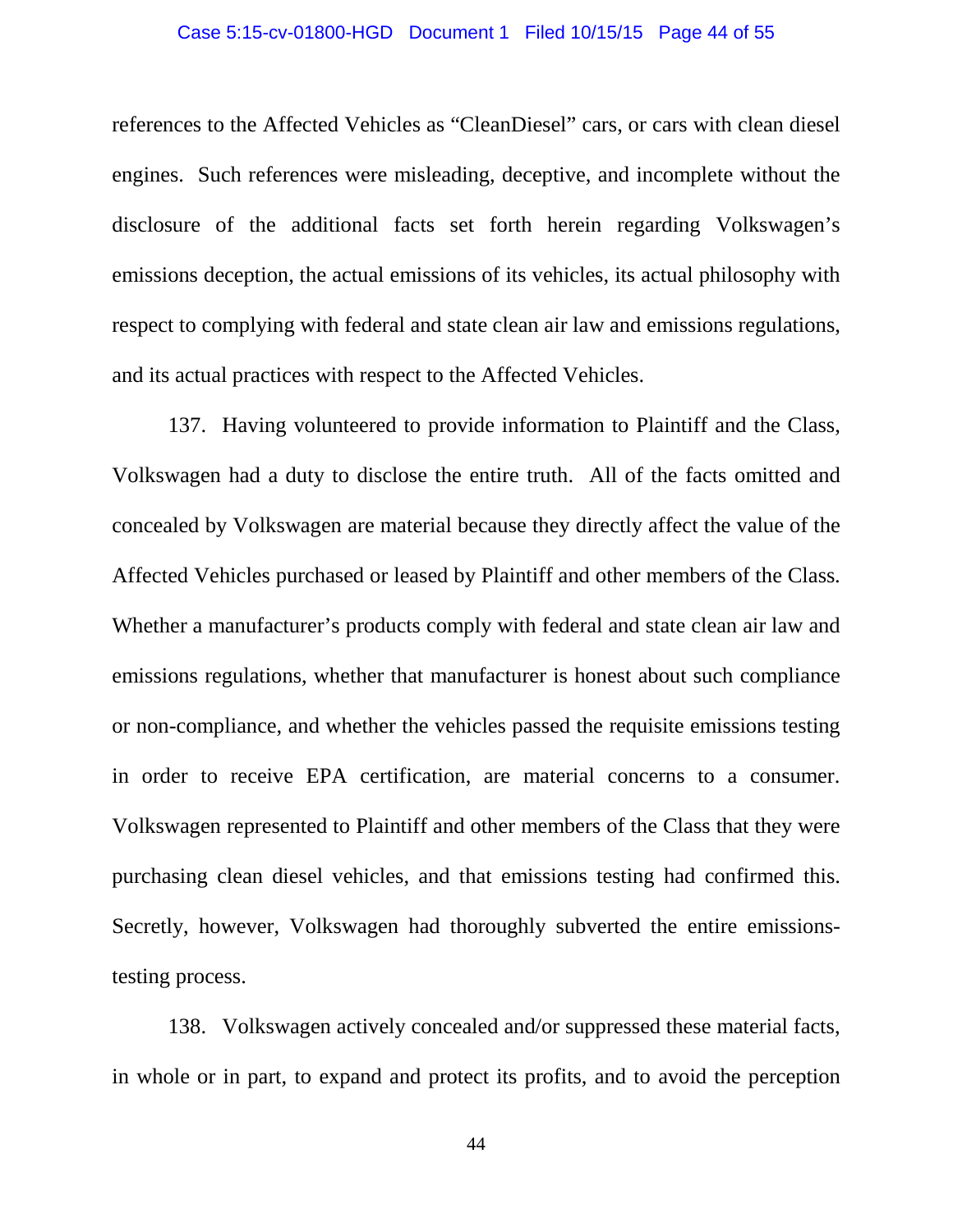### Case 5:15-cv-01800-HGD Document 1 Filed 10/15/15 Page 45 of 55

that its vehicles did not or could not comply with federal and state laws governing clean air and emissions, which perception would damage the brand's image and cost Volkswagen money. Volkswagen concealed these material facts at the expense of Plaintiff and Class members.

139. On information and belief, Volkswagen has still not made full and adequate disclosures, and continues to defraud Plaintiff and the Class by concealing material information regarding the emissions qualities of its referenced vehicles and the company's systematic emissions deception.

140. Plaintiff and the other members of the Class were unaware of the omitted material facts referenced herein, and they would not have acted as they did if they had known of the concealed and suppressed facts, in that they would not have purchased or leased the Affected Vehicles from Volkswagen, would not have continued to drive their heavily-polluting vehicles, or would have taken other affirmative steps in light of the information concealed from them. Plaintiff's and Class members' actions were entirely justified. Volkswagen was in exclusive control of the material facts, and such facts were not known to the public, Plaintiff, or the other members of the Class.

141. As a result of Volkswagen's concealment and suppression of the facts, Plaintiff and the Class have sustained damages. Plaintiff and the Class have been damaged because they own vehicles that are diminished in value as a result of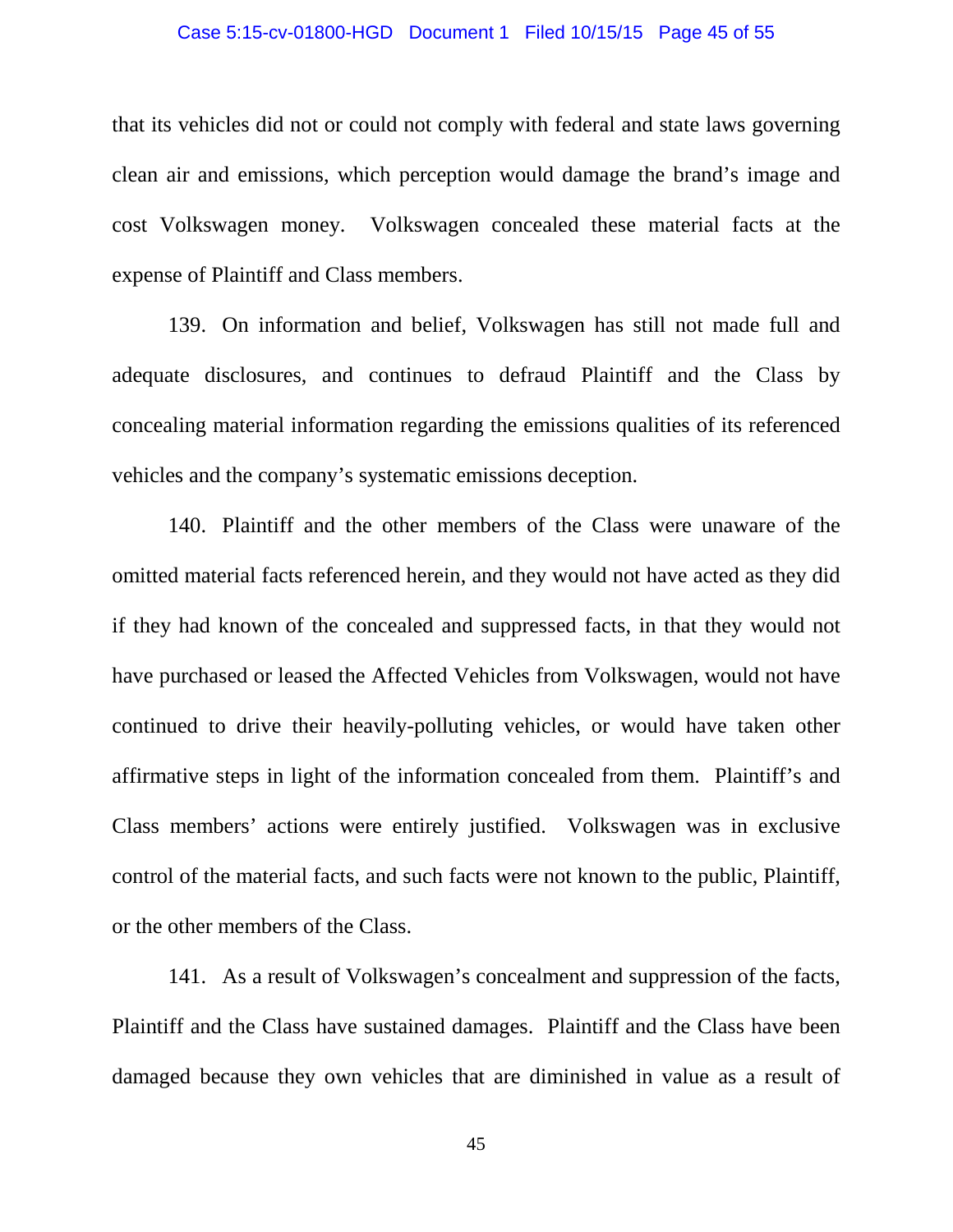### Case 5:15-cv-01800-HGD Document 1 Filed 10/15/15 Page 46 of 55

Volkswagen's concealment of the true quality and quantity of those vehicles' emissions and because Volkswagen failed to timely disclose the actual emissions qualities and quantities of millions of Volkswagen- and Audi-branded vehicles. Had Plaintiff and the Class been aware of the serious issues generated by Volkswagen's deceptive corporate policies, the emissions deceptions with regard to the Affected Vehicles, or the company's callous disregard for compliance with applicable federal and state laws and regulations, Plaintiff and Class members who purchased or leased Affected Vehicles would have paid less for those vehicles or would not have purchased or leased them at all.

142. The value of Plaintiff' and Class members' vehicles has diminished as a result of Volkswagen's fraudulent concealment of its emissions deception, which has greatly tarnished the Volkswagen and Audi brand names attached to Plaintiff' and Class members' vehicles, and made any reasonable consumer reluctant to purchase any of the Affected Vehicles, let alone pay what otherwise would have been fair market value for those vehicles.

143. Accordingly, Volkswagen is liable to Plaintiff and the other members of the Class for damages in an amount to be proven at trial.

144. Volkswagen's acts were done wantonly, maliciously, oppressively, deliberately, with intent to defraud, and in reckless disregard of Plaintiff's and Class members' rights and the representations that Volkswagen made to them.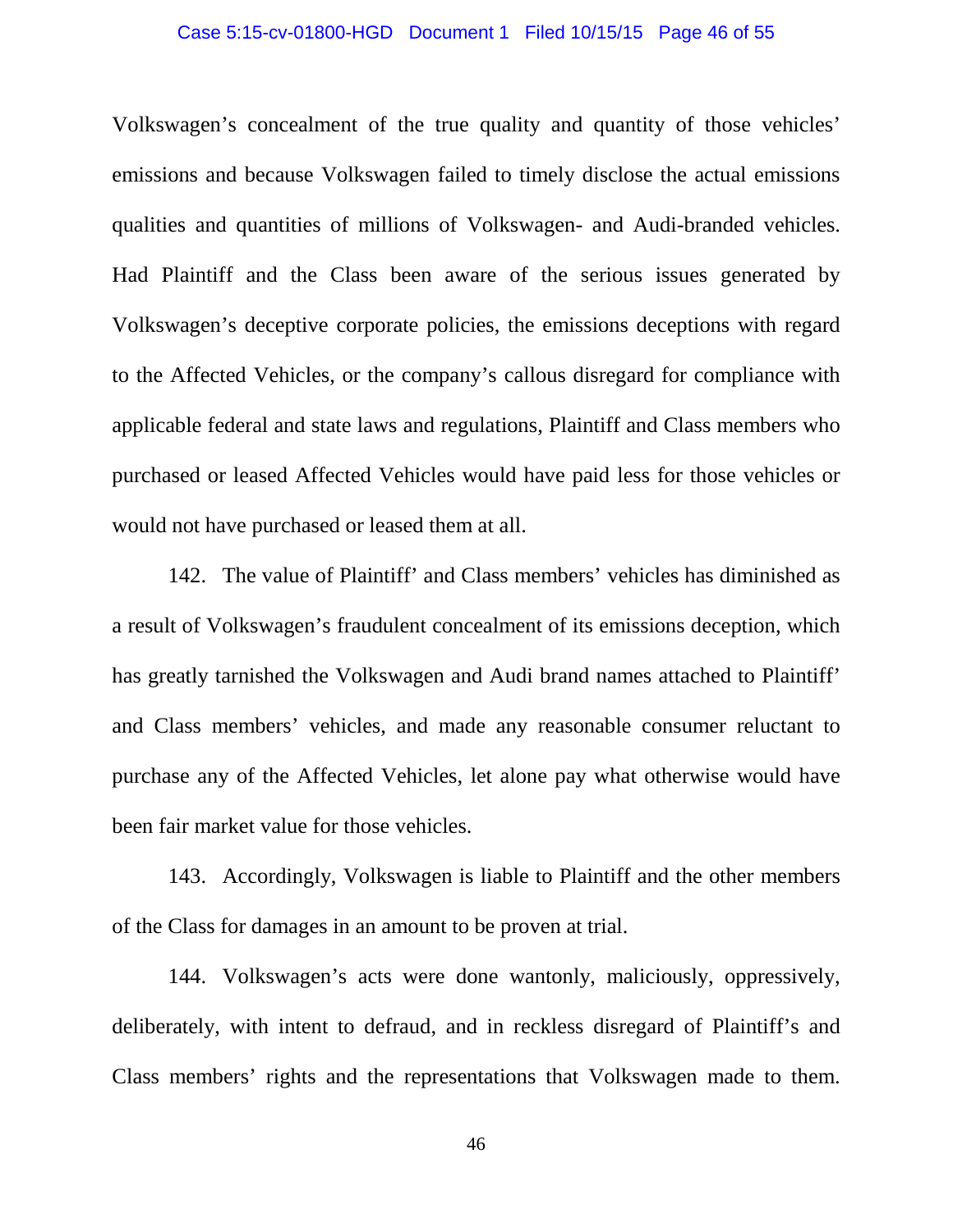### Case 5:15-cv-01800-HGD Document 1 Filed 10/15/15 Page 47 of 55

These malicious acts were performed solely in order to enrich Volkswagen. Such egregious conduct warrants an assessment of punitive damages in an amount sufficient to deter such conduct in the future, which amount is to be determined to evidence submitted at trial.

145. Plaintiff pleads this count pursuant to the law of Alabama, where Volkswagen is incorporated, on behalf of all members of the Class. As necessary, and in the alternative, Plaintiff may allege sub-classes, based on the residences at pertinent times of members of the Class, to allege fraudulent concealment under the laws of states other than New Jersey.

### **COUNT III Breach of Contract**

146. Plaintiff realleges and incorporates by reference paragraphs 1 through 95 as fully set forth herein.

147. Plaintiff brings this claim on behalf of the Nationwide Class.

148. Volkswagen's misrepresentations and omissions alleged herein, including Volkswagen's failure to disclose the existence of the "defeat device," caused Plaintiff and the other Class members to purchase or lease their Affected Vehicles. Absent those misrepresentations and omissions, Plaintiff and the other members of the Class would not have purchased or leased the Affected Vehicles, would have paid substantially less for the Affected Vehicles, and/or would have purchased or leased less expensive alternative vehicles that did not contain the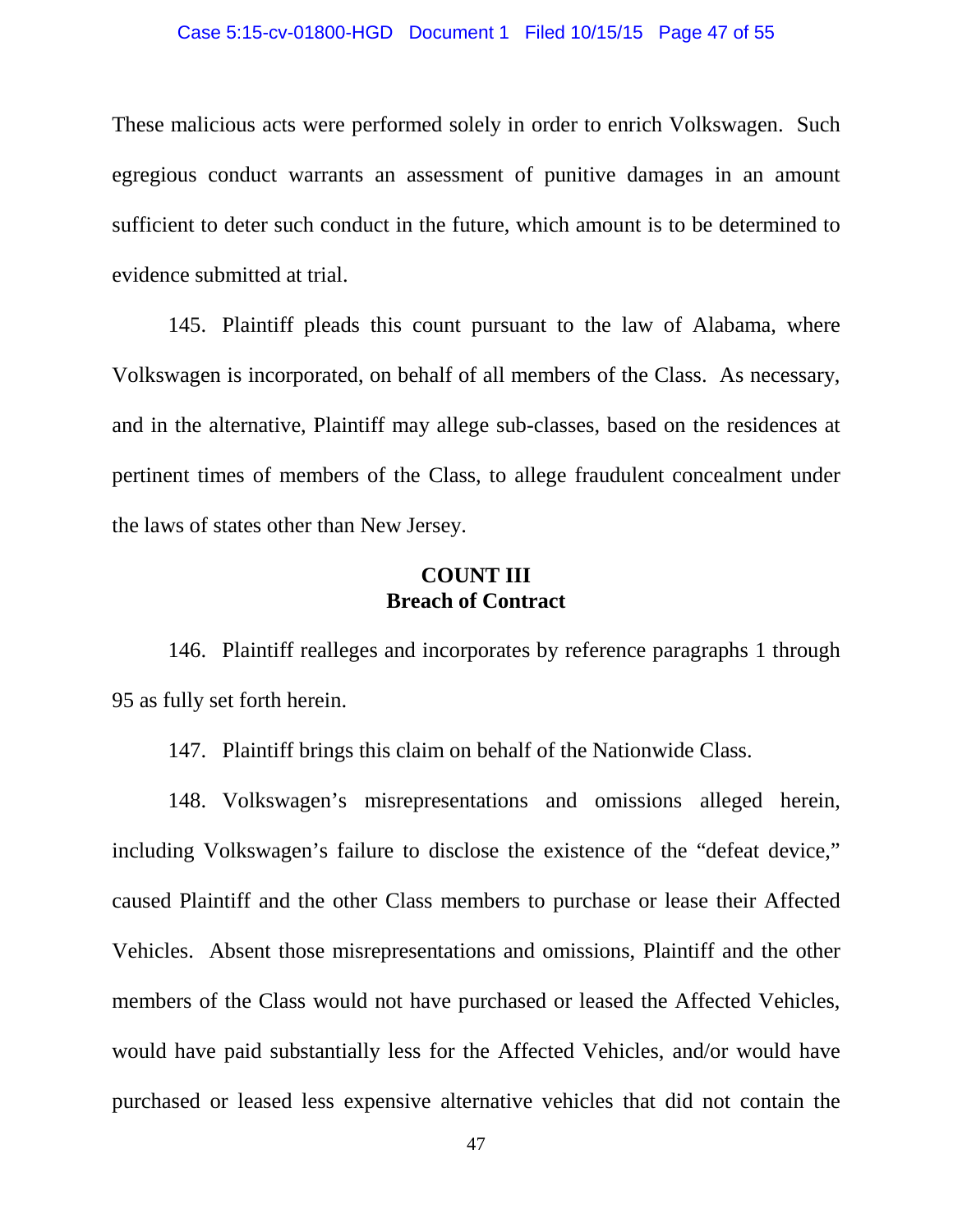### Case 5:15-cv-01800-HGD Document 1 Filed 10/15/15 Page 48 of 55

CleanDiesel engine system and the "defeat device." Accordingly, Plaintiff and the Class overpaid for their Affected Vehicles and did not receive the benefit of their bargain.

149. Each and every sale or lease of an Affected Vehicle constitutes a contract between Volkswagen and the purchaser or lessee. Volkswagen breached these contracts by selling or leasing Plaintiff and the other members of the Class defective vehicles and by misrepresenting or failing to disclose the existence of the "defeat device," including information known to Volkswagen that rendered each Affected Vehicle less safe and emissions-compliant, and thus less valuable, than vehicles not equipped with CleanDiesel engine systems and "defeat devices."

150. As a direct and proximate result of Volkswagen's breach of contract, Plaintiff and the Class have been damaged in an amount to be proven at trial, which shall include, but is not limited to, all compensatory damages, incidental and consequential damages, and other damages allowed by law.

## **COUNT IV Breach of Express Warranty**

151. Plaintiff realleges and incorporates by reference paragraphs 1 through 95 as fully set forth herein.

152. Plaintiff brings this claim on behalf of the Nationwide Class.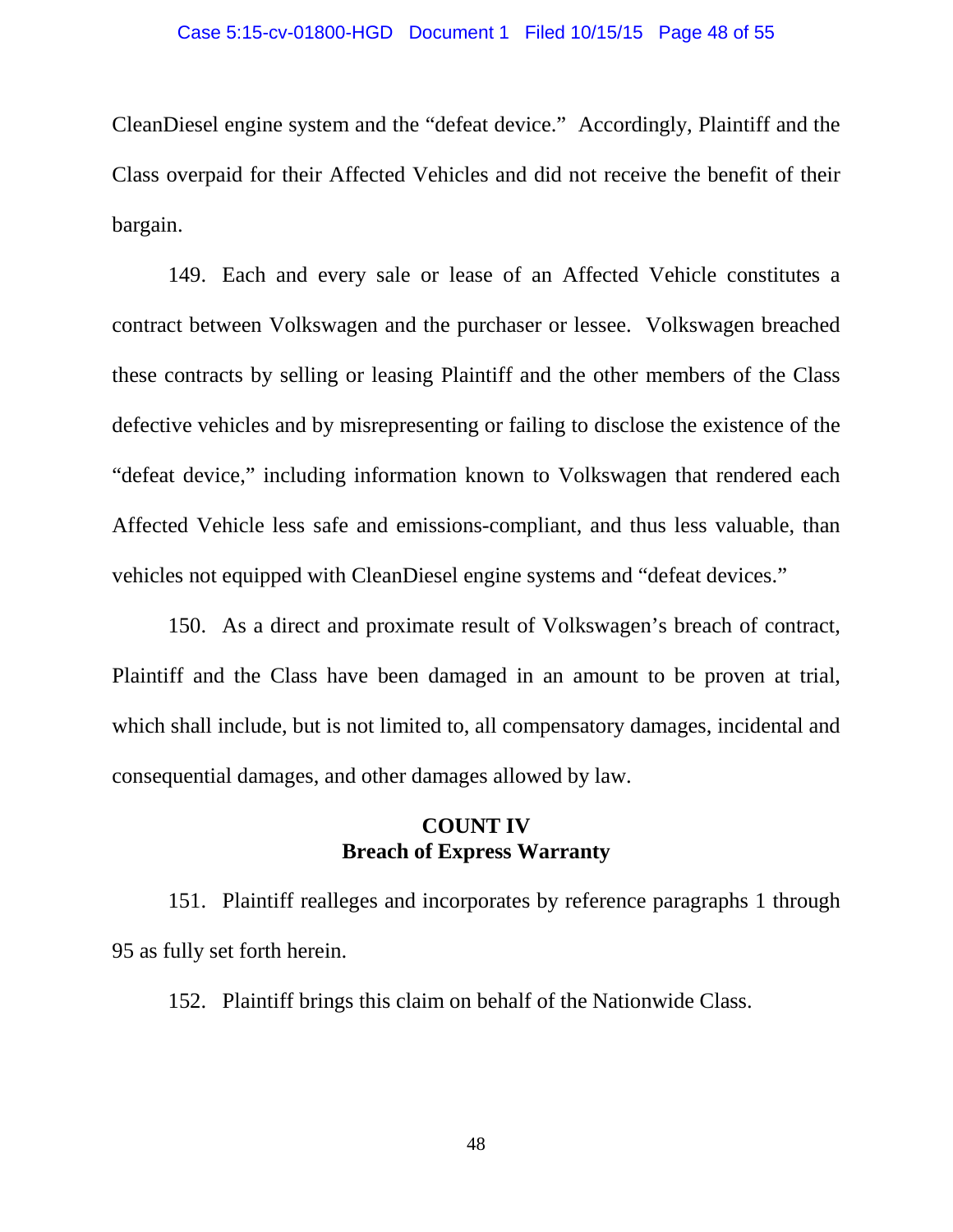### Case 5:15-cv-01800-HGD Document 1 Filed 10/15/15 Page 49 of 55

153. Defendants made numerous representations, descriptions, and promises to Plaintiff and Class members regarding the performance and emission controls of their diesel vehicles.

154. Defendants, however, knew or should have known that their representations, descriptions, and promises were false. Defendants were well aware that they had installed defeat devices in the vehicles they sold to Plaintiff and the other members of the Class.

155. Plaintiff and the Class reasonably relied on Volkswagen's representations in purchasing "clean" diesel vehicles. Those vehicles, however, did not perform as was warranted. Unbeknownst to Plaintiff, those vehicles included devices that caused their emission reduction systems to perform at levels worse than advertised. Those devices are defects. Accordingly, Volkswagen breached its express warranty by providing a product containing defects that were never disclosed to the Plaintiff and the Class.

156. As a direct and proximate result of Volkswagen's false and misleading representations and warranties, Plaintiff and the Class suffered significant damages and seek the relief described below.

## **COUNT V Breach of Implied Warranties**

157. Plaintiff realleges and incorporates by reference paragraphs 1 through 95 as fully set forth herein.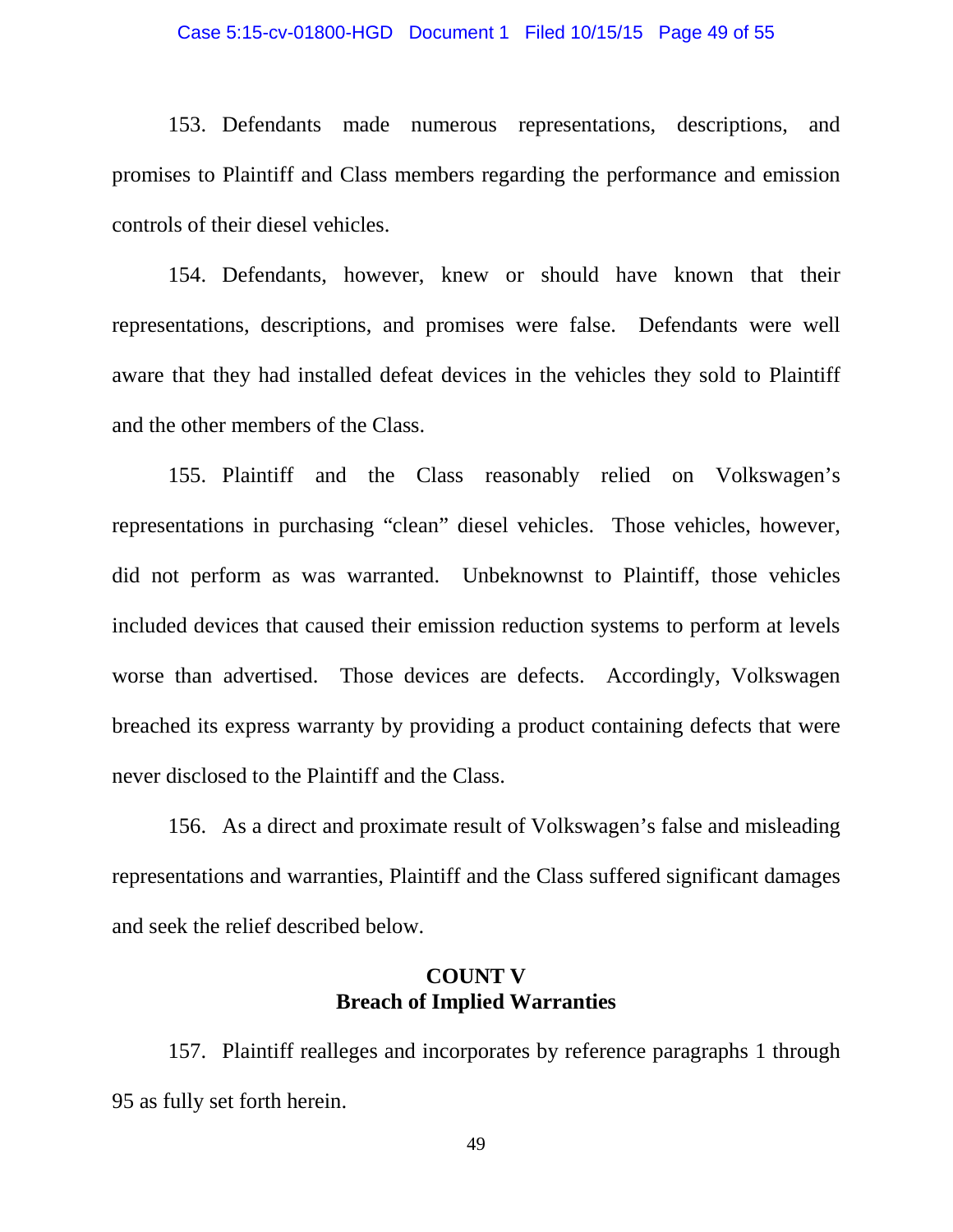158. Plaintiff brings this claim on behalf of the Nationwide Class.

159. Volkswagen made numerous representations, descriptions, and promises to Plaintiff and the other members of the Class regarding the functionality of Volkswagen's "clean" diesel technology.

160. Plaintiff and Class members reasonably relied on Volkswagen's representations in purchasing the Affected Vehicles.

161. As set forth throughout this Complaint, Volkswagen knew that its representations, descriptions, and promises regarding its diesel engines were false.

162. When Plaintiff and the other members of the Class purchased Volkswagen's diesel vehicles, those vehicles did not conform to the promises or affirmations of fact made in Volkswagen's promotional materials, including that the vehicles were designed to meet the most demanding environmental standards. Instead, as alleged herein, those vehicles were designed to cheat those standards, and the Affected Vehicles emitted far higher levels of pollution than promised.

163. Accordingly, the Affected Vehicles failed to conform to Volkswagen's implied warranty regarding their functionality.

164. As a direct and proximate result of Volkswagen's false and misleading representations and warranties, Plaintiff and the Class suffered significant injury when Volkswagen sold them cars that, it is now clear, are worth far less than the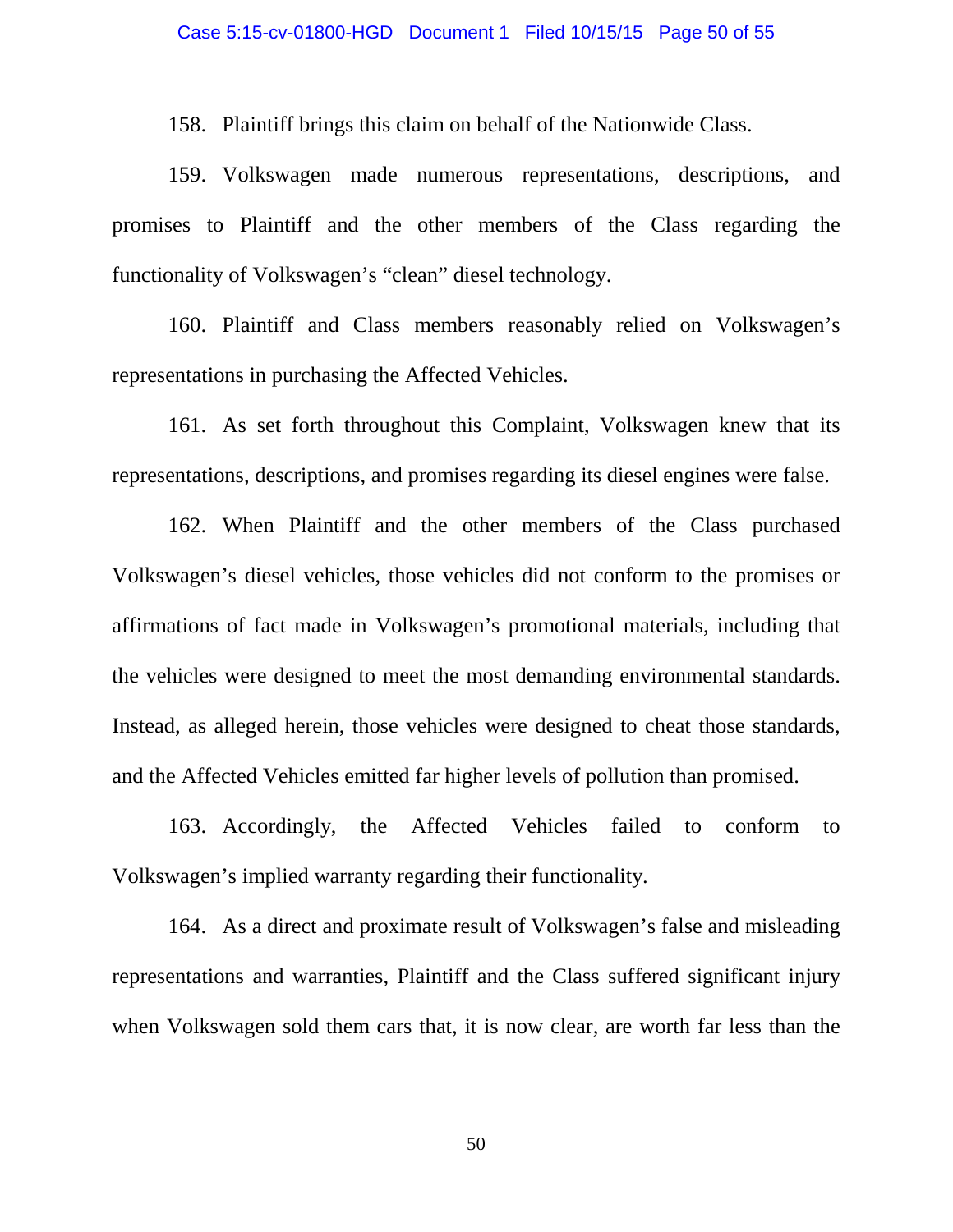price Plaintiff and the Class paid for them. Accordingly, Plaintiff and the Class seek the relief described below.

## **COUNT VI Unjust Enrichment**

165. Plaintiff realleges and incorporates by reference paragraphs 1 through 95 as fully set forth herein.

166. Plaintiff brings this claim on behalf of the Nationwide Class.

167. Plaintiff and members of the Class conferred a benefit on Defendants by, *inter alia*, using (and paying for) their vehicles.

168. Defendants have retained this benefit, and know of and appreciate this benefit.

169. Defendants were and continue to be unjustly enriched at the expense of Plaintiff and Class members.

170. Defendants should be required to disgorge this unjust enrichment.

## **B. Claims Brought on Behalf of the Alabama Subclass**

## **Count VII Violations of the Alabama Deceptive Trade Practices Act ALA. CODE 1975 § 8-19-1** *et seq.*

171. Plaintiff realleges and incorporates by reference paragraphs 1 through 95 as fully set forth herein.

172. Plaintiff Crystal Wood brings this claim on behalf of herself and the Alabama Subclass.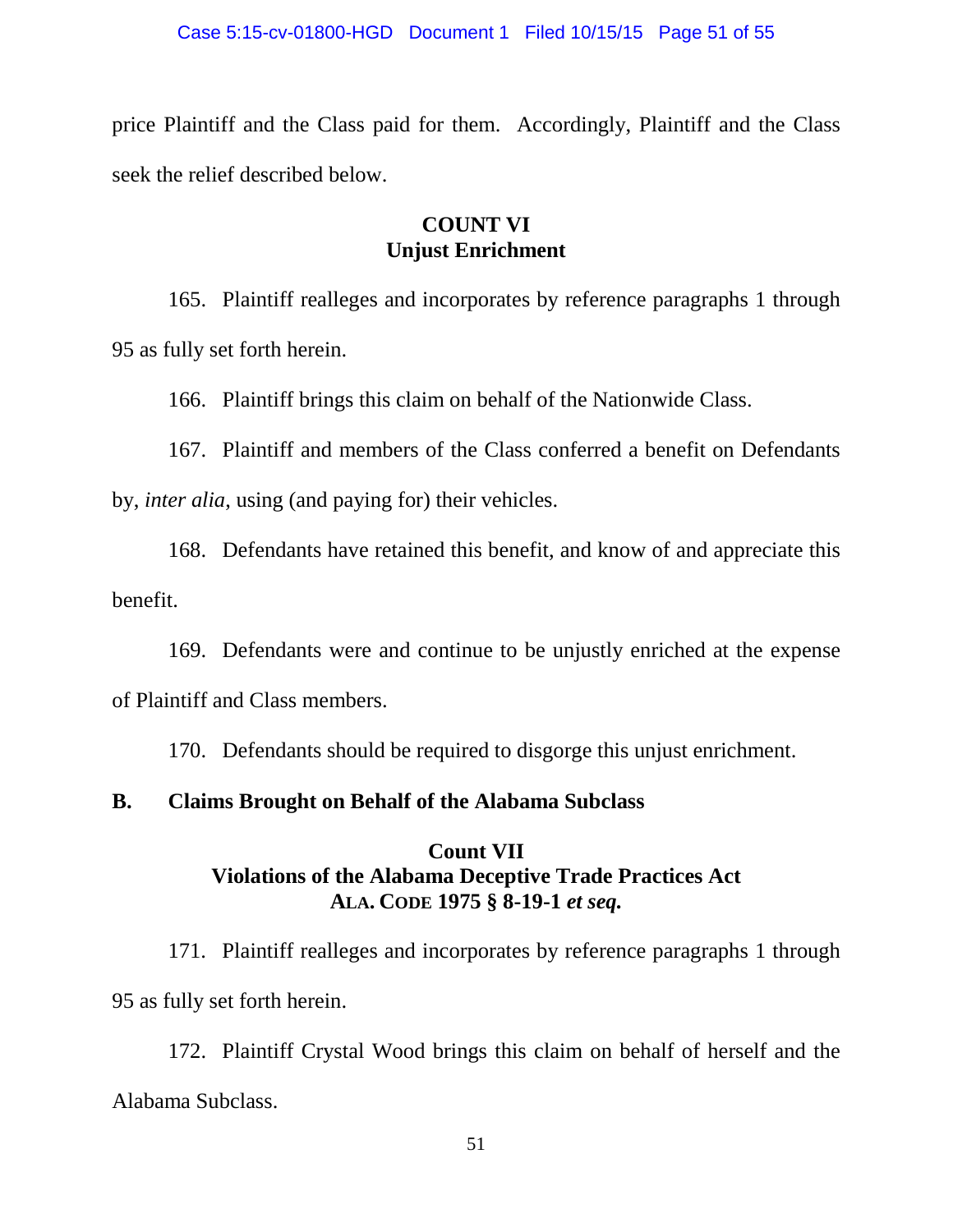173. Defendant's misrepresentations, active concealment, and failures to disclose violated the Alabama Deceptive Trade Practices Act ("ADTPA") in the following manner:

a. Defendant misrepresented that its vehicles had characteristics, benefits, qualities or uses that they did not have (Ala. Code  $\S$  8-19-5(5));

b. Defendant misrepresented that its vehicles were of a particular standard, quality, and/or grade when they were of another (Ala. Code  $\S$  8-19-5(7)); and

c. Defendant advertised its vehicles with an intent not to sell them as advertised (Ala. Code § 8-19-5(9)).

174. Said conduct is generally and specifically within the meaning of the Alabama Deceptive Trade Practices Act, Ala. Code § 8-19-1 et seq. and in the course of business that is prohibited, unfair, and deceptive.

175. The foregoing acts and omissions of the Defendant were undertaken willfully, intentionally, and knowingly as part of its routine business.

176. Defendant's misrepresentations and omissions were material to Plaintiff and members of the Alabama Subclass, such that a reasonable person would consider them important in deciding whether to purchase Defendant's vehicles and had Plaintiff and members of the Alabama Subclass known the truth, they would have acted differently.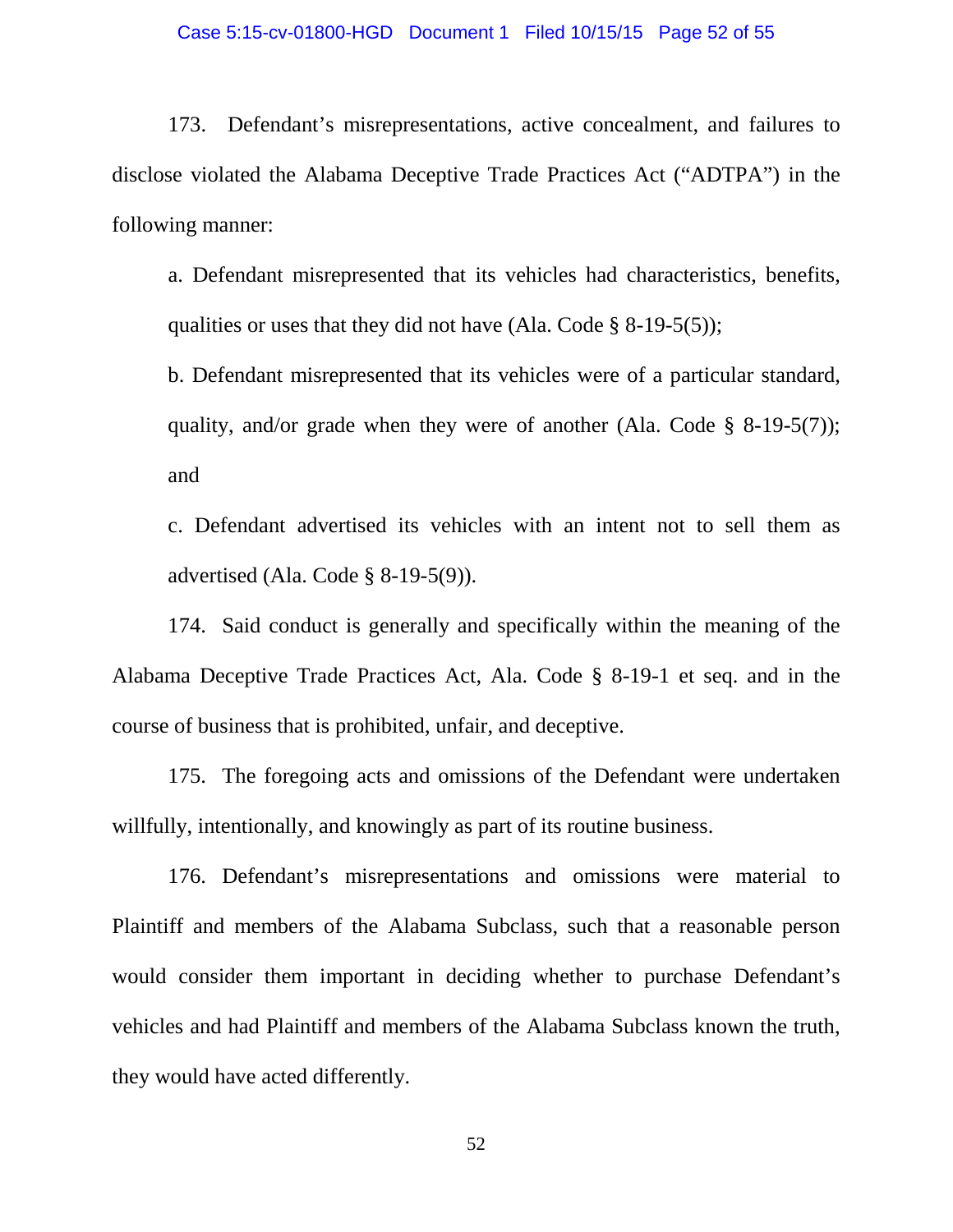177. The conduct described herein has tremendous potential to be repeated where other consumers similarly-situated will be treated with the same unscrupulous, unethical, unfair and deceptive acts and practices.

178. As a direct and proximate result of the above described practices, Plaintiff and members of the Alabama Subclass sustained damages in an amount to be proven at trial.

### **IX. REQUEST FOR RELIEF**

WHEREFORE, Plaintiff, individually and on behalf of members of the Class, respectfully request that the Court enter judgment in their favor and against Volkswagen, as follows:

A. Certification of the proposed Class and Subclasses, including appointment of Plaintiff' counsel as Class Counsel;

B. An order temporarily and permanently enjoining Volkswagen from continuing the unlawful, deceptive, fraudulent, and unfair business practices alleged in this Complaint;

C. Injunctive relief in the form of a recall or free replacement program;

D. Costs, restitution, damages, and disgorgement in an amount to be determined at trial;

E. Revocation of acceptance;

F. Damages under the Magnuson-Moss Warranty Act;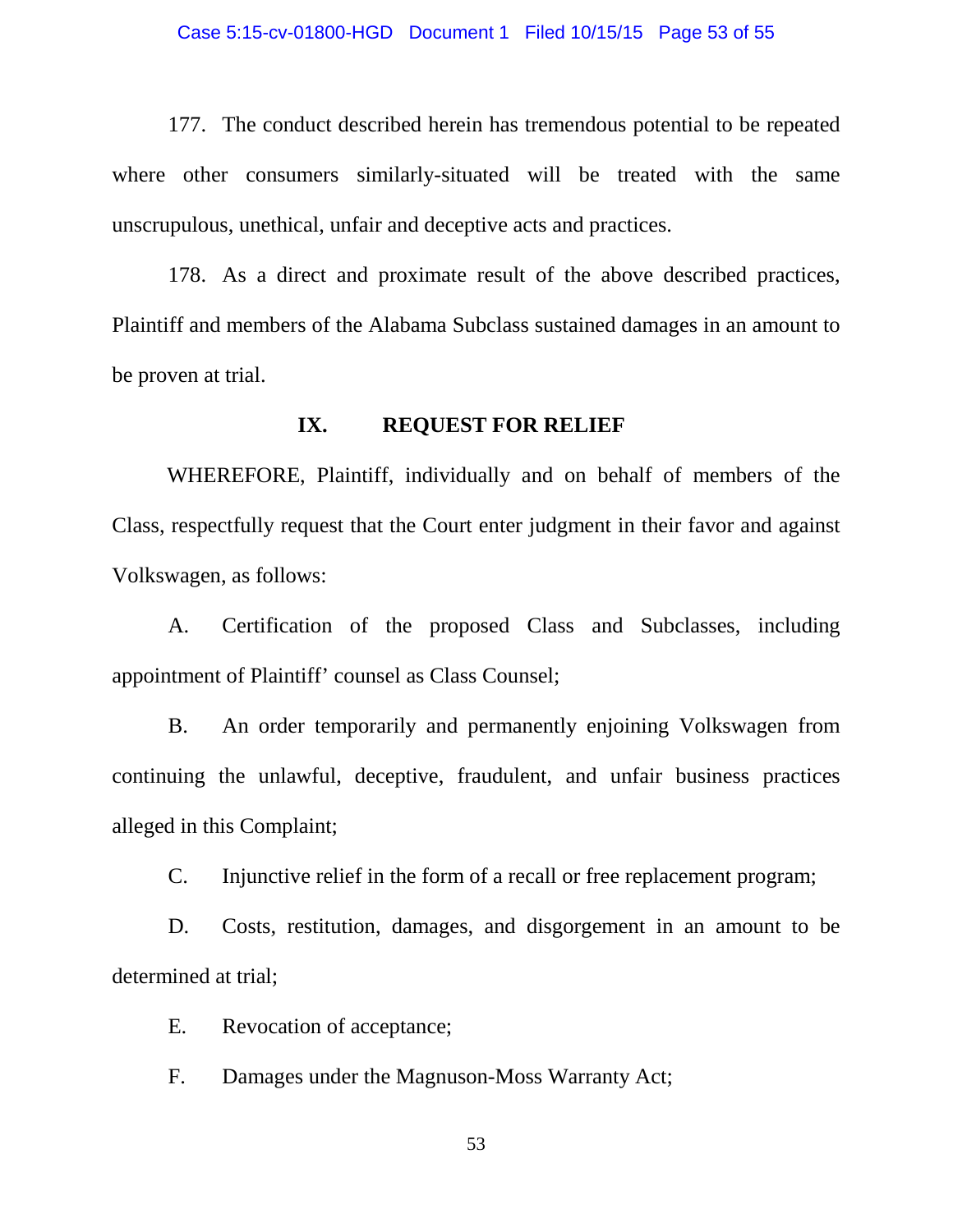G. Treble and/or punitive damages as permitted by applicable laws;

H. An order requiring Volkswagen to pay both pre- and post-judgment

interest on any amounts awarded;

- I. An award of costs and attorneys' fees; and
- J. Such other or further relief as may be appropriate.

# **X. DEMAND FOR JURY TRIAL**

Plaintiff demands a jury trial.

Submitted this the 7th day of October, 2015.

/s/ George N. Davies George N. Davies ASB-3923-A63G

/s/ Richard P. Rouco Richard P. Rouco ASB 6182-R76R

*Counsel for Plaintiff*

QUINN CONNOR WEAVER DAVIES & ROUCO LLP  $2-20$ <sup>th</sup> Street North Suite 930 Birmingham, AL 35203 rrouco@qcwdr.com gdavies@qcwdr.com